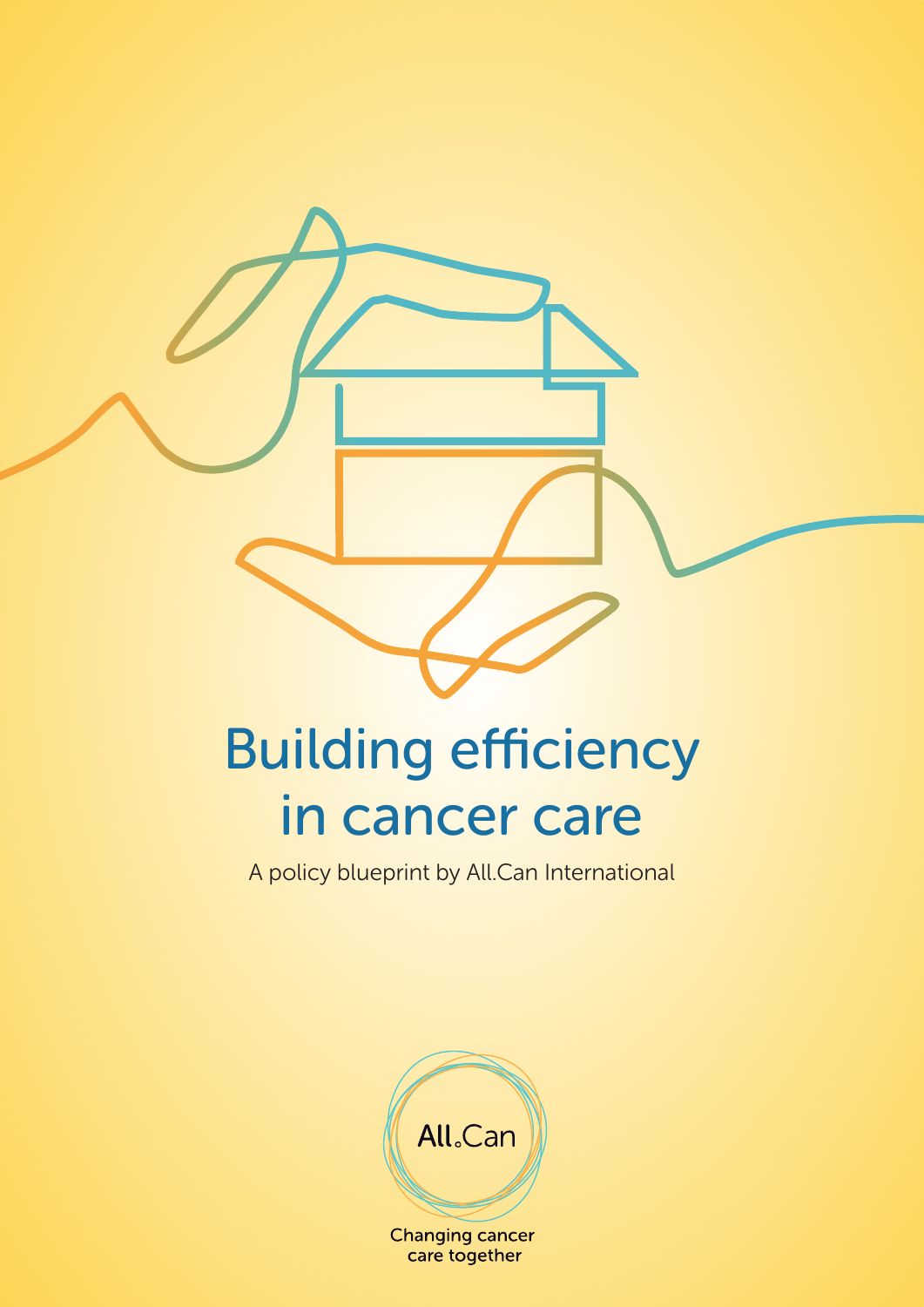

#### **Contact**

All.Can International ASBL Rue du Luxembourg 22-24, BE-1000 Brussels, Belgium Tel: +32 2 761 66 73

Email: secretariat@all-can.org Website: www.all-can.org Contact: secretariat@all-can.org

@AllCanGroup

@AllCanGroup

All.Can International

All.Can International

© 2022 All.Can International. This work is licensed under a CC BY-NC-ND 4.0 licence, which allows users to copy and distribute the material in any medium or format in unadapted form only, for noncommercial purposes only, and only so long as attribution is given to All.Can International.

#### Suggested citation:

All.Can International. Building efficiency in cancer care. 2022 (available at www.all-can.org)

#### Disclaimer

All.Can International is a not-for-profit organisation (ASBL) registered in Belgium. Its work is made possible with financial support from Bristol Myers Squibb (sustaining partner), Johnson & Johnson, Roche, MSD, Baxter and Illumina (funding members). Additional financial support for this report was provided by Amgen.

In alignment with its statutes and bylaws, all activities and outputs of All.Can represent consensus of members, who have full editorial control.

Editorial support in the development of this policy paper was provided by Lee Baker, on behalf of the All.Can International Secretariat, DGA-Interel (Brussels, Belgium).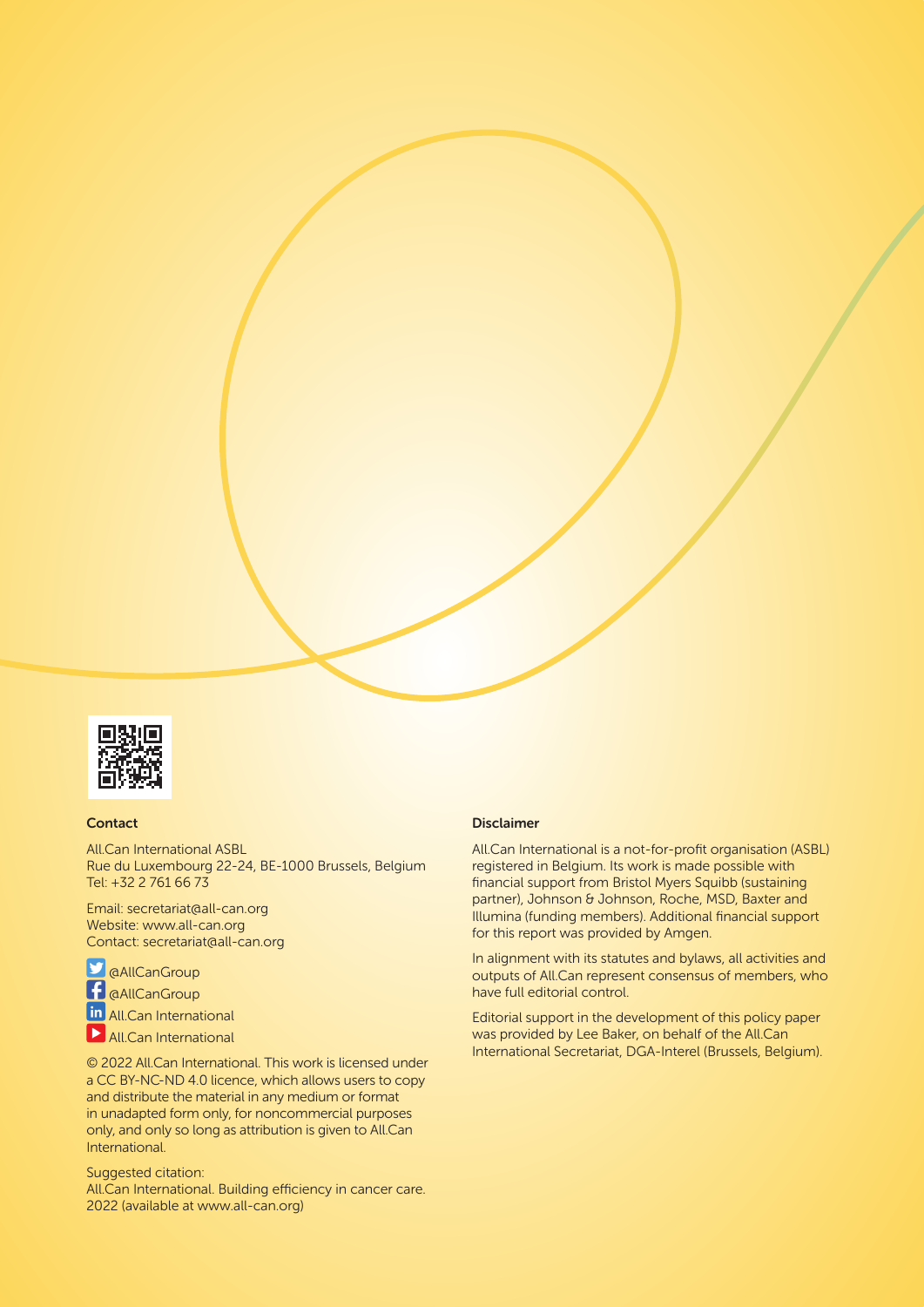# About All.Can

All.Can is a global, non-profit and multi-stakeholder initiative that informs and generates political and public engagement on the need to improve the efficiency of cancer care, by focusing on what really matters to people with cancer and to society as a whole. All.Can seeks to make sure resources are directed towards achieving better health outcomes while contributing to healthcare systems' overall sustainability.

All.Can International brings together cancer patient organisations, healthcare professionals, researchers, industry and decision-makers from around the world. As of February 2022, it comprises 28 members and National Initiatives established in 19 countries (see Appendix 1).

#### Acknowledgements

This report was developed with particular input from the following members of All.Can International:

- *• Matti Aapro, Genolier Cancer Centre, Genolier, Switzerland*
- *• Marie-Sharmila Blandino, Amgen, Zurich, Switzerland*
- *• Ioana Enache, Baxter International Inc, Brussels, Belgium*
- *• Alex Filicevas, World Bladder Cancer Patient Coalition, Brussels, Belgium*
- *• Agnieszka Krukowska-Van Handenhove, Johnson & Johnson, Brussels, Belgium*
- *• Adela Maghear, European Cancer Patient Coalition, Brussels, Belgium*
- *• Sara Martin, Bristol Myers Squibb, Brussels, Belgium*
- *• Borna Müller, Roche, Basel, Switzerland*
- *• Hadi Mohamad Abu Rasheed, Qatar Cancer Society, Doha, Qatar*
- *• Susannah Morris, Breast Cancer Network Australia, Perth, Western Australia, Australia*
- *• Kathy Oliver, International Brain Tumour Alliance, Tadworth, UK*
- *• Christobel Saunders, The Royal Melbourne Hospital, Parkville, Australia*
- *• Marianna Vitaloni, Digestive Cancers Europe, Brussels, Belgium*

All.Can International is grateful to the All. Can National Initiatives who kindly provided insights in response to a consultation supporting this report (see Appendix 2).

We also thank the following external advisors for providing feedback during its development:

- *• Manuel García-Goñi, Complutense University of Madrid, Madrid, Spain*
- *• Sonali Johnson, Union for International Cancer Control (UICC), Geneva, Switzerland*
- *• Casper Paardekooper, Vintura, Netherlands*
- *• Pietro Presti, Sharing Progress in Cancer Care, Bellinzona, Switzerland*
- *• George Valiotis, European Health Management Association, Brussels, Belgium*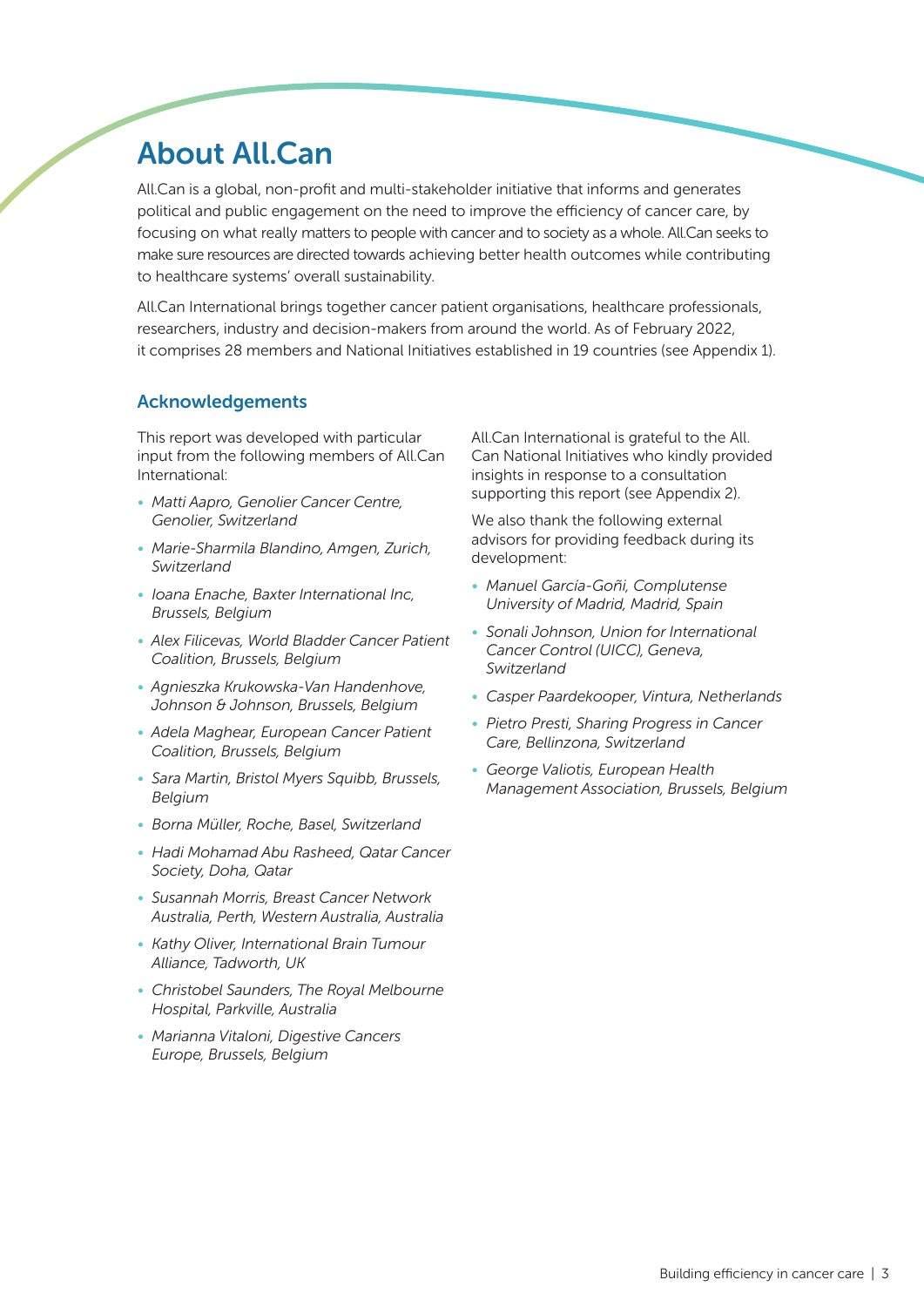4 | Building efficiency in cancer care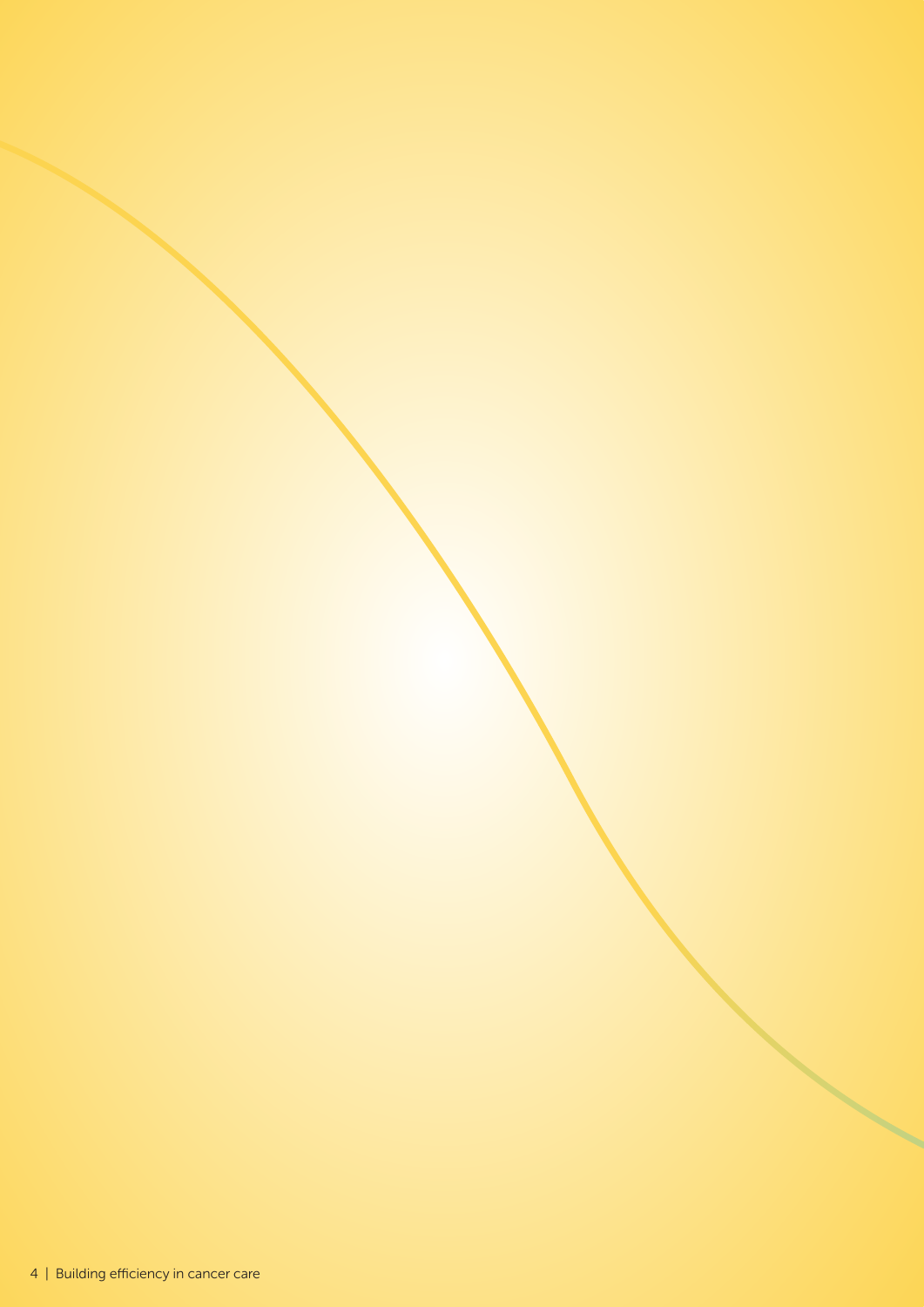# **Contents**

| 3. Building Efficiency throughout the cancer care continuum 14             |  |
|----------------------------------------------------------------------------|--|
|                                                                            |  |
|                                                                            |  |
|                                                                            |  |
|                                                                            |  |
|                                                                            |  |
|                                                                            |  |
|                                                                            |  |
|                                                                            |  |
|                                                                            |  |
| 4.2. Support healthcare professionals and providers to build efficiency 21 |  |
|                                                                            |  |
|                                                                            |  |
|                                                                            |  |
|                                                                            |  |
|                                                                            |  |
|                                                                            |  |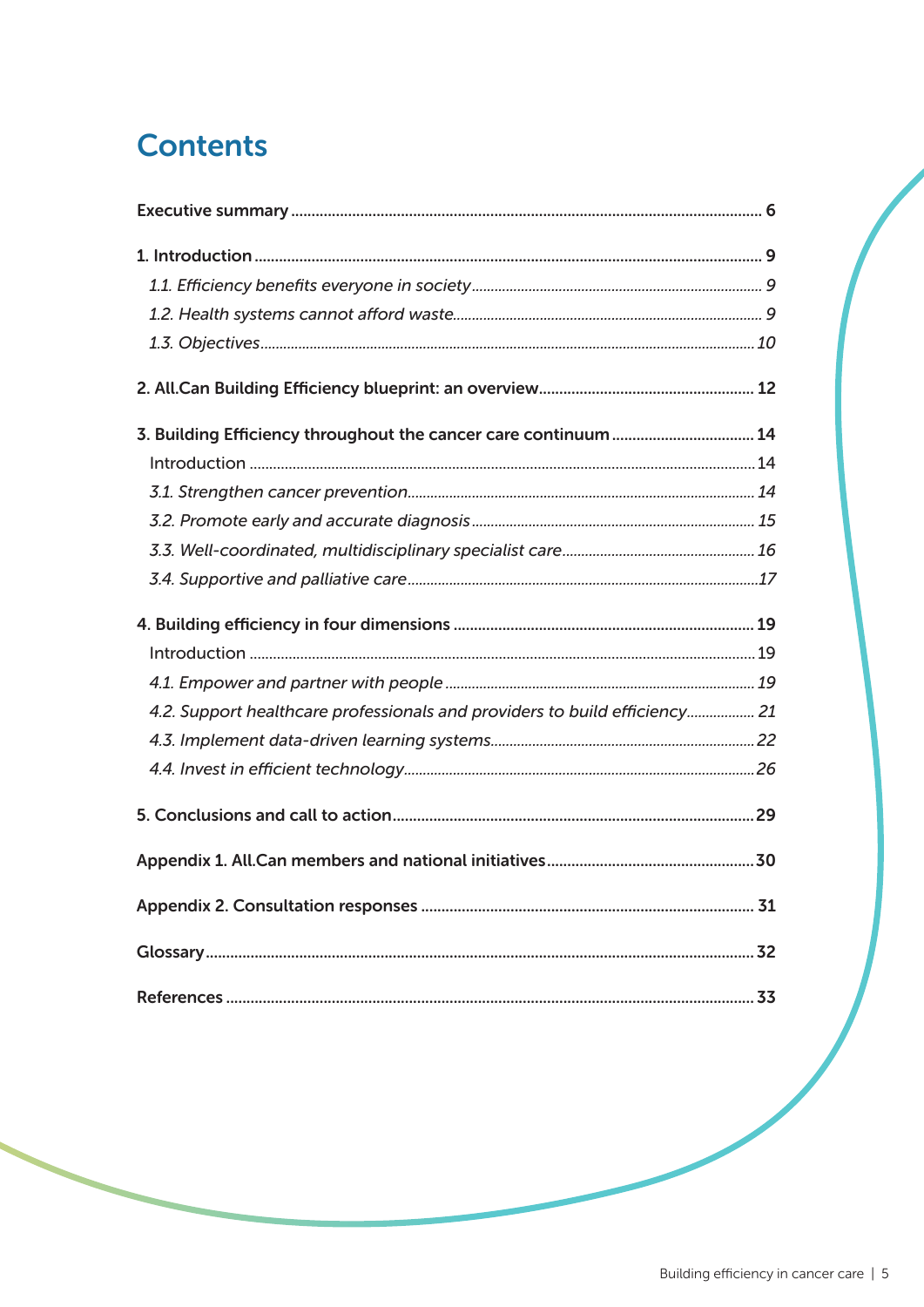# Executive summary

#### Efficient cancer care is more important than ever

The All.Can Building Efficiency blueprint offers a broadly applicable framework to support collaborative policy action to improve efficiency in cancer care in ways that are people-centred and equitable.

For All.Can, efficient cancer care delivers the best possible health outcomes using the human, financial, infrastructural and technological resources available, with a focus on what really matters to people with cancer and to society as a whole. Improving efficiency benefits everyone – including patients, carers, healthcare professionals, healthcare system managers, industry, governments, payers and the society at large.

Efficient cancer care has never been more important. Inefficiency wastes healthcare resources, compromises patient outcomes, and costs lives. Improving efficiency is vital to achieve the United Nations Sustainable Development Goals (SDGs) and to meet rising healthcare demands while managing cost pressures and making health systems more equitable and sustainable.

It is now an urgent priority also to mitigate the devastating worldwide impact of the coronavirus (COVID-19) pandemic on people affected by cancer, as well as other patient populations. COVID-19 has delayed diagnoses, compromised treatment and curtailed research – and healthcare systems now face a large backlog of cancer cases. The pandemic has also underscored the vital need to strengthen healthcare systems' resilience through efficiency gains.

Crucially, efficiency is not a means to cut costs: the resources freed through increased efficiency should be re-invested to advance innovation or increase system resilience.

Sustained policy leadership and collaborative actions at international, national, regional and local levels are critical to align policies, practices, technologies, data systems, organisational frameworks and incentives towards building efficiency.

The All.Can Building Efficiency blueprint provides recommendations aimed at decision-makers, for adaptation according to the national or local situation, and showcases examples of good practices from the **All.Can Efficiency Hub and elsewhere to encourage** their wider adoption.

### Building Efficiency blueprint and recommendations

We recommend building efficiency within a holistic paradigm that reflects two overarching critical values: it should be **people-centred** throughout and take a whole-system perspective.

Being people-centred means aligning all aspects of cancer care and prevention to meet the needs of patients, carers and the general public – in collaboration with people affected. Specifically, it also means involving patients and carers in identifying inefficiencies, and in defining, evaluating and improving efficiency within their own care and within the healthcare system.

A whole-system perspective means treating each patient's care pathway, and the entire cancer care system, as an integrated whole. This involves breaking down the organisational barriers and silos that prevent:

- optimal resource allocation and data sharing between different healthcare providers and professionals (e.g. in primary care, hospitals and specialist centres)
- optimal information sharing between health systems and patients and carers.

#### Building efficiency throughout the cancer care continuum

Efficiency is best realised by ensuring all people with cancer have access to a holistic, people-centred and equitable cancer care continuum. Efforts to build efficiency should span this continuum, namely by:

- strengthening cancer prevention: via policies that address modifiable risk factors, evidence-based public health measures (e.g. vaccination), and improving cancer health literacy
- ensuring early and accurate diagnosis by: strengthening evidence-based screening programmes, investing in diagnostic capacities, and adopting precision oncology (based when needed on genomics and other 'omics'), artificial intelligence, and machine learning where appropriate
- providing all patients with access to prompt and well-coordinated multidisciplinary specialist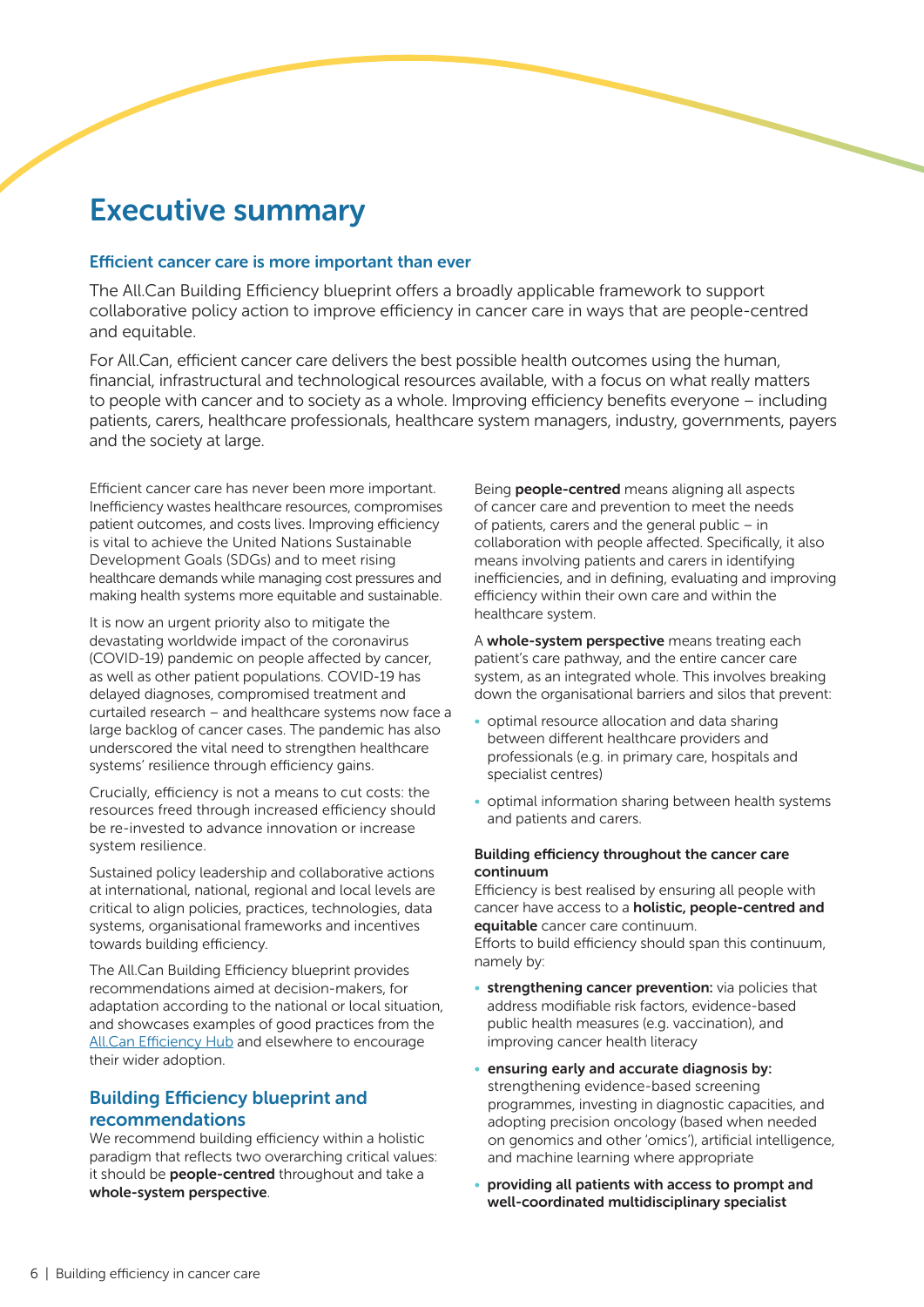# OVERARCHING VALUES

### Be people-centred Take a whole-system perspective



#### treatment, supportive care and palliative care

via: streamlined referral pathways; improved communication and coordination between healthcare professionals and providers (via suitable organisational frameworks, data systems and infrastructures, training and incentives) and between health systems and patients and carers; and adopting evidence-based innovations that improve efficiency.

 Personalised therapeutic approaches should be adopted where possible (including precision oncology and treatments that are simpler, more convenient or better tolerated), together with care practices and services shown to improve efficiency (e.g. outpatient care, telemedicine and remote monitoring where appropriate) – keeping equity challenges in mind.

#### Building efficiency in four dimensions

We recommend concerted actions to build efficiency across four interrelated and mutually supportive dimensions that together underpin the cancer care continuum:

• Empowering and partnering with people by: promoting shared decision-making within patient care via measures to improve communication between healthcare professionals, patients and carers; employing patient-reported outcome measures (PROMs) in routine care; harnessing digital health tools; and supporting and promoting patients' and carers' access to patient organisations and support groups.

 In addition, patient representatives should be meaningfully involved in wider aspects of decisionmaking, including in policy, initiatives to improve the efficiency and quality of care, clinical guideline development, research, health technology assessment, and reimbursement decision-making.

 Greater efforts to improve cancer literacy within the general public, as well as among patients and carers, are fundamentally important.

- Supporting healthcare professionals to build efficiency by: investing and planning urgently to meet workforce capacity and skill mix needs; enabling and incentivising multidisciplinary care, interdisciplinary coordination and innovative service models; supporting education and training on improving efficiency; and protecting workforce wellbeing and safety.
- Implementing a data-driven learning system by: promoting the systematic collection, sharing and reporting of patient-relevant data (including PROMs) between healthcare providers and patients and carers. We provide detailed recommendations to address key challenges related to: data quality, representativeness, and relevance; data silos and interoperability; data governance and patient trust; healthcare professionals' buy-in to data systems; and using data to transform care.
- Investing in efficient technology by: employing strategic, value-based healthcare approaches. We recommend that decision-makers should: strategically and systematically disinvest resources away from obsolete and inefficient technologies and practices and reinvest these in efficient ones; implement regulatory and policy frameworks that incentivise and foster efficient technologies; explore outcomes-based reimbursement schemes; break down finance silos; and implement specific measures to support the adoption of innovation in practice, and equitable access for people with cancer to efficient technologies and practices.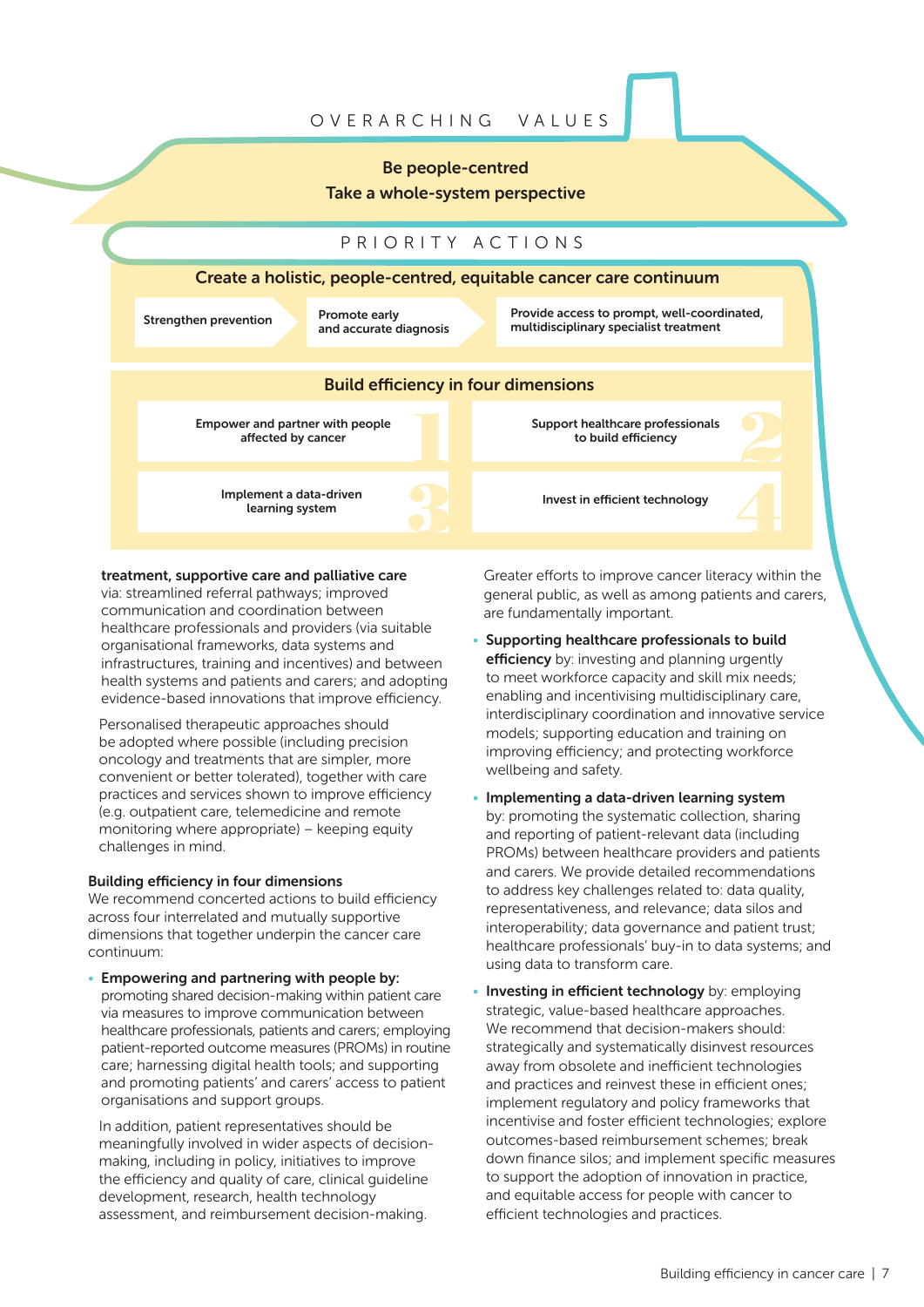# Conclusion and call to action

We call on decision-makers to build efficiency in cancer care as a top priority via system-wide changes. Key milestones include:

- *suitable consultation and collaboration with all stakeholders, including patients and carers, as outlined in this blueprint*
- *identification, adoption, sharing and scaling-up of efficient innovations in technology and care practices – disinvesting from inefficient and wasteful ones*
- *implementation of organisational frameworks, data systems, policies and incentives aligned towards efficient care for all people with cancer*
- *appropriate resourcing of actions to build efficiency, reflecting the impact of cancer on society.*

All.Can stands ready to further support policy initiatives to improve cancer care efficiency by generating new evidence, and facilitating the exchange of knowledge and best practices, enhancing cross-country collaboration, and building new partnerships around the world.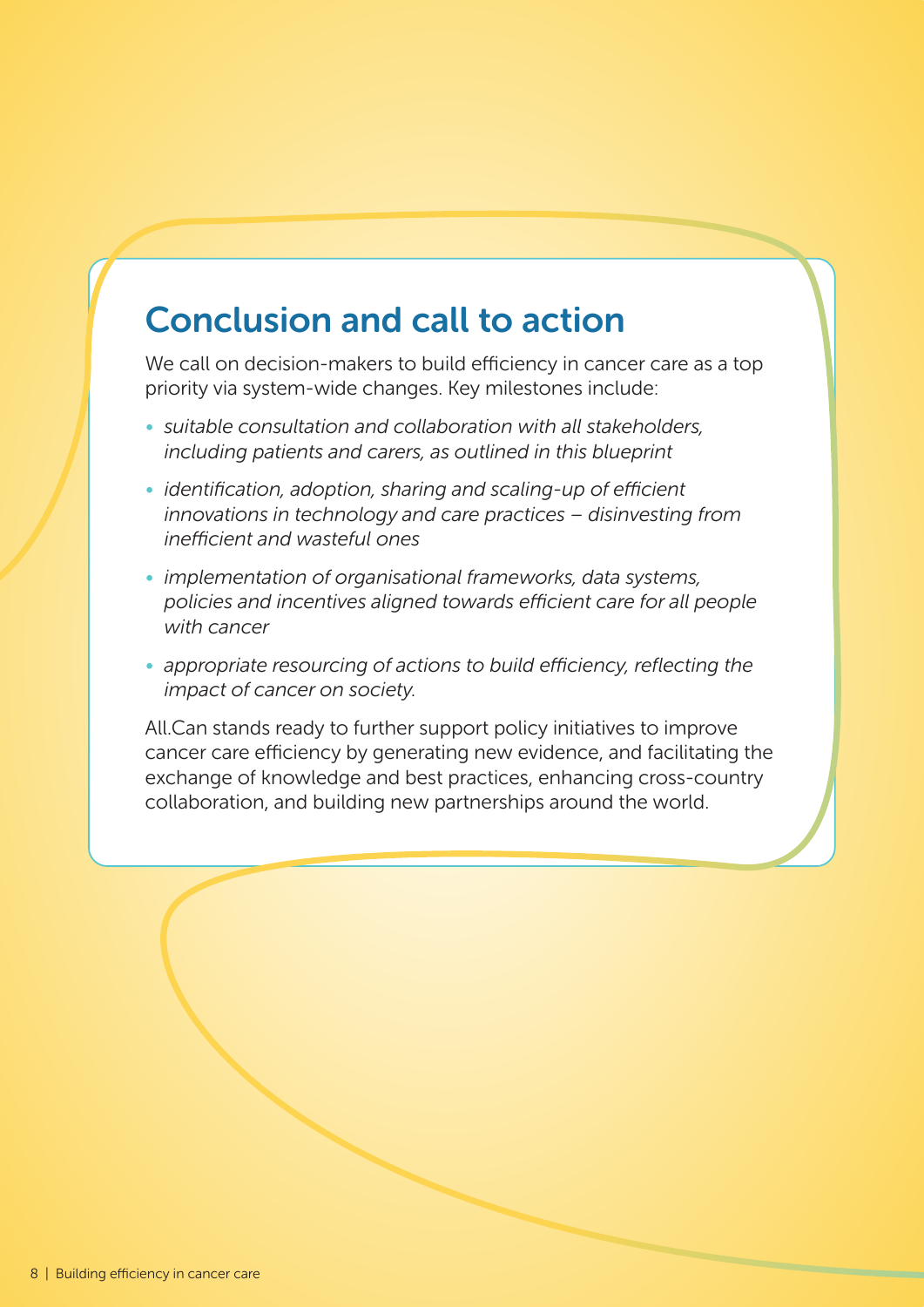# 1. Introduction

For All.Can, efficient cancer care delivers the best possible health outcomes using the human, financial, infrastructural and technological resources available, with a focus on what really matters to people with cancer and society as a whole.

While this may appear simple and intuitive, systematically ensuring that all these resources are used efficiently is a challenge. It requires alignment across many policies, practices, technologies, data systems, organisational frameworks, and incentives.<sup>1</sup>

The **All.Can Building Efficiency blueprint** offers a broadly applicable framework for policy action to help achieve efficiency in cancer care in ways that are people-centred and equitable, with recommendations for decision-makers.

First of all, it is important to recognise why building efficiency in cancer care is so essential.

# 1.1. Efficiency benefits everyone in society

Everyone benefits from efficient cancer care, as we define it. For example:

• For **people with cancer**, early diagnosis and prompt, effective treatment – key aspects of efficient care – may mean a cure, extended survival, a better quality of life, or a combination of these benefits. Greater efficiency can also improve patients' experience of care, for example by improving convenience, reducing time and financial losses, and avoiding unnecessary out-of-pocket expenses. Efficiency in healthcare can also reduce the burden placed on families and carers.

 Importantly, efficiency should be defined, pursued and evaluated according to what matters most to people affected by cancer – outcomes that are not necessarily the same as those measured by health systems (Sections 4.1 and 4.3).

- For healthcare professionals, healthcare system managers and industry, greater efficiency maximises the health outcomes they can achieve for patients through the services or technologies they provide. Healthcare professionals and managers also gain from streamlined working practices and resource use.
- Governments, payers and societies at large benefit because efficiency maximises the health outcomes achieved across society from public spending on health (i.e. the 'return on investment'). For example, cancer prevention and early diagnosis and treatment reduces both the direct medical costs of care and the 'indirect' socioeconomic costs of lost economic productivity among patients and carers. One recent international estimate suggests that each Euro increase in cancer spending between 2020 and 2030 would yield 12 Euros in return.<sup>2</sup>

The concept of efficiency is closely tied to value**based healthcare,**<sup>3-5</sup> where value is defined in terms of the health outcomes achieved by the cost incurred throughout a cycle of care.

Crucially, efficiency is not a means to cut costs: the resources freed through increased efficiency should be re-invested to advance innovation (Section 4.4) towards further efficiency gains, equity and healthcare system resilience.

*'Careful evidence-based investments in cancer interventions will deliver meaningful social and economic returns, with increased productivity and equity.'*

Tedros Adhanom Ghebreyesus, Director-General, WHO *WHO Report on Cancer 20206*

#### 1.2 Healthcare systems cannot afford waste

Improving efficiency in cancer care has never been more important, not only to optimise patient outcomes, but also to ensure the long-term sustainability and resilience of healthcare systems.

#### Wastage costs lives

Between 20% and 40% of health spending is wasted through inefficiency.7,8 Addressing the inefficiencies in healthcare systems could almost halve the number of avoidable deaths, extend average lifespans, and reduce by 0.5% the annual growth rate of public health expenditure.<sup>9</sup>

Greater efficiency will become ever more important to help meet rising demand for increasingly complex healthcare while managing cost pressures and making healthcare systems more equitable and sustainable.10–12

It is also key to attaining the United Nations Sustainable Development Goal 3, to ensure healthy lives and promote wellbeing for all at all ages. Specifically, greater efficiency is necessary to reach the target to reduce by one third premature mortality from non-communicable diseases by 2030, and to achieve universal health coverage.

#### Efficiency in action: worldwide perspectives

*Throughout 2021, All.Can partnered with SPCC (Sharing Progress in Cancer Care) and the SDA Bocconi School of Management in a series of webinars and associated reports on efficiency projects in different geographical parts of the world.*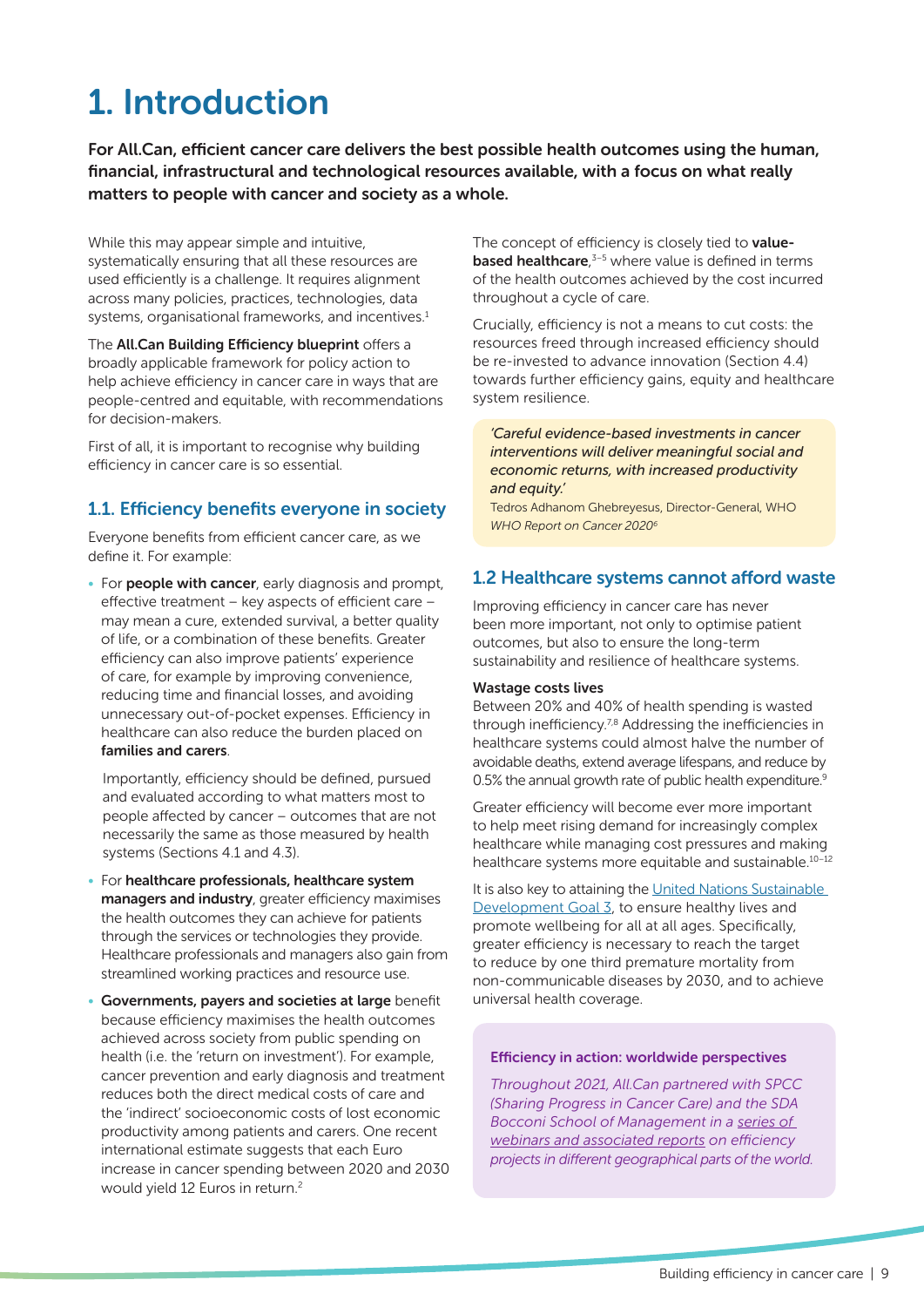Addressing inefficiency specifically in cancer care is crucial because:

- Cancer is a leading and increasing cause of mortality and morbidity worldwide.<sup>6,13,14</sup> Globally, cancer caused around 10 million deaths in 202014 and it is the first or second leading cause of death in many countries.<sup>6</sup>
- Cancer accounts for substantial healthcare usage and costs, and enormous socioeconomic costs from lost productivity, premature death and informal care.15,16
- The impact of cancer is increasing owing to ageing populations (since the incidence of cancer rises with age) and exposure to risk factors. Globally, the number of new cancer cases is projected to increase by around 50% over the next 20 years $14$  and overall cancer-related mortality continues to rise.17
- Important disparities exist between and within countries in cancer care access and outcomes.6

#### *COVID-19: new impetus to build efficiency*

Improving efficiency is now even more important to help overcome the lasting impact of the COVID-19 pandemic, and to make healthcare systems more resilient in future. Not only has COVID-19 caused disproportionately high rates of severe illness, complications and death among people with cancer, it has also had immense collateral effects on cancer care across the world.18–25 Key effects include:

- Missed diagnoses owing to disruptions to screening programmes, diagnostic testing and referral pathways. The European Cancer Organisation (ECO) estimates that almost 1 million cancer cases could go undiagnosed across Europe.<sup>27</sup>
- Compromised treatment owing to cancellations, delays or reduced intensity of therapy (and the associated outpatient visits and hospitalisations), and disruptions to supportive and palliative care. For example, almost 8 out of 10 paediatric oncology providers surveyed worldwide reported that COVID-19 had reduced their capacity to care for children with cancer.<sup>22</sup> Other global surveys reported estimates from care providers that more than one third of patients were exposed to potential harms owing to care disruptions, $18$  and that during full lockdowns, 1 in 7 patients did not receive their planned operation for pandemic-related reasons.<sup>24</sup> COVID-19 had the greatest impact on cancer care in lower- and middle-income countries.
- Curtailed research and innovation, owing to the cancellation, halting or postponement of many clinical trials, and disruption to laboratory research.<sup>28</sup>

As a result, the pandemic has worsened patients' health outcomes, caused distress and anxiety among patients and carers, and incurred unanticipated out-of-pocket costs.19,29,30 There is a risk of a second healthcare crisis as health systems struggle to cope with a backlog of cancer cases,<sup>25</sup> including many patients with advanced disease needing more intensive management and having worse outcomes. Significant increases in avoidable, cancer-related mortality are already projected.<sup>31,32</sup>

Achieving greater efficiency in cancer care is imperative to help mitigate this damage. Indeed, responses to COVID-19 have already demonstrated the potential for efficiency gains, for example using digital health measures (such as telemedicine and remote care where appropriate) and data systems.<sup>33</sup> However, so far patients have had variable access to these measures.<sup>34</sup>

Efficiency in action: responding to COVID-19 *International – Rapid responses to the COVID-19 pandemic*

#### *Equity, resilience and efficiency are complementary*

COVID-19 has exposed pre-existing weaknesses in healthcare systems, including inequities and disparities in health determinants, health service access and health outcomes – both between and within countries.<sup>6,35</sup> Many of these could be mitigated by efficiency gains that drive improved outcomes and care standards for all patients, while reducing wastage and freeing up resources that could be reinvested into ensuring equitable access to more efficient practices or technologies. Therefore, building greater resilience, equity\* and efficiency are not contradictory aims, but rather interlinked priorities for cancer care systems worldwide.

We recognise that patient outcomes are not determined by the cancer healthcare system alone. **Building** efficiency in cancer care also involves addressing the social and environmental determinants that drive the incidence of cancer and worsen patient outcomes. This report encompasses primary prevention but focuses primarily on efficiency in cancer care.

### 1.3 Objectives

Urgent and sustained policy leadership and collaborative actions at international, national, regional, and local levels are critical to align policies. practices, technologies, data systems, organisational frameworks and incentives toward building efficiency.

\* According to the World Health Organization, equity is the absence of unfair, avoidable or remediable differences among groups of people, whether those groups are defined socially, economically, demographically, or geographically or by other dimensions of inequality (e.g. sex, gender, ethnicity, disability, or sexual orientation). Health equity is achieved when everyone can attain their full potential for health and well-being.<sup>36</sup>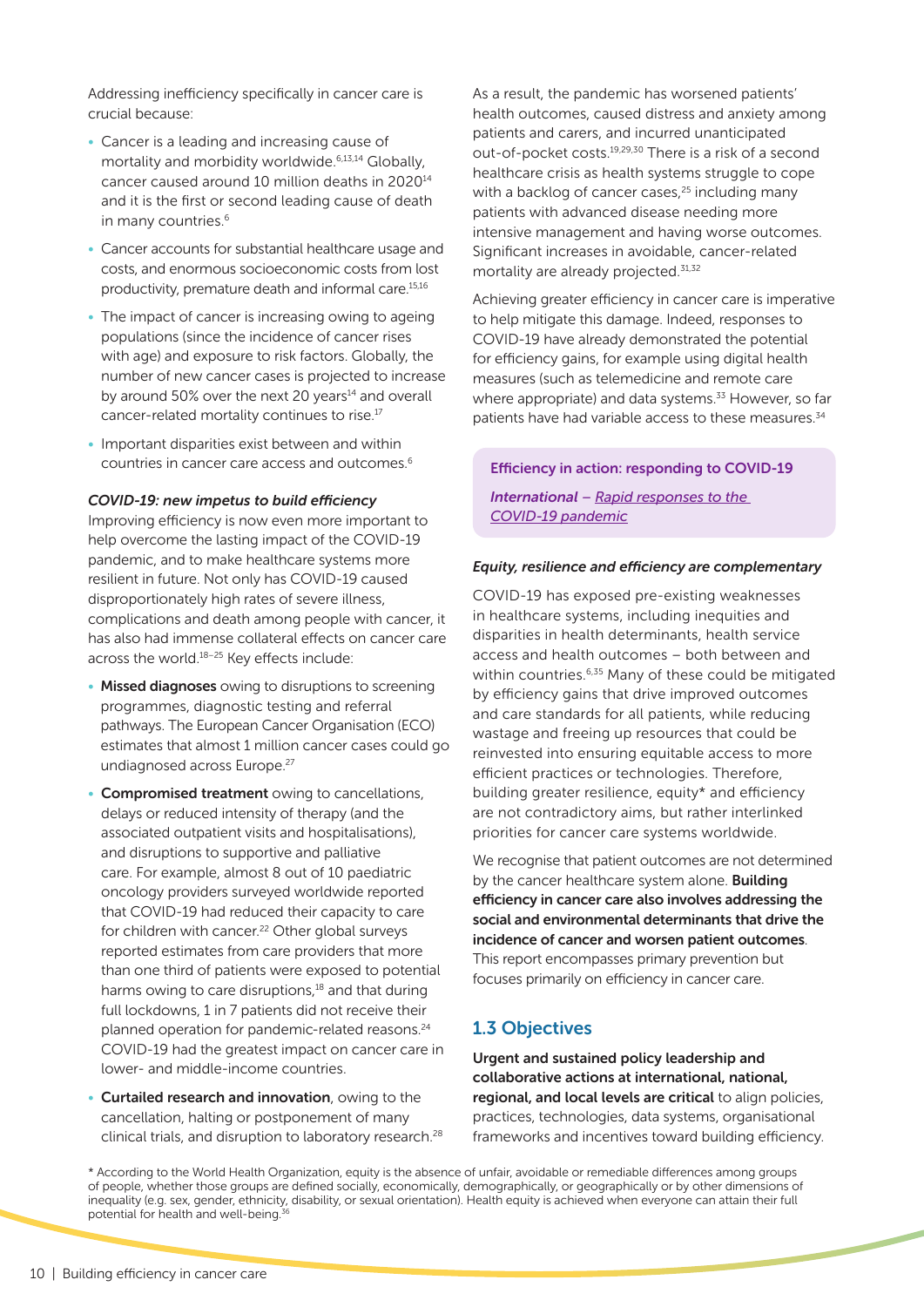Best practices shown to improve efficiency need to be shared and expanded.

This policy paper complements our inaugural 2017 policy report<sup>1</sup> and recent publications.<sup>37,38</sup> We offer it as an international, multistakeholder contribution to:

- highlight key areas of inefficiency in cancer care according to All.Can members' perspectives and taking COVID-19 into account
- present the All.Can Building Efficiency blueprint, with broadly applicable recommendations aimed at decision-makers for adaptation according to the national or local situation
- showcase examples of good practices from the All.Can Efficiency Hub and elsewhere to encourage their wider adoption – these are highlighted in 'Efficiency in action' panels throughout this publication.

#### Methodology

*This publication was developed by All.Can International based on the 2018 All.Can International Patient Survey (involving nearly 4,000 patients and carers largely from 10 countries; 37 other cited publications by All.Can International and various national All.Can initiatives; a structured consultation involving All.Can national initiatives and members in 14 countries (August 2021; see Appendix 2); a review of peer-reviewed and grey published literature; and input from external advisors.*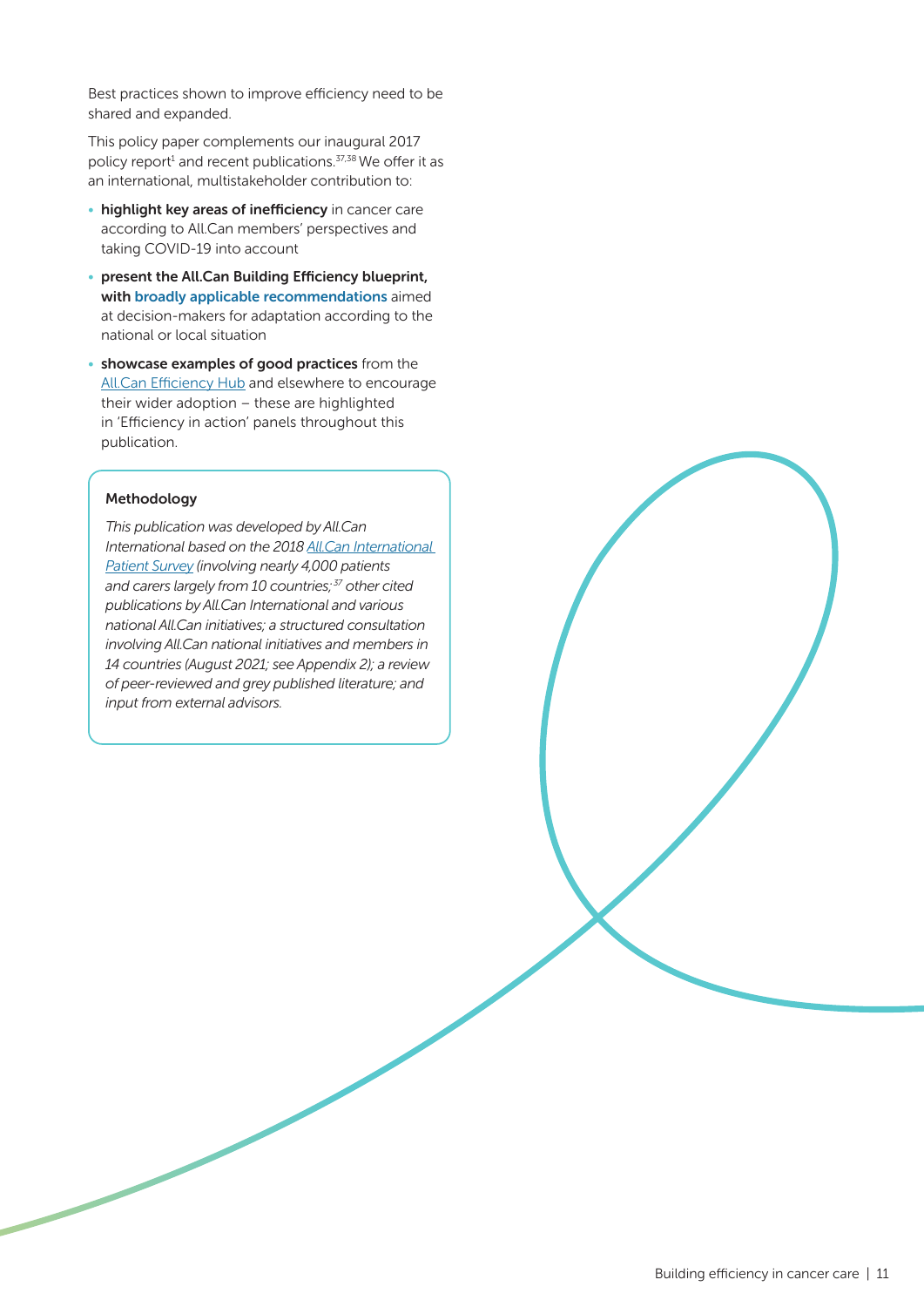# 2. All.Can Building Efficiency blueprint: an overview

Building efficiency in cancer care is a complex challenge requiring close collaboration among all stakeholders at all levels. The Building Efficiency blueprint offers a broadly applicable framework for collaborative policy action to this end.

### Overarching principles

We recommend building efficiency within a holistic paradigm that reflects two overarching critical values: it must be **people-centred** throughout, and it should take a whole-system perspective on efficiency.

Being people-centred means aligning all aspects of cancer care to meet the needs of patients and carers (for example with respect to early diagnosis and prompt, high-quality treatment) and the public (with respect to prevention and screening, where this is possible) – in collaboration with people affected.

Specifically in this context, it also means actively involving patients and carers in identifying inefficiencies, and in defining, evaluating and improving efficiency within their own care and within the health system.

A whole-system perspective means viewing each patient's care pathway, and the entire cancer care system, as an integrated whole. This involves breaking down the organisational barriers and silos that prevent:

- optimal information sharing and resource allocation between different healthcare providers and professionals (e.g. in primary care, hospitals and specialist centres)
- optimal information sharing between health systems and patients and carers.

This is essential to best allow best practices, innovations and strategic investments in one aspect of cancer care to realise efficiency gains over the long-term and across the whole health and social care system. This is also important to help all healthcare professionals and providers to work in collaborative, coordinated and people-centred ways, and to help empower patients to navigate their care pathway.

#### Building efficiency throughout the cancer care continuum

Firstly, efficiency is best realised by ensuring all people with cancer, everywhere, are treated within a **holistic,** people-centred and equitable cancer care continuum. Efforts to build efficiency should span this continuum, namely by:

- strengthening cancer prevention
- ensuring early and accurate diagnosis
- providing all patients with access to prompt, wellcoordinated multidisciplinary specialist treatment, supportive care and palliative care.

Personalised diagnostic and therapeutic approaches (including precision oncology) should be adopted where possible, together with care practices and services shown to improve efficiency.

*'Governments must commit themselves to policies that promote an integrated, holistic continuum of care for building strong primary health care systems. Health systems must ensure … a people-centred health system that provides high-quality care to all people at all times'*  UHC2030 Report<sup>39</sup>

## Building efficiency in four dimensions

We recommend concerted actions to build efficiency across four interrelated and mutually supportive aspects or 'dimensions' that together underpin an efficient cancer care continuum – namely by:

- empowering and partnering with people affected by cancer
- supporting healthcare professionals to build efficiency
- implementing a data-driven learning system
- investing in efficient technology.

The following sections explore all these aspects in more detail, with **recommendations** and practice examples from across the All.Can network.

The Building Efficiency blueprint encompasses all the health system building blocks defined by the World Health Organization (WHO), namely: service delivery; health workforce; information systems; medical products; vaccines and technologies; financing; and leadership and governance.<sup>40</sup>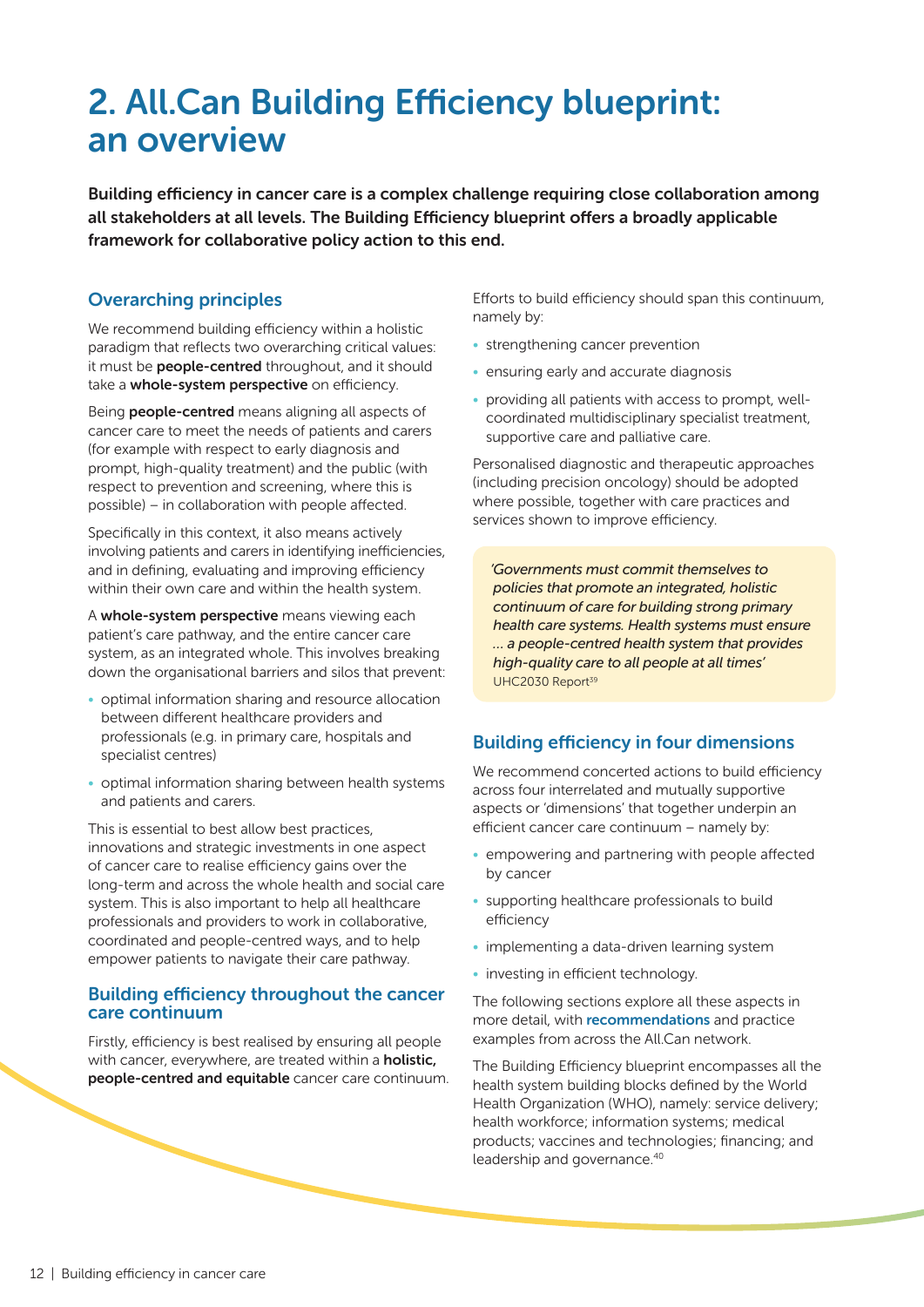# OVERARCHING VALUES

#### Be people-centred

Align all aspects of cancer care and prevention to meet the needs of patients, carers and the public – in collaboration with people affected

#### Take a whole-system perspective

Break down information and finance silos across all aspects of cancer care

# PRIORITY ACTIONS

### Create a holistic, people-centred, equitable cancer care continuum

# diagnosis

• Strengthen evidence-based screening programmes

Promote early and accurate

- Invest in diagnostic capacities
- Adopt precision oncology and other innovations

#### Provide access to prompt, well-coordinated, multidisciplinary specialist treatment

- Streamline referral systems
- Harness innovative treatments and practices that improve efficiency
- Ensure access to holistic supportive and palliative care

### Build efficiency in four dimensions

#### Empower and partner with people

• Promote shared decision-making: better communication, using PROMs, digital health tools, supporting patient organisation access

Implement a data-driven learning system • Promote patient-relevant data collection, sharing and reporting including PROMs • Ensure quality, representativeness, interoperability, governance, trust, and healthcare professional buy-in • Draw insights to transform care

• Improve health literacy

Strengthen prevention • Invest in evidence-based primary prevention measures

#### Support healthcare professionals to build efficiency

- Meet capacity and skill-mix needs
- Enable multidisciplinarity and interdisciplinarity
- Support education and training
- Protect workforce wellbeing and safety • Enable multidisciplinarity and<br>interdisciplinarity<br>• Support education and training<br>• Protect workforce wellbeing and<br>safety

#### Invest in efficient technology

- Employ strategic, value-based healthcare approaches
- Implement regulatory and policy frameworks that incentivise and foster efficiency
- Explore outcomes-based reimbursement
- Break down finance silos
- Explore outcomes-based reimbursement<br>Break down finance silos<br>Support adoption and equitable<br>access in practice • Support adoption and equitable access in practice

#### PROMs = patient-reported outcome measures.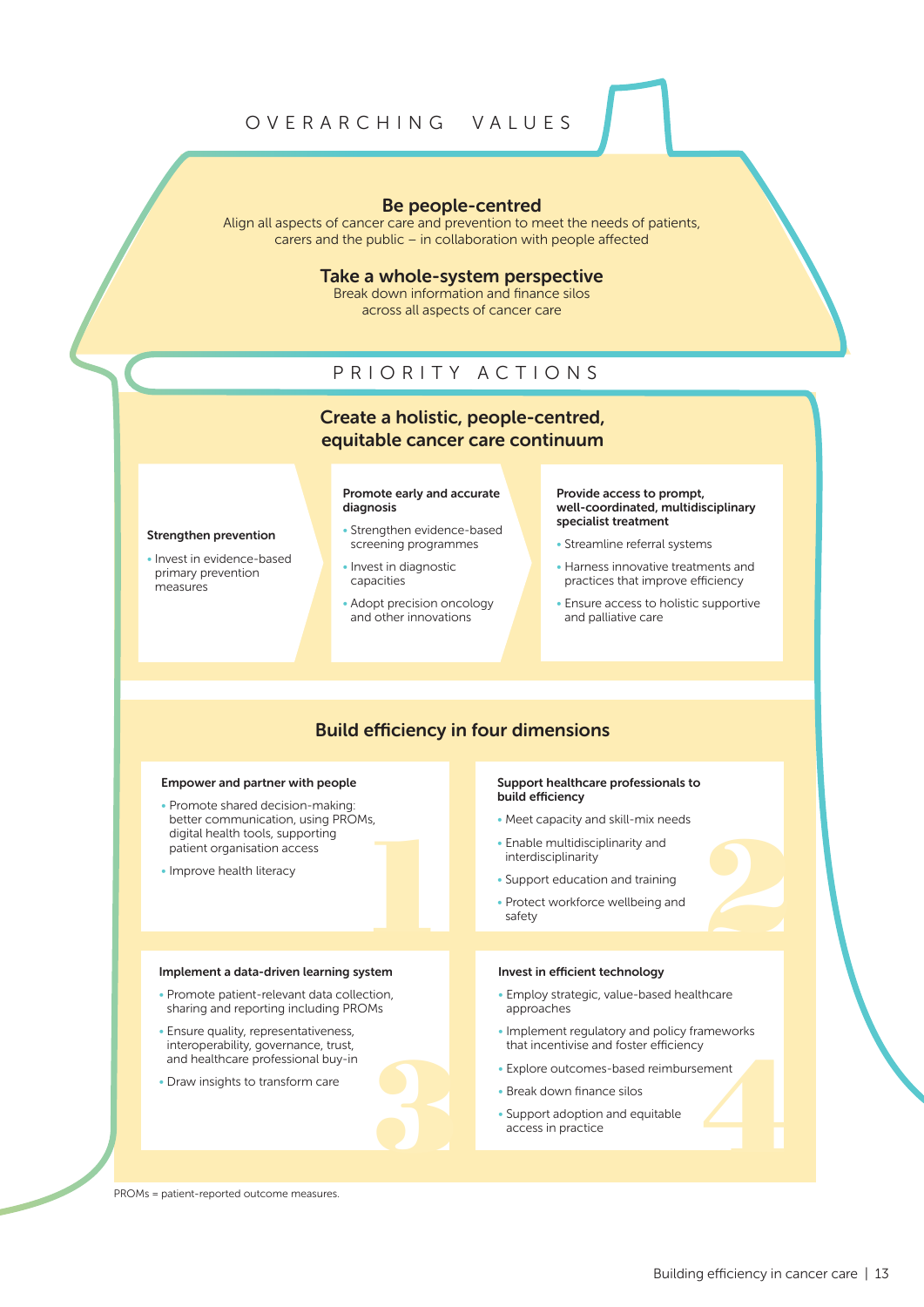# 3. Efficiency throughout the cancer care continuum

### Introduction

Cancer care is challenging. Cancer is not a single disease, but hundreds of different, complex diseases that together affect vast numbers of people of all ages. People with cancer typically need various types of healthcare and supportive care from many different specialists, often for prolonged periods.

Efficient cancer care is best achieved by providing all patients, everywhere, with a holistic, peoplecentred and equitable care continuum (Panel 1). A **holistic, people-centric** approach is essential to focus resources on the needs and preferences of individuals, and to empower them as partners in their own care. A **continuum** approach is essential to promote coordination and to ensure efficiency gains are realised throughout each patient's care pathway.

In this section we identify priority areas for action to build efficiency throughout this continuum.



## 3.1 Strengthen cancer prevention

Around four in 10 cancer cases are preventable, 41-43 being caused by known, modifiable risk factors such as:

- lifestyle-related factors (e.g. smoking, excess body weight and overconsumption of alcohol)
- environmental risk factors, such as pollution and radiation
- oncogenic viruses, notably human papillomavirus (HPV) and hepatitis B virus (HBV)
- occupational factors, such as exposure to asbestos
- other medical or reproductive factors.

Investing in primary prevention of cancer is the most efficient long-term cancer control strategy. It avoids the far higher 'downstream' costs associated with the diagnosis, treatment and socioeconomic impact of cancer, as well as the impact on patients and families themselves. Preventing cancer often has the

added benefit of preventing other non-communicable chronic diseases through addressing common risk factors.

The WHO,<sup>6</sup> Organisation for Economic Co-operation and Development,<sup>44</sup> European Union institutions<sup>43,45</sup> and other institutional bodies emphasise the importance of primary prevention as a key priority. It requires significant and sustained political commitment and must aim to reach everyone in society.

#### Recommended priority actions<sup>6,43,46</sup> include:

- policies that address known modifiable risk factors within the population
- implementation of evidence-based public health measures, such as vaccination against cancercausing viruses
- improving **cancer health literacy** among the general public (see Section 4.1).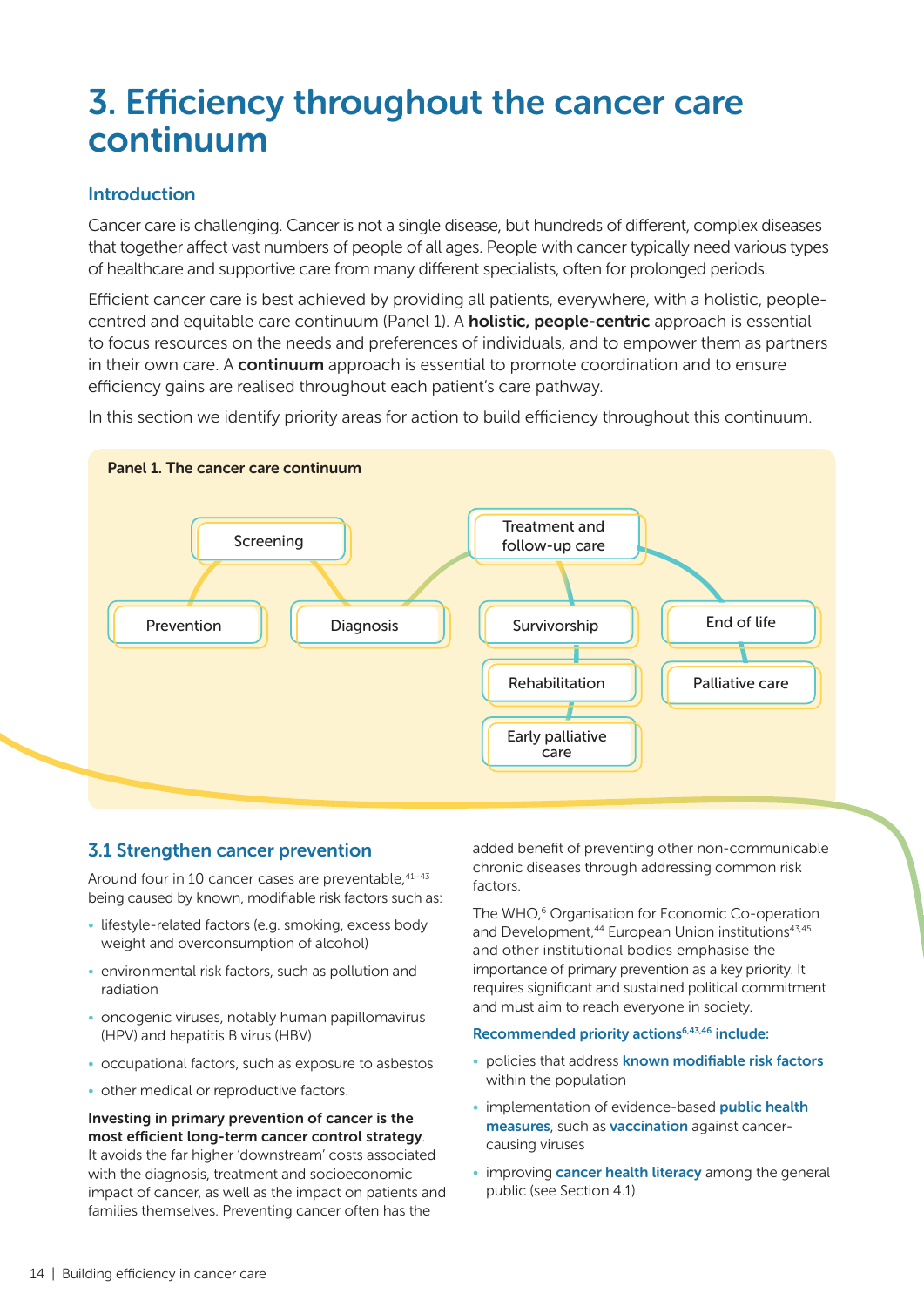#### Efficiency in action: Prevention

#### *El Salvador – CAPE programme: cost-effective prevention of cervical cancer in El Salvador*

*International – Excellent public information initiatives exist – e.g. "Seven Steps to Prevent Cancer" (Prevent Cancer Foundation, USA) and the prevention website by Cancer Council Victoria (Australia)*

#### 3.2 Promote early and accurate diagnosis

Around a quarter of All.Can survey respondents singled out initial diagnosis as the area of cancer care where they experienced most inefficiency (Panel 2).37 Approximately one third (32%) of All.Can survey respondents whose cancer was detected outside a screening programme reported that it was first misdiagnosed as something else. Recent initiatives by All.Can Argentina<sup>47,48</sup> and All.Can Canada<sup>49</sup> have underscored the importance of addressing barriers to cancer diagnosis, especially in primary care.

Late diagnosis and misdiagnosis can delay or limit treatment, causing poorer outcomes, a lower likelihood of survival, and higher care costs.<sup>50-52</sup> A delay in diagnosis as short as 4 weeks increases mortality from various common cancers, with longer delays being increasingly detrimental.<sup>52</sup> Rare forms of cancer are particularly likely to be diagnosed late, or misdiagnosed.<sup>53</sup>

*'Early diagnosis … can be one of the most efficient investments in cancer control and must be linked to access to prompt, affordable, high-quality treatment.'* 

WHO Report on Cancer 2020<sup>6</sup>

Prompt and accurate diagnosis is therefore pivotal to efficiency, and we recommend that decision-makers focus in particular on:

• Strengthening evidence-based screening **programmes:** these play a vital role in the early detection of some cancers, especially cervical cancer, breast cancer and colorectal cancer. However, people's access to these measures varies and COVID-19 has disrupted many programmes.<sup>25</sup> Screening policies must be based on evidence of benefit (including on mortality) and costeffectiveness. Further research is needed on early detection for many cancers, together with risk and prognostic factors to help better tailor screening programmes.

 All.Can International supports wider implementation of lung cancer screening, as called for by the European Respiratory Society, 54,55 given the major impact of late diagnosis and misdiagnosis and the evidence of benefit.25 In 2020, Croatia became the first European Union member state to implement a national, targeted lung cancer screening programme.<sup>56</sup>



appointments, general delays, follow-up care, and getting the right information and communication.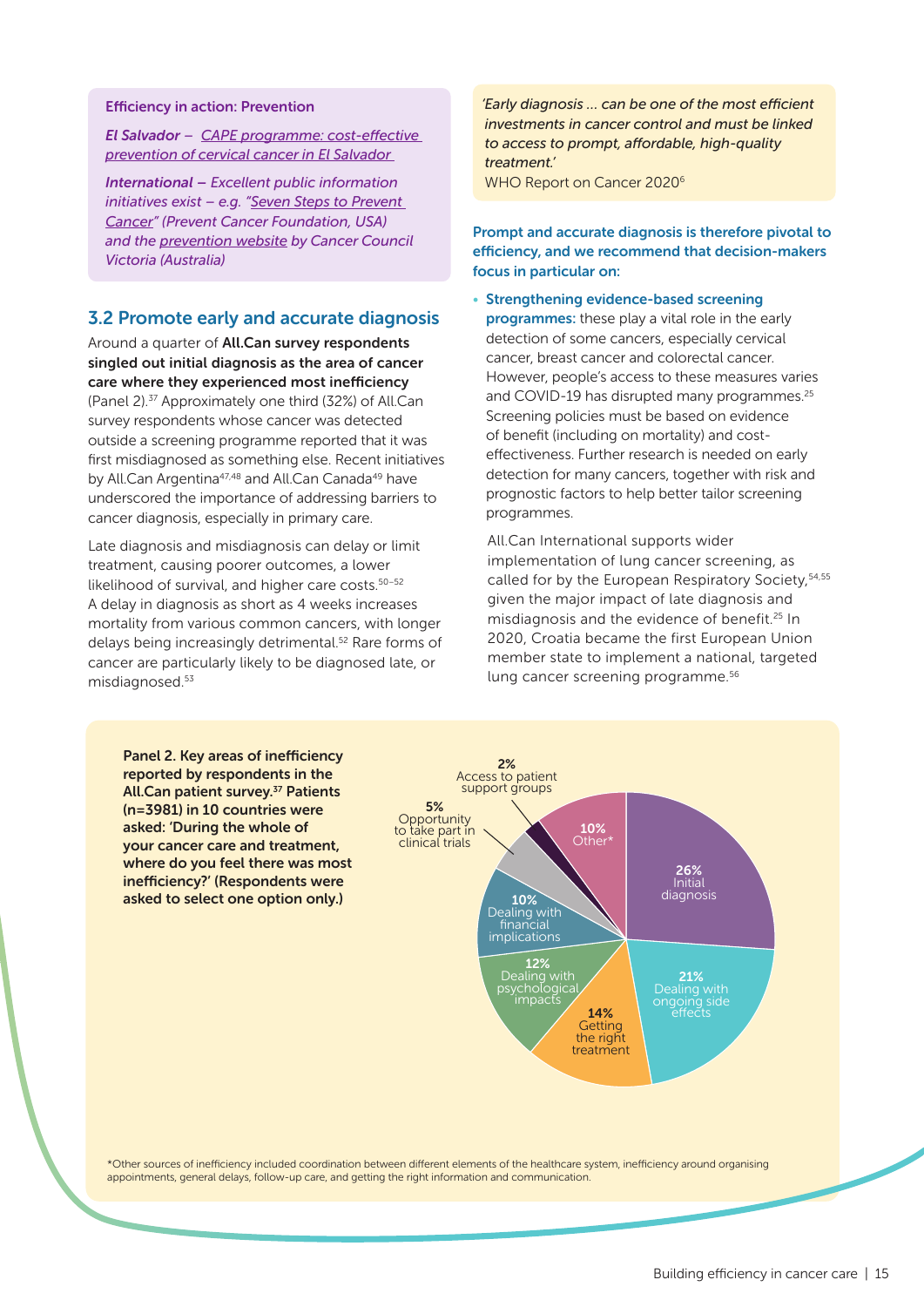- Investing in diagnostic capacities, including relevant primary care services, tests, imaging, laboratories and staff $6,51$
- Adopting precision oncology approaches: precision oncology offers important promise by identifying the underlying genomic mutations and other 'omic' changes causing an individual's cancer. 57,58 This allows targeted screening programmes to identify individuals at high risk of developing cancer, and personalised genomic diagnosis, prognostic information and treatment pathways. As more therapies become available to target specific genetic causes of cancer, multi-biomarker testing approaches are expected to become increasingly beneficial<sup>59-62</sup>

It is crucial therefore to build evidence-based frameworks to support the further development, evaluation and adoption of precision oncology approaches, keeping in mind the associated equity challenges. The costs of diagnostic testing must be considered as part of the entire patient pathway, not in isolation.

Other innovative approaches that offer promise include the use of artificial intelligence and machine learning to improve the early detection of various cancers, including those of lung, breast, colon and skin.<sup>63</sup>

Improving **cancer health literacy** among patients, carers and the general public is also important (see Section 4.1). Ultimately, decision-makers must also address socioeconomic factors that can contribute to late diagnosis (e.g. through out-of-pocket costs), though this is beyond the scope of this report.

Efficiency in action: fast-tracked diagnosis and referral

*Denmark – Cancer Patient Pathways: fast-tracked cancer referral and diagnosis*

*Canada – Dedicated cancer centres and Diagnostic Assessment Programs (DAPs): a single entry point into the cancer care system allowing prompt, efficient diagnosis and care and improving the patient experience*

### 3.3 Well-coordinated, multidisciplinary specialist care

Early, accurate diagnosis must be complemented by streamlined referral pathways that ensure all people with cancer have access to prompt specialist care.

Cancer care typically combines many different forms of evaluation and treatment provided by different specialist and sub-specialist healthcare professionals. People with cancer should be cared for by a full

team of specialists according to their needs, taking account of any complications of their cancer and other co-existing conditions.6,64 The ECO Essential Requirements for Quality Cancer Care explain the elements needed to provide high-quality care throughout the patient journey for many cancers.<sup>65</sup>

#### Care coordination

Inefficiency can occur when patients lack access to particular specialists and therefore experience inadequate care and poor outcomes. It also occurs when care is 'fragmented' owing to poor coordination between different professionals and providers.<sup>6,66</sup> This can cause delays, omissions and shortfalls in treatment, or in unnecessary overuse and wastage of resources. All.Can surveys have highlighted poor communication between healthcare professionals – especially primary care physicians and specialists – as a source of inefficiency.<sup>37</sup>

More broadly, fragmentation and a lack of comprehensive health-system wide approaches spanning all disease areas have been highlighted as a key barrier both to efficiency and the achievement of universal health coverage.<sup>39</sup>

We recommend that decision-makers implement suitable organisational frameworks, data systems and infrastructures, training and incentives to improve communication and coordination between healthcare professionals and providers involved in cancer care.

Better communication between the healthcare system and patients and carers is also vital to help patients navigate their care pathway.

*'Enhancing care coordination and using care pathways can improve outcomes and gain efficiency.'* WHO World Cancer Report 2020<sup>6</sup>

Efficiency in action: access to specialist and multidisciplinary care

*Australia – All.Can Australia: integrated pancancer navigation model to help all patients navigate the health system* 

*Italy – Oncology orientation cancer centres: coordinating cancer care*

*Paraguay – National Childhood Cancer Care Network: improving access to cancer diagnosis and specialist treatment*

*Organisation of European Cancer Institutes (OECI) Accreditation and Designation (A&D) Programme – driving improvements in cancer and research in European cancer centres*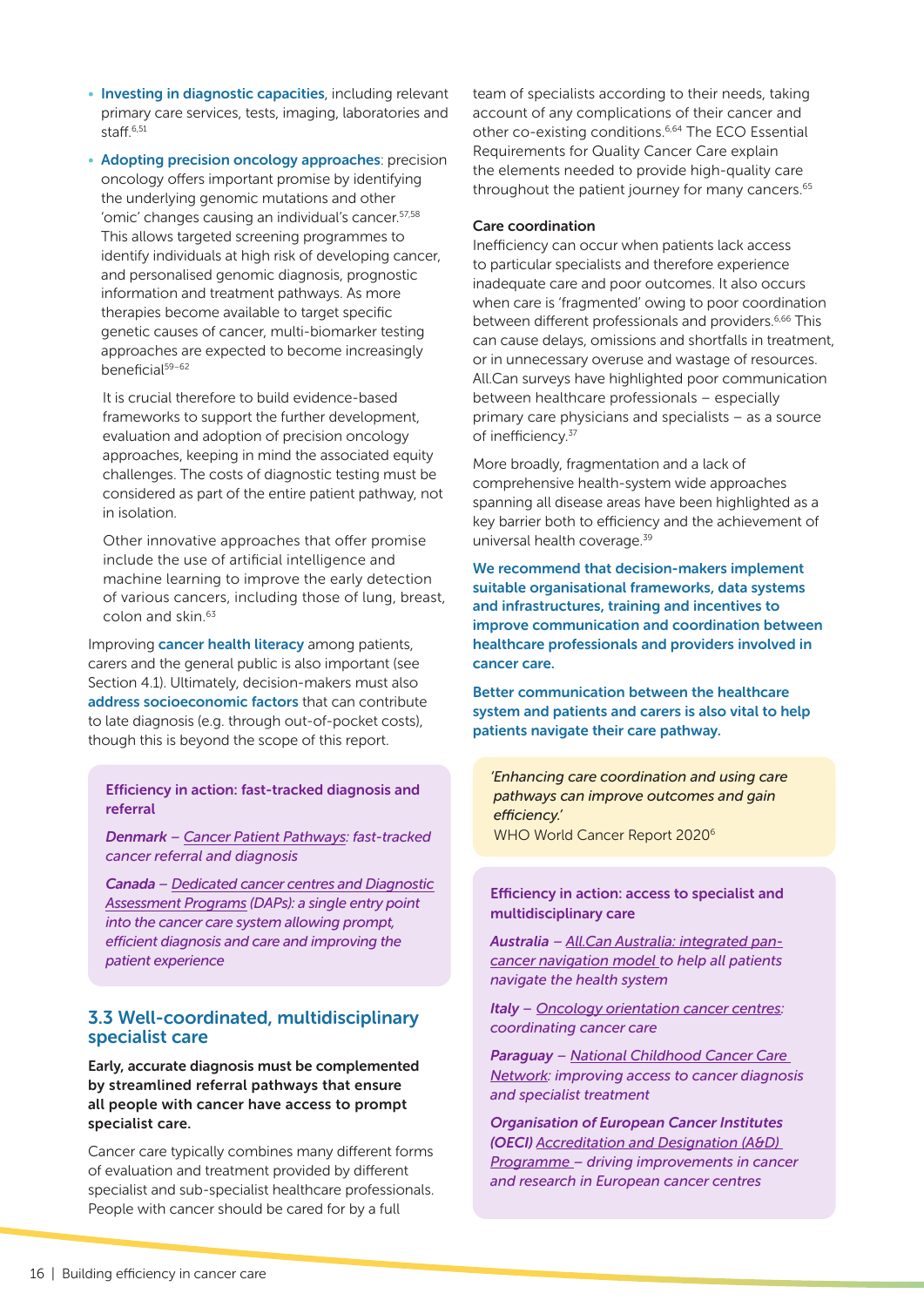#### Innovative treatments

We recommend that decision-makers harness evidence-based innovations in all aspects of cancer care where these improve the efficiency of therapy

– keeping equity challenges in mind. Improvements may result from better outcomes, reduced toxicity (avoiding unnecessary use of resources to manage adverse effects), or greater ease of use by healthcare professionals and patients.

These include new ways to personalise treatment, such as:

- Precision oncology treatments (also see Section 3.3) that can offer efficiency gains by ensuring that the right patient receives the right medicine at the right time.<sup>1</sup> This can improve outcomes and limit the adverse effects of treatment, while optimising the return on investment in innovative therapies.67,68. The associated collection of real-world data can help to improve care.<sup>62</sup>
- Targeted and hypofractionated radiotherapy methods are also associated with improved outcomes and lower toxicity.69–71
- Imaging modalities that provide greater accuracy to help optimise therapy, e.g. via magnetic resonance imaging and positron emission tomography.<sup>72,73</sup>
- Treatments that are simpler, more convenient to administer or better tolerated by patients. For example, substituting oral or subcutaneous delivery for time- and labour-consuming intravenous infusions74 may help ease capacity issues within hospitals and clinics and reduce costs, while improving patients' experience of care.

#### Innovative care practices

We recommend that decision-makers identify, assess and adopt other innovations in how care is organised and delivered, for example by practices such as:

- using outpatient care services that increasingly allow some cancer treatments to be provided in community settings or patients' own homes.<sup>75-78</sup>
- employing telemedicine and remote patient monitoring measures equitably where they are appropriate, i.e. where these improve efficiency while also delivering high-quality care that meets patients' needs.79 The COVID-19 pandemic has shown how telemedicine services can be useful, allowing patients to access care without visiting the clinic. However, patients often value face-to-face consultations – and hence telemedicine should not routinely replace all of these.

Simple and inexpensive changes to care delivery can sometimes deliver important benefits for patients and carers. These include measures to make scans and radiotherapy less frightening for children and even

serving meals on brightly coloured plates to help improve appetite among people with dementia.

Importantly, innovative cancer treatments and care delivery models must be evaluated according to measures that matter to people with cancer (Sections 4.1 and 4.3).

#### Efficiency in action: improving care delivery

*Denmark – Delivering mobile chemotherapy using an infusion pump backpack.*

*France – PROCHE: efficient delivery of chemotherapy through better use of patient data*

*UK and USA – making scans and radiotherapy more child-friendly*

*USA – the National Comprehensive Cancer Network Infusion Toolkit: reducing inefficiencies in chemotherapy in the USA*

*International (European Union) – the EPIC project: empowering pharmacists to improve adherence to oral anticancer agents*

### 3.4 Supportive and palliative care

Patients with cancer often have co-existing conditions, such as hypertension or diabetes.<sup>80</sup> Many patients also experience disease-related complications during and beyond their cancer care, including mental health problems, malnutrition and pain.<sup>6</sup> Insufficient attention to these aspects leads to care that is suboptimal and inefficient, since these conditions can worsen patient outcomes and increase healthcare use. Almost a quarter of All.Can survey respondents (24%) said they did not have access to support from allied healthcare professionals.37

Therefore, we recommend that decision-makers work with relevant stakeholders to ensure all patients have access to holistic, integrated supportive care according to their needs. The needs of carers must also be considered.

#### Psychological support

Mental health conditions worsen quality of life and survival and increase healthcare utilisation and costs among cancer patients.<sup>81-83</sup> Despite the benefits of integrated programmes,<sup>84</sup> patients' access to psychological support and care is often limited and variable.85–87 More than two-thirds (69%) of All.Can survey respondents said they needed psychological support during or after their cancer care, yet one third of these respondents lacked access to this support.<sup>37</sup>

A 2020 All.Can UK report highlighted the mental health impact of cancer, and the barriers patients face in accessing support. The report called on decisionmakers, the National Health Service, patient organisations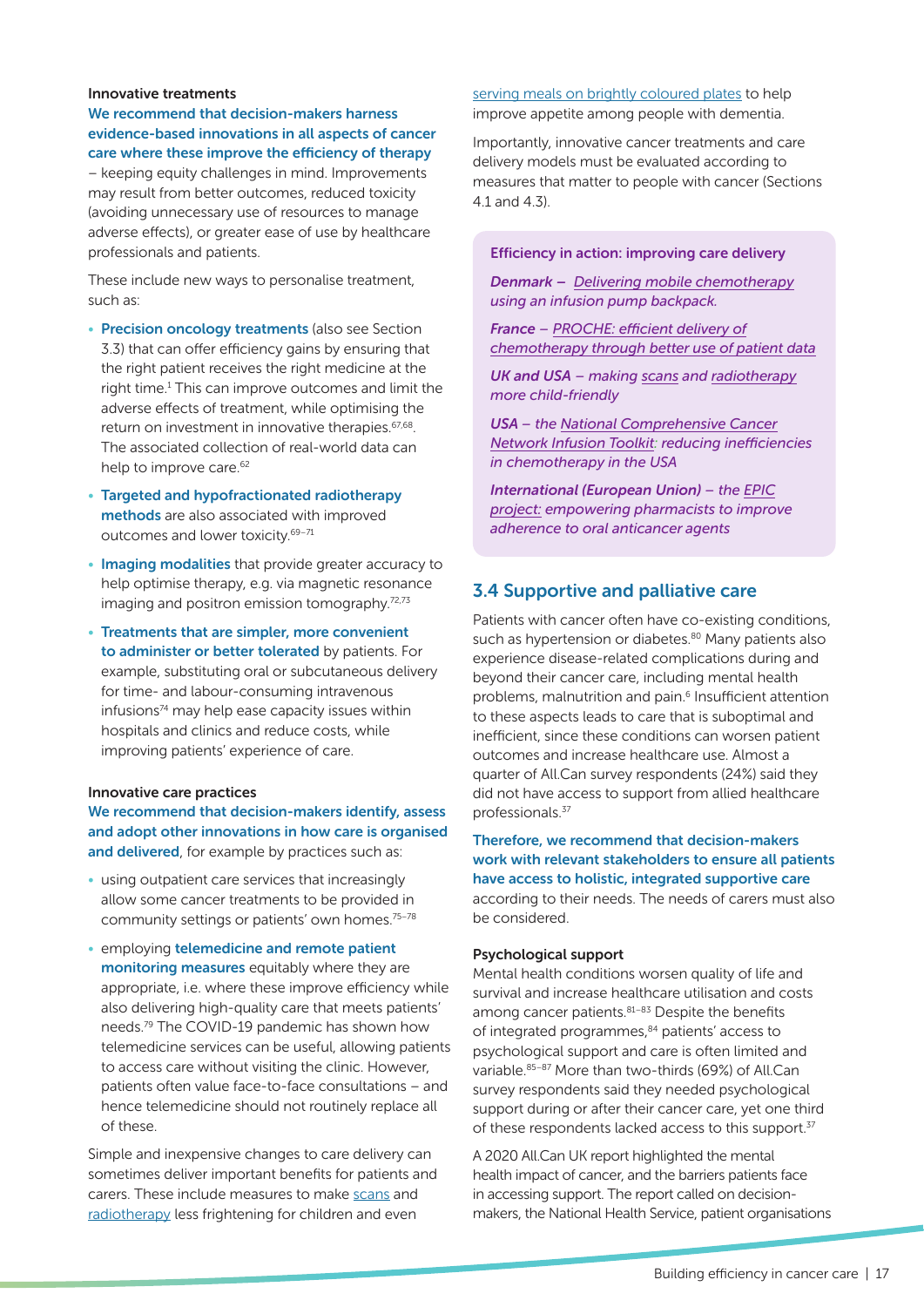and industry to work together to place psychological wellbeing on an equal footing with physical health, and highlighted good practice examples.<sup>88</sup>

#### Nutritional care

Up to 70% of people with some cancers can be malnourished, the risk being particularly high in those with gastrointestinal tract, head and neck, liver and lung cancers.<sup>89</sup> In one large study, 43% of people with various cancers were at risk of malnutrition at their very first medical oncology clinic visit.<sup>90</sup> Malnutrition can affect how patients tolerate anticancer treatment, impair their quality of life, worsen their prognosis and increase their use of healthcare.<sup>90</sup>

However, cancer-associated malnutrition remains seriously under-recognised and undertreated.<sup>89,90</sup> Only 30–60% of patients at risk receive nutritional support, often only during end-of-life care.<sup>89,91,92</sup> Nutritional care should be an integral part of efficient, multimodal cancer care. Regular nutritional screening and nutritional support (including – if necessary – enteral or parenteral nutrition) should be undertaken routinely from early stages onwards.<sup>93</sup>

#### Efficiency in action: supportive care

*France – Moovcare®: providing web-based follow-up care for lung cancer patients*

*Italy – Supportive care services: extending support beyond active treatment for people with cancer*

*Norway – All.Can Norway: collaborating with Cancer Compass on a book providing insights and advice to patients following a cancer diagnosis*

*Sweden – Centre for Cancer Rehabilitation: providing extensive person-centred support for cancer survivors in Sweden*

*UK – WesFit prehabilitation programme: shortening recovery after surgery for cancer*

*International – AV1 telepresence robot: helping children and young people with cancer and other long-term illnesses to participate in school life*

#### Palliative care

Palliative care improves the quality of life of people with cancer facing life-threatening illness and can reduce the burden experienced by caregivers and families.94,95 It includes, but is not limited to, end-oflife care. Although sometimes overlooked, early and effective palliative care is an essential component of high-quality, efficient cancer care that can improve patient outcomes while reducing unnecessary hospital admissions and the use of other costly health services.<sup>96</sup> It can also help people with cancer live as actively as possible until death.

Therefore, multidisciplinary palliative care should be fully implemented within the care continuum based on guidelines.6,65,95–98

#### Efficiency in action: palliative care

*Norway – the Orkdal model: integrating cancer and palliative care*

USA – early introduction of palliative care: *improving patient outcomes and reducing costs*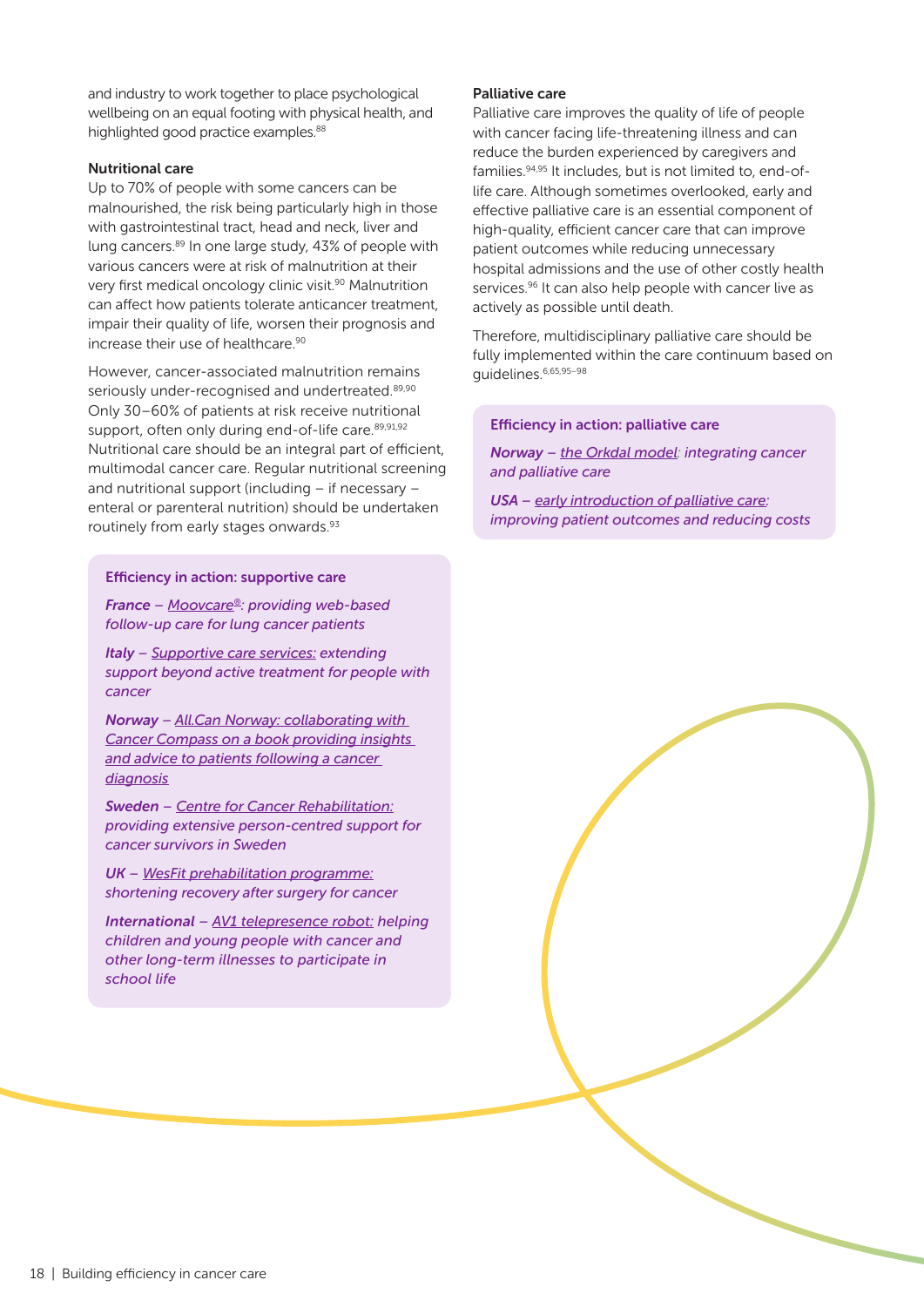# 4. Building efficiency in four dimensions

# Introduction

We have identified priority areas for action to build efficiency at each stage within the cancer care continuum (Section 3).

In this section we recommend actions within four interrelated and mutually supportive aspects or 'dimensions' that together underpin an efficient cancer care continuum, namely:

- 1) empowering and partnering with people affected by cancer
- 2) supporting healthcare professionals to build efficiency
- 3) implementing a data-driven learning system
- 4) Investing in efficient technology.

# 4.1 Empower and partner with people

The efficiency of cancer care is compromised if patients do not understand their diagnosis, prognosis or treatment. These problems can limit patients' ability to make well-informed decisions, undermine their adherence to treatment, and prevent them from navigating the health system effectively. Ultimately, this can worsen outcomes, waste resources, and incur out-of-pocket expenses for people with cancer.

For All.Can, efficient cancer care delivers the best possible health outcomes using the resources available – *focusing on what really matters to patients*. Therefore, efficiency is also compromised if patients'

preferences, expectations and priorities about their care differ from those of the healthcare professionals treating them, and if communication between patient and healthcare professionals is not optimal.<sup>6,99-101</sup>

Therefore, we believe that building efficiency involves empowering patients, carers and the public and partnering with them collaboratively in the governance of their own care and in decision-making about cancer care more broadly. Indeed, empowering patients is the key to driving change towards greater efficiency (Panel 3).

Importantly, healthcare providers and systems should remain accountable for the outcomes of healthcare.

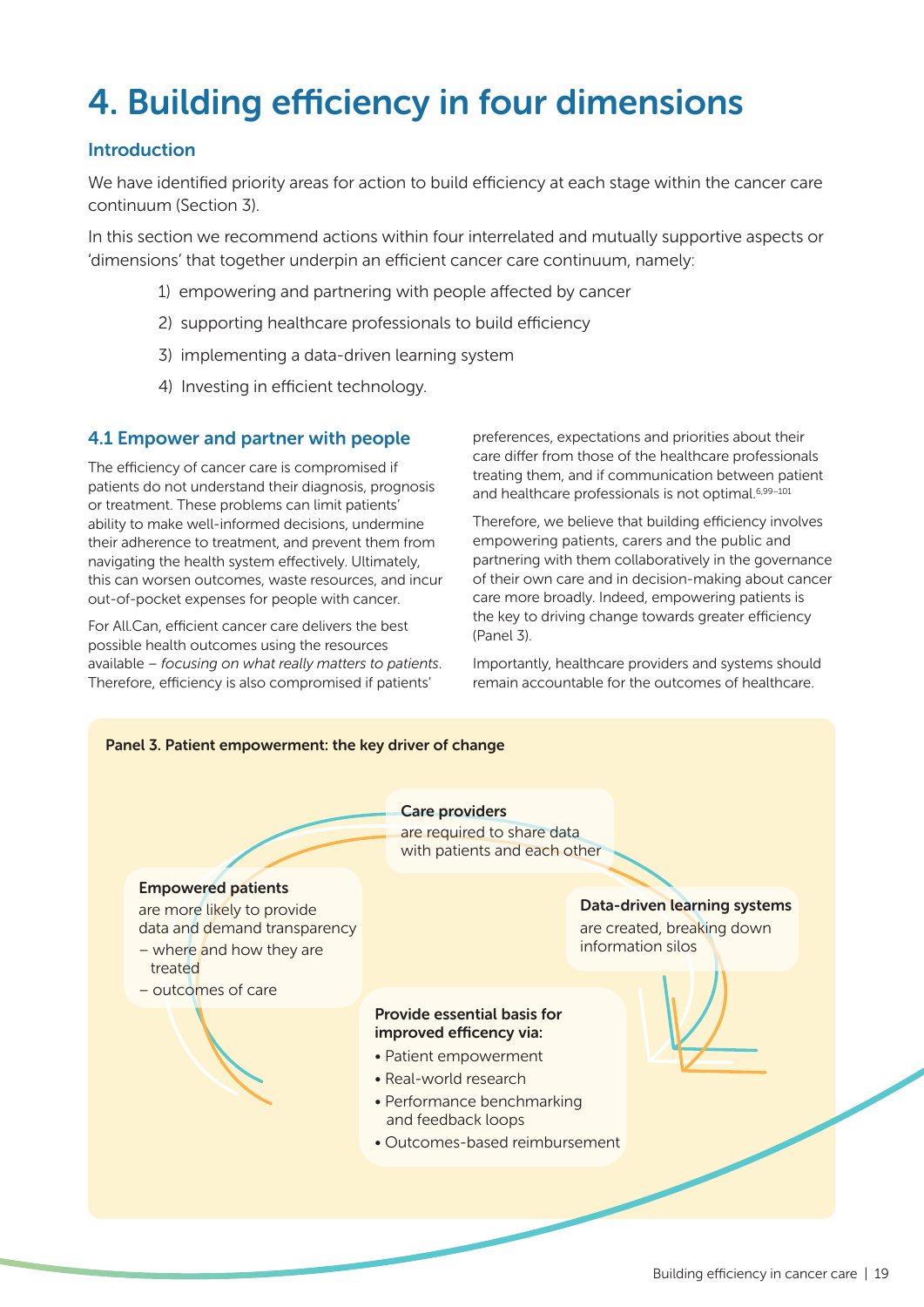#### Communication deficits: insights from the All.Can Survey

Nearly one third (31%) of All.Can survey respondents felt they were not always given enough information about their treatment and care.<sup>37</sup>

- Almost half did not feel sufficiently involved in decisions about treatment options
- 39% felt they had inadequate support to deal with ongoing symptoms and side effects
- 31% felt that they lacked adequate information and care for dealing with pain
- 35% felt inadequately informed about how to recognise whether their cancer might be returning or getting worse.

#### *Shared decision-making*

Shared decision-making can be defined as an interactive process whereby patients, their families and carers, in collaboration with healthcare professionals, make choices about care based on an informed analysis of the options, and on their values and preferences.102 It is increasingly seen as an important aspect of good-quality cancer care, as highlighted within the <u>European Code of Cancer Practice.</u><sup>103</sup>

Shared decision making can improve efficiency by helping people with cancer feel in control of their disease, fostering realistic expectations, and empowering them as agents in their own care – thereby helping to improve treatment adherence and outcomes  $104-107$ 

In short, decisions should be made, and care delivered, with patients, not to them.

#### Therefore, we recommend that shared decisionmaking should be promoted within patient care via measures to:

• Improve communication between healthcare professionals, patients and carers. This involves sharing accessible, evidence-based information and strongly considering patients' goals and preferences.108 Patients' information needs and preferences vary and can change during an individual's care pathway. Too much information at once can be overwhelming, especially at diagnosis.37,109 Information should therefore be tailored, also taking account of cultural factors and patients' level of knowledge about cancer care.

 Importantly, the interaction between healthcare professionals and patients is not only about *what* information is transferred, but also about *how* it is shared and *in which direction*. A patient's experience of care depends on empathy, the feeling of being seen as an individual human being, and the resulting trust that develops between them and their healthcare professionals. Some people with cancer may not want to know all the details about their disease or treatment, but all need to feel that someone they trust is taking care of them. With respect to the direction: information sharing is a two-way street with health professionals needing to receive information as well as provide it.

- Employ patient-reported outcome measures (Section 4.2) routinely in clinical care to empower patients to assess healthcare services according to what matters to them – a key example of how information sharing needs to be a two-way process
- Harness digital health tools, including smartphone applications and data access platforms – these offer enormous promise, subject to appropriate governance, security and privacy measures
- Support and promote patients' and carers' access to patient organisations and support groups

– patients and carers can benefit greatly from opportunities to learn from, and share experience with, others in their position and hence patient groups are key to empowerment.

Shared decision-making should also be promoted in wider aspects of decision-making to ensure that cancer care efficiently delivers what really matters to patients. This includes involving patient and carer representatives meaningfully in:

- cancer policy-making, including national initiatives, strategies and action plans
- initiatives to improve the efficiency and quality of cancer care (e.g. in outcomes used to measure these)
- clinical guideline development
- research as epitomised in the 'Principles of successful patient involvement in cancer research' developed in 2020 during the German Presidency of the Council of the European Union<sup>110</sup>
- health technology assessment
- negotiations regarding pricing and reimbursement of cancer medicines.

#### Health literacy within the general public We recommend greater efforts to improve cancer health literacy within the general public, as well as among people with cancer and their carers.

Health literacy refers to people having the appropriate skills, knowledge, understanding and confidence to access, understand, evaluate, use and navigate healthcare information and services.<sup>111</sup> Almost half of adults may have insufficient or problematic levels of health literacy.<sup>111,112</sup>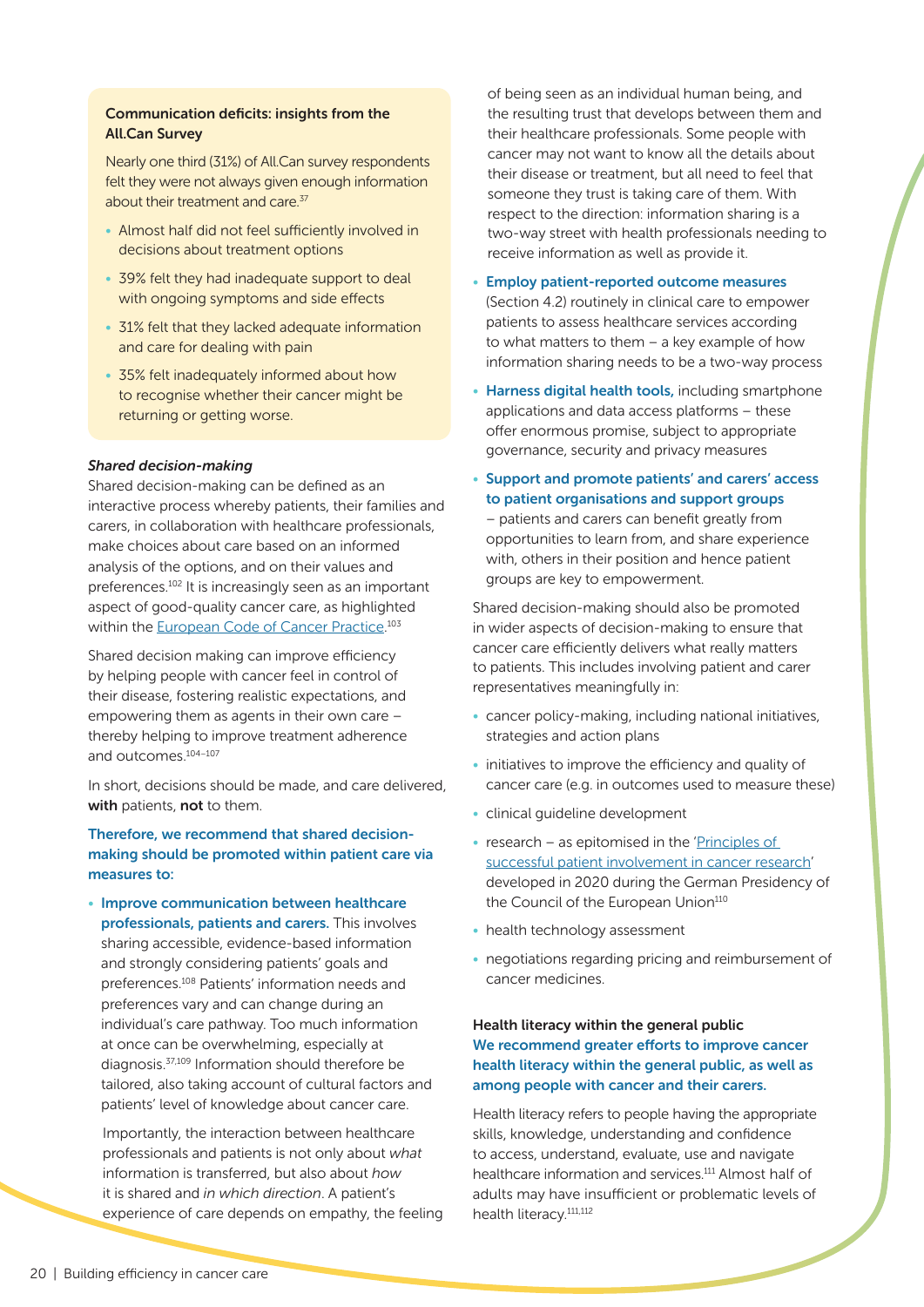Improving cancer health literacy is fundamental to building efficiency in cancer care. Potential benefits include:

- encouraging positive lifestyle change and hence cancer prevention
- fostering early detection (through better awareness of cancer signs and symptoms) and promoting uptake of screening
- empowering people to effectively manage their disease and navigate the health system.

We therefore welcome attention given to this aspect by the European Commission and WHO.6,45,113

Health literacy initiatives must reach all parts of society, including people at high risk of cancer and groups who are often underserved and may face vulnerable situations, for instance the elderly and marginalised groups such as undocumented migrants.

#### Efficiency in action: using digital tools to empower and support patients

*Australia – My Journey: Breast Cancer Network Australia's online support tool*

*EU – Eurocarers cancer toolkit: supporting informal carers for people with cancer*

*France – The 'right to be forgotten': improving access to loans and insurance for cancer survivors*

*Netherlands – oPuce: supporting employment of people living with and beyond cancer*

*Spain – ICOnnecta't: an online support tool for women with breast cancer*

*UK – No decision about me, without me: promoting shared decision-making in the National Health Service*

*International – My Cancer Navigator: providing personalised and accessible information to people with cancer*

### 4.2 Support healthcare professionals to build efficiency

A high-quality, high-performing and diverse workforce is a foundation of efficient cancer care.<sup>6</sup> Decisionmakers must devote specific attention to supporting the workforce within all efforts to build efficiency.

#### Pressures facing cancer workforces

Globally, one in five medical oncologists report low job satisfaction, largely owing to system-level pressures resulting in less time for good-quality patient care

and personal resilience.<sup>114</sup> Studies have consistently reported high rates of exhaustion, low satisfaction and burnout among oncology doctors and nurses.<sup>115-117</sup>

COVID-19 has recently exacerbated the strain on cancer healthcare workforces. International surveys by the European Society for Medical Oncology (ESMO) have revealed various negative effects of the pandemic, including on job performance, wellbeing, burnout and training.118,119 The ECO has issued recommendations with respect to addressing key cancer workforce challenges post-COVID-19.120

#### Supporting workforces toward efficiency

Cancer care should be multidisciplinary, and all cancer care professionals have important roles in improving the efficiency of care.<sup>121</sup>

We recommend that decision-makers should support the cancer care workforce to build efficiency by:

- Investing and planning urgently to meet workforce capacity and skill mix needs, based on projections of demand and linked to job creation and economic growth.<sup>6</sup> Decision-makers may consider role optimisation strategies, i.e. where tasks are shifted to make the most efficient use of the available human resources.
- Enabling and incentivising multidisciplinary care, interdisciplinary coordination and innovative service models via suitable organisational frameworks, systems and incentives.
- Supporting undergraduate education and continuous professional education and training on improving patient-centred efficiency. This includes:
	- empowering staff to deliver new models of cancer care, such as nurse-led chemotherapy delivery closer to patients' homes<sup>122</sup>
	- integrated, holistic treatment and supportive care
	- skills necessary to implement shared decisionmaking with patients and carers
	- efficient healthcare technologies, digital health technologies and data systems.
- Protecting the wellbeing and safety of the cancer workforce. Improvements in staff wellbeing link to better patient care, and hence support wider efficiency gains. Only 51% of ESMO survey respondents reported having access to wellbeing support services.<sup>118</sup> Counselling and psychological support services may be helpful, together with workshops and courses on wellbeing, burnout, and coping strategies, and flexible working hours.<sup>123</sup>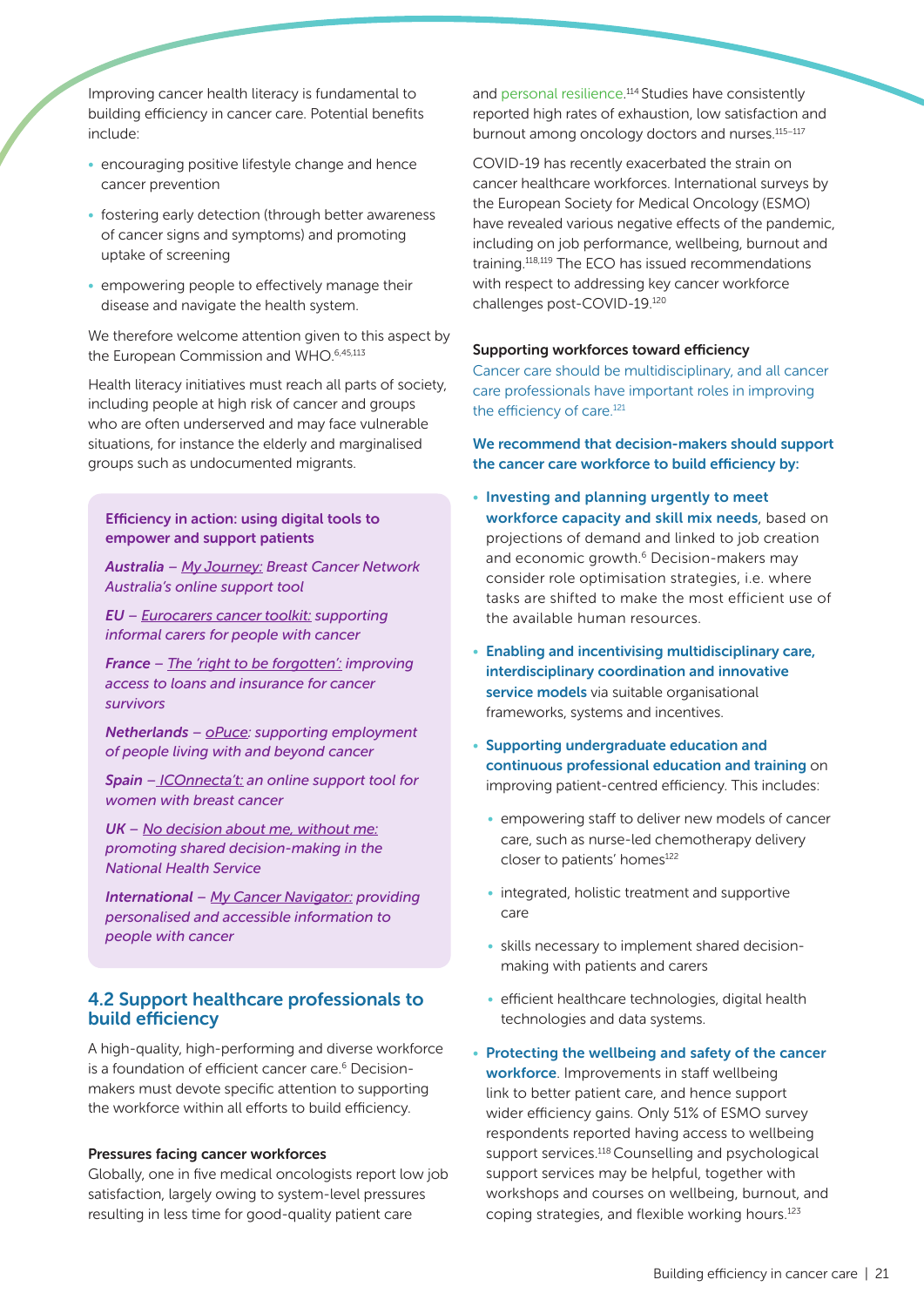Efficiency in action: supporting workforces to build efficiency

*France – incentivising doctors to implement electronic health records<sup>124</sup>*

*UK – Macmillan Cancer Decision Support Tool: supporting earlier detection of cancer in primary care*

*UK – Christie NHS Foundation Trust: community-based prostate cancer clinics led by specialist nurses*

*USA – Choosing Wisely®: clinician and patient guidelines for reducing unnecessary and low-value care*

### 4.3 Implement data-driven learning systems

Building efficiency in cancer care will require health systems to be data-driven learning systems. This means harnessing data to measure efficiency throughout the system to identify and remedy

inefficiencies, and to improve health outcomes for all cancer patients (Panel 4). This requires the systematic collection, sharing and reporting of patient-relevant data between healthcare providers and patients and carers.

Many healthcare systems are already using data to advance cancer care, as documented in our 2021 report *'Harnessing data for better cancer care'*. 38 For example, mobile applications and smart devices now enable health data to be collected in new ways that bring tremendous value to patients through more accurate diagnosis, personalised treatment and follow-up care. It also helps healthcare professionals to better understand their patients' needs and adapt care accordingly. At a system level, it can help to improve care and identify which aspects of care benefit patients and healthcare system efficiency the most. Advances in data analytics, facilitated by artificial intelligence, machine learning and improvements in data processing, are helping to solve complex challenges at a scale and speed that were previously impossible.

The COVID-19 pandemic proved the critical importance of digital health solutions. Healthcare systems around



AI, artificial intelligence; PROMs, patient-reported outcome measures.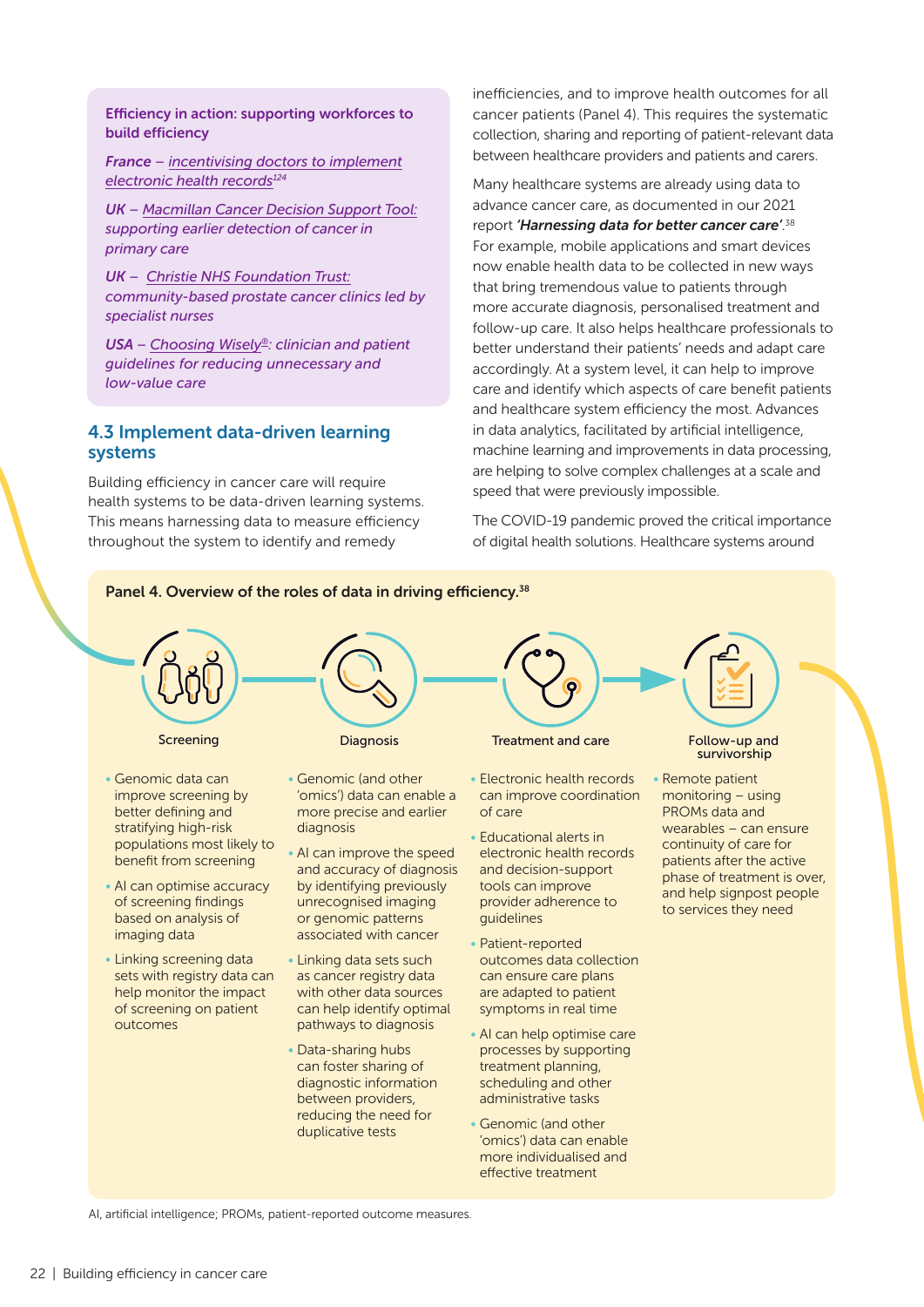the world rapidly deployed and expanded telemedicine and remote monitoring systems to ensure continuity of care, and accelerated the use of data to reconfigure cancer services, improve patient monitoring and fasttrack decisions on regulation, reimbursement and funding. Harnessing health data is key to ensuring both the future resilience and sustainability of cancer care systems, by allowing them to identify, monitor and adapt to challenges.

Therefore, data systems should be seen as an investment in making efficient, high-quality care a reality for everyone affected by cancer  $-$  they are as important to the future of cancer care as therapeutic innovation.

*'Investments in information systems are important for setting accurate priorities, optimizing programme effectiveness and ensuring efficient expenditure.'*  WHO Report on Cancer 2020<sup>6</sup>

#### Wider use of PROMs and PREMs

Healthcare systems and regulatory agencies conventionally assess healthcare primarily according to mortality and survival and administrative outcomes such as length of stay in hospital. While these are relevant to patients, we recommend a greater use of patient-reported outcome measures (PROMs) in routine clinical care. PROMs are standardised surveys that collect information directly from patients on their own perception of their health status, including health-related quality of life. They can be used for real time monitoring, informing and facilitating communication and shared decision-making between healthcare professional and patients (Section 4.1), and enabling self-care. They may benefit efficiency by improving health outcomes and reducing hospitalisations or emergency room visits.125–127 Aggregated PROM data can help drive improvements in efficiency and quality at the healthcare providers and system level.<sup>38</sup> Patient-reported experience measures (PREMs) are also important to assess cancer service delivery.<sup>128</sup>

The International Consortium for Health Outcomes Management (www.ichom.org) has published standard sets of recommended outcomes that matter most to people with various cancers.

While PROMs and PREMs are often used for research purposes, they are only used to a limited extent in the routine clinical care of individual patients or by healthcare systems to improve care. Various barriers must be addressed to promote their wider use, including time constraints, language barriers, educational needs, and suitable infrastructures and tools.126,129,130

#### Efficiency in action: using outcomes that matter to patients

*Germany – Martini-Klinik: collecting patientcentred outcomes data to improve prostate cancer care*

*International – OECD's Patient-Reported Indicators Surveys (PaRIS) initiative: helping countries work together to develop, standardise and implement indicators that matter most to people* 

#### Overcoming challenges in harnessing data

We are only on the cusp of exploiting the full potential of data and we continue to be held back by longstanding challenges.<sup>1,38</sup> Suitable systems are needed to collect, analyse and transparently report high-quality data on cancer care practices and outcomes. These data need to be used to draw insights, and to allow benchmarking and feedback loops to drive improvement and accountability. Inclusivity and diversity must be considered to ensure the data collected are representative of all patients.

#### Our 2021 report '*Harnessing Data for Better Cancer Care*' <sup>38</sup> provides detailed analysis and

recommendations to help decision-makers address key challenges related to: the quality, representativeness and relevance of data; data silos and interoperability; data governance and patient trust; healthcare professionals' buy-in to data systems; and using data to transform care – as summarised in Panel 5.

#### Efficiency in action: overcoming challenges in harnessing data

*Australia – All.Can Australia: implementing the National Gynae-Oncology Registry (NGOR) to capture data on gynaecological cancers to improve care and foster best practice<sup>131</sup>*

*Belgium – ATHENA (Augmenting Therapeutic Effectiveness through Novel Analytics) project: using artificial intelligence and machine learning to improve cancer care*

*Finland – unlocking the power of health data based on trust, via a national e-health strategy, legislative framework, interoperable infrastructure, and Health Data Permit Authority (FINDATA)*

*USA – CancerLinQ®: harnessing real-world data from electronic health records to improve cancer care*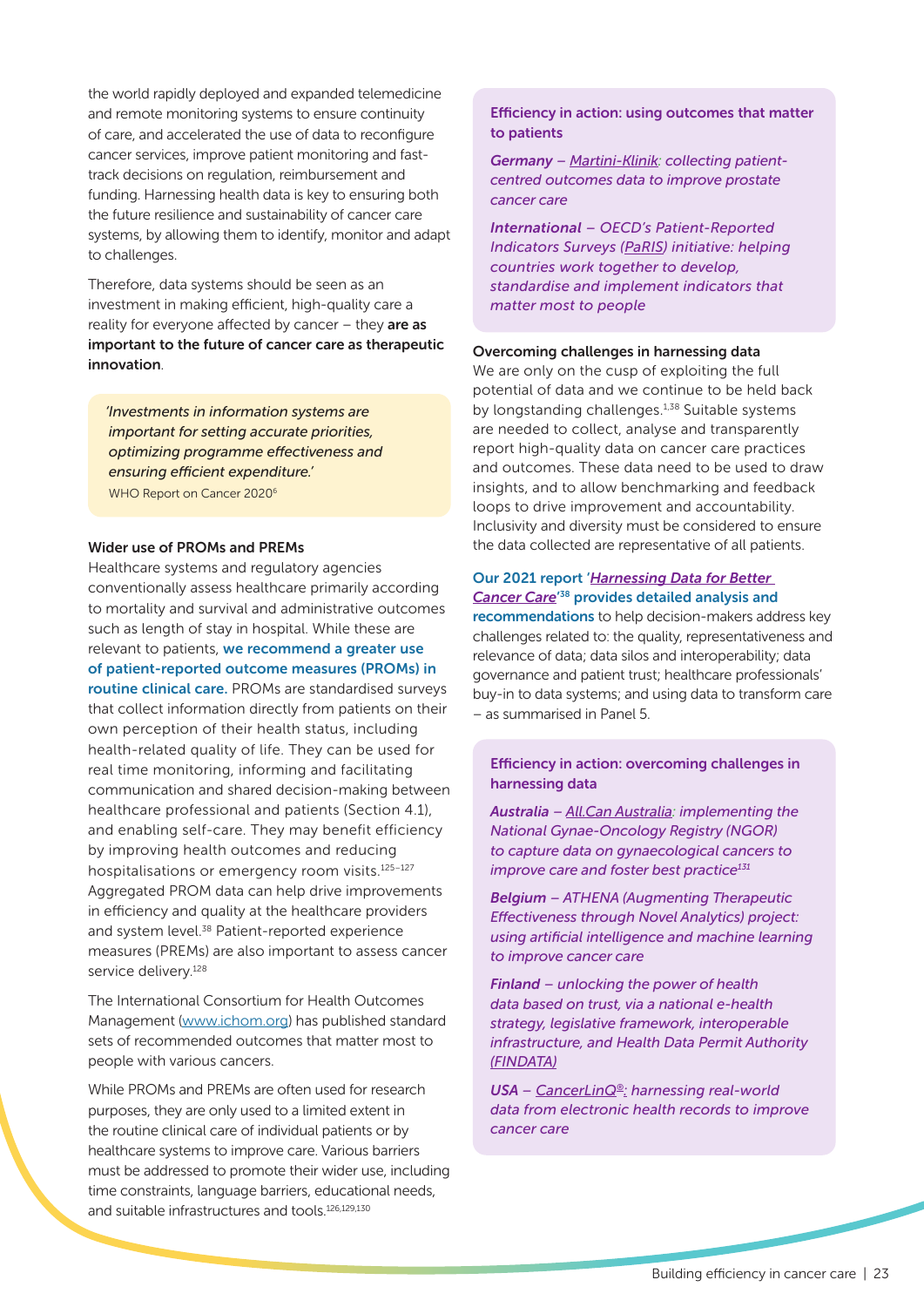# Challenge

#### Data quality

Low quality and unreliable data often limit the ability to inform and enhance decision-making in cancer care and damage the trust of stakeholders

# All.Can recommendations

- *• Create national cancer data quality standards and build them into regular, mandatory auditing of cancer care*
- *• Implement technological solutions for automatic data entry, minimising the risk of human error and administrative burden on care teams*

#### Data representativeness

Data not representative of entire populations result in inequities, hampering access to timely diagnosis and high-quality treatment.

- *• Promote collection of equitable and representative data key to ensuring that all patient populations benefit equally from healthcare improvement efforts. This should involve patient representatives in the data collection design stage*
- *• Demand greater equity in cancer research and care by ensuring appropriate representation of people of different races and ethnicities, sex and cancer types in cancer data sets*
- *• Hold institutions accountable for providing equitable cancer care by capturing performance on key quality indicators according to patients' race, ethnicity, sex and socioeconomic status in accreditation systems*
- *• Ensure proportionate allocation of funds towards specialist cancer registries to collect data on populations of cancer patients for whom data are less available*

#### Data relevance

Data collected in our healthcare systems are often not patientcentred nor aligned with patient values

- *• Encourage systematic and standardised collection of patient-generated health data, such as PROMs and PREMs, in key national health data sets*
- *• Include these data in regular monitoring and performance evaluations of cancer care to guide improvements to care most relevant to patients*

#### Data silos and interoperability

Data silos and poor interoperability of datasets hinder the measuring of healthcare services performance, and the linking of health data across the care pathway for secondary uses

- *• Develop common data standards, specifications and processes to improve the national and international interoperability of data sets*
- *• Scale-up existing national and international initiatives on data standardisation and interoperability*

PREMs, patient-reported experience measures; PROMs, patient-reported outcome measures.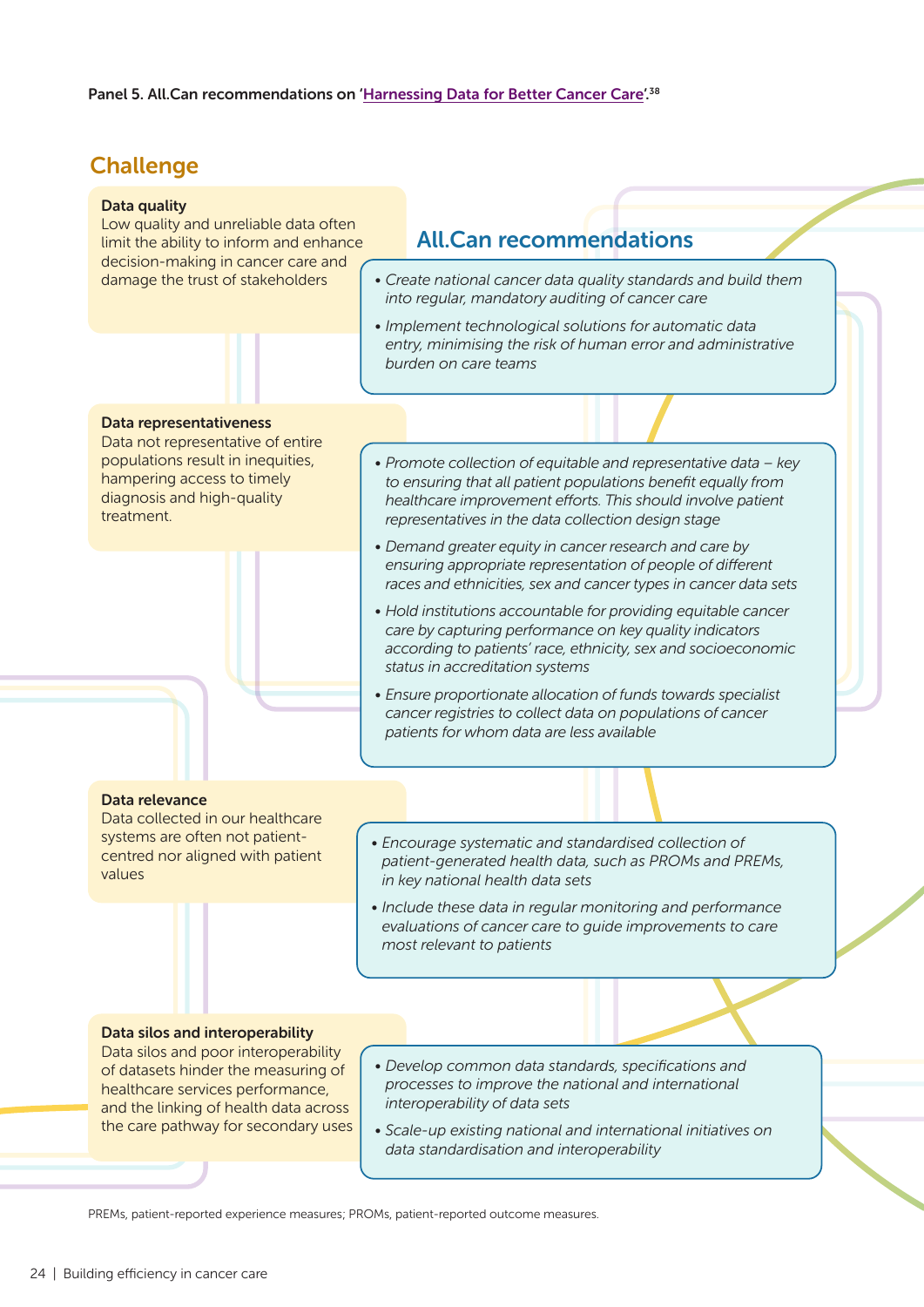# Challenge

#### Data governance

Countries remain slow in adapting approaches to harness big data in health, due to governance-related barriers such as gaps in funding, leadership and technical expertise, and competing priorities within the health systems

# All.Can recommendations

- *Build harmonised data governance legislation to facilitate health data linking and sharing between providers, and ideally between countries*
- *Enable the creation of federated data networks when national and international data linkages are not possible*
- *Invest in creating national health data codes of conduct to facilitate the safe use of health data, limiting barriers to data sharing while protecting patient privacy*

#### Patient trust

Lack of trust and transparency coupled with burdensome data collection systems disincentivise sharing of data

# Healthcare professional buy-in

Cooperation from healthcare professionals is key to continuous collection, use and sharing of clinical data

- *Create public awareness and education campaigns to convey the power of meaningful data to better manage cancer care*
- *Involve patient representatives in the data collection design in the principles of data usage*
- *Engage with patients to discuss how data are being used, and address misconceptions around the nefarious use of health data*
- *Continuously adapt legislation and tools to give citizens appropriate control over their own health data, so they may act as their own data 'gatekeepers'*
- *Build in positive incentives for data collection and use across the cancer care pathway, to foster a culture of value-based healthcare*
- *Embed data-analytic solutions into care processes to enable rapid processing and feedback of data insights to clinical teams to guide decision-making*
- *Provide appropriate funding and resourcing to train and upskill the healthcare workforce so that they keep pace with innovations in data collection and use*

#### Drawing insights from data

There remains an unmet need to create a better link between health information systems and big data analytics that can transform healthcare by helping to extract insights from vast amounts of data

- *Apply appropriate regulatory standards to fundamentally protect citizens' rights and values by ensuring that:*
- *data sets from which insights are drawn are adequate, equitable and sufficiently representative to train artificial intelligence algorithms while minimising potential biases*
- *the analytics used (including artificial intelligence algorithms) are standardised, transparent and subject to rigorous evaluations of clinical safety and effectiveness*
- *the insights drawn from data analysis are of high quality*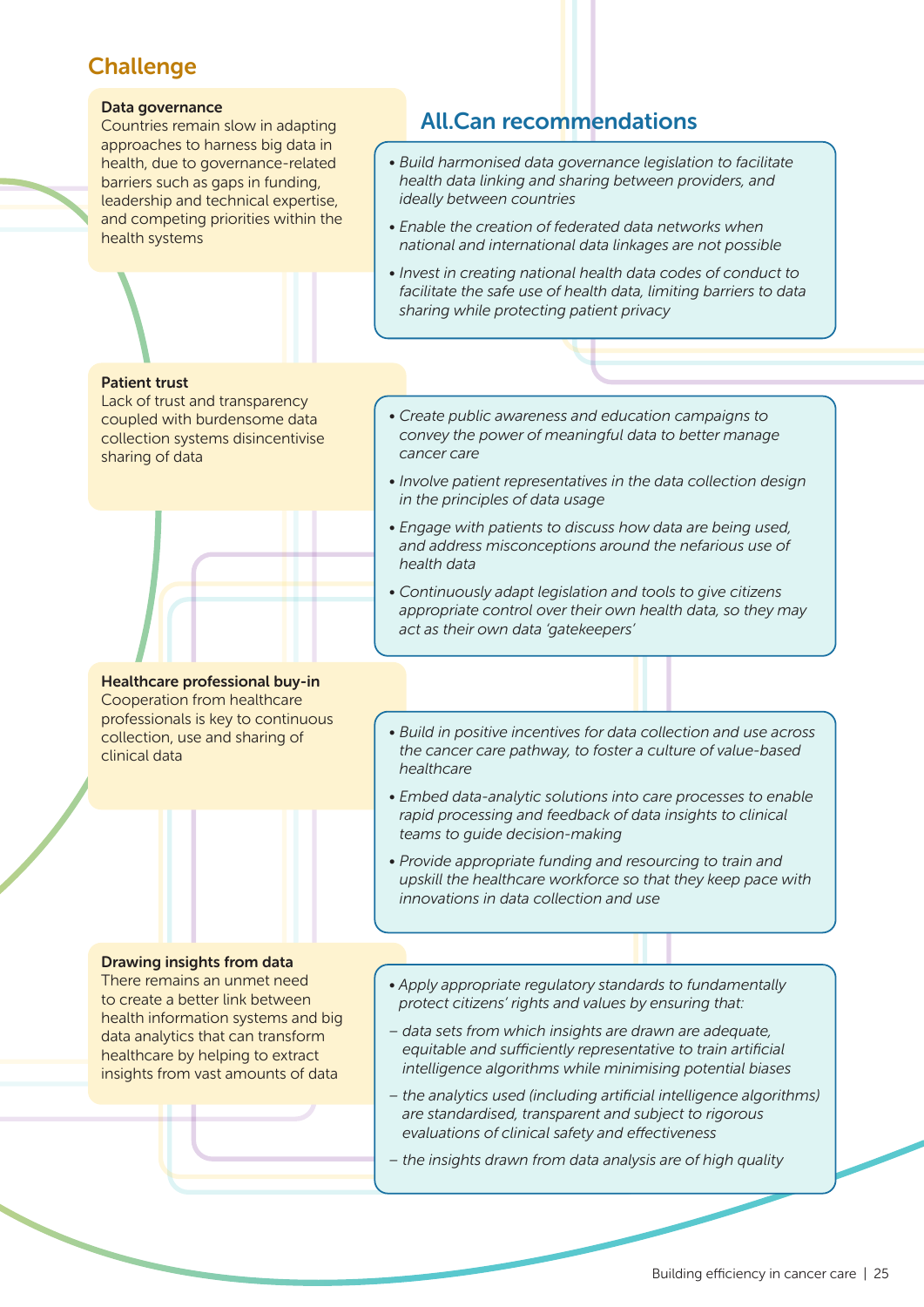### 4.4 Invest in efficient technology

Efficiency should not be a means to contain or cut healthcare spending, and nor should it impede innovation. Indeed, building efficiency involves driving innovation.

All.Can believes that health spending represents an investment, and health systems need to invest more in cancer services – including in innovative technologies, services and care models. In many cases cancer care funding does not reflect the impact of the disease on people with cancer and society as a whole, 132,133 nor the value that it can bring. At the same time, improved efficiency is vital to maximise the benefit realised from this investment. The common thread between increased investment, increased efficiency and innovation is a focus on improving outcomes according to what matters to people with cancer and society as a whole. $1$ 

The Pan-European Commission on Health and Sustainable Development recently called for a clearer distinction between *consumed* health expenditure that directly and contemporaneously impacts on health and *investment* – in order to incentivise countries to invest in preventive services and 'much-needed innovation that improves the efficiency of care'.<sup>134</sup>

#### Strategic, value-based approaches

Various preventative, diagnostic and therapeutic technologies offer the potential to build greater efficiency throughout the cancer care continuum (Section 3), for example by improving patient outcomes, reducing toxicity, improving adherence and/or saving costs by reducing healthcare utilisation.

#### To harness these for system-wide benefit, we recommend that decision-makers should take the following actions:

Strategically and systematically disinvest resources away from obsolete and inefficient technologies and practices (for example those than All.Can<sup>1</sup> and others<sup>135</sup> have identified), and divert these into innovative alternatives according to people-centred, valuebased healthcare approaches.<sup>3-5</sup> Reinvestment of the resulting gains into efficient technologies and practices will maximise the return on investment through a positive feedback loop, creating a 'virtuous circle' that incentivises further innovation in efficient technologies.

#### Implement regulatory and policy frameworks that incentivise and foster efficient technologies.

- Systems should be implemented and/or strengthened to continuously identify, assess and adopt diagnostic, therapeutic and digital technologies that improve health outcomes and efficiency.1,136
- Regulatory, health technology assessment and reimbursement agencies should create collaborative frameworks (including expert patient advocacy representatives) for evaluating and incentivising efficient innovation. The COVID-19 pandemic prompted greater alignment and flexible working between such organisations – the opportunity should be taken to extend this to help build efficiency within regulatory, appraisal and policy processes to support investment in innovation, and patients' access to it.
- Efficiency can also be improved by optimising the use of generic and biosimilar medicines, as well as novel, innovative treatments. A generic medicine is an interchangeable version of an authorised, innovative medicine that can be introduced once the patent protection on the innovative medicine has expired. A biosimilar is an 'off-patent' version of a biological medicine (i.e. a medicine developed from living cells or organisms – examples include monoclonal antibodies). The use of generics and biosimilars can help lower cancer care costs,137 improving efficiency and equity by facilitating patient access to high-value treatments while freeing up resources that can be reinvested in more efficient ways.138,139

#### Explore outcomes-based reimbursement schemes.

Approaches whereby health technologies are paid for according to the outcomes they achieve for patients, and the value they achieve for health systems, is important to encourage the development of technologies that improve efficiency and to facilitate patient access to approved treatments. This approach is important for health services in general, not only for technologies. The wider use of outcomes-based payments depends on the collection and harnessing of data on healthcare resources and outcomes (Section 4.3).

Break down financing silos. To harness technology properly, we must move away from short-term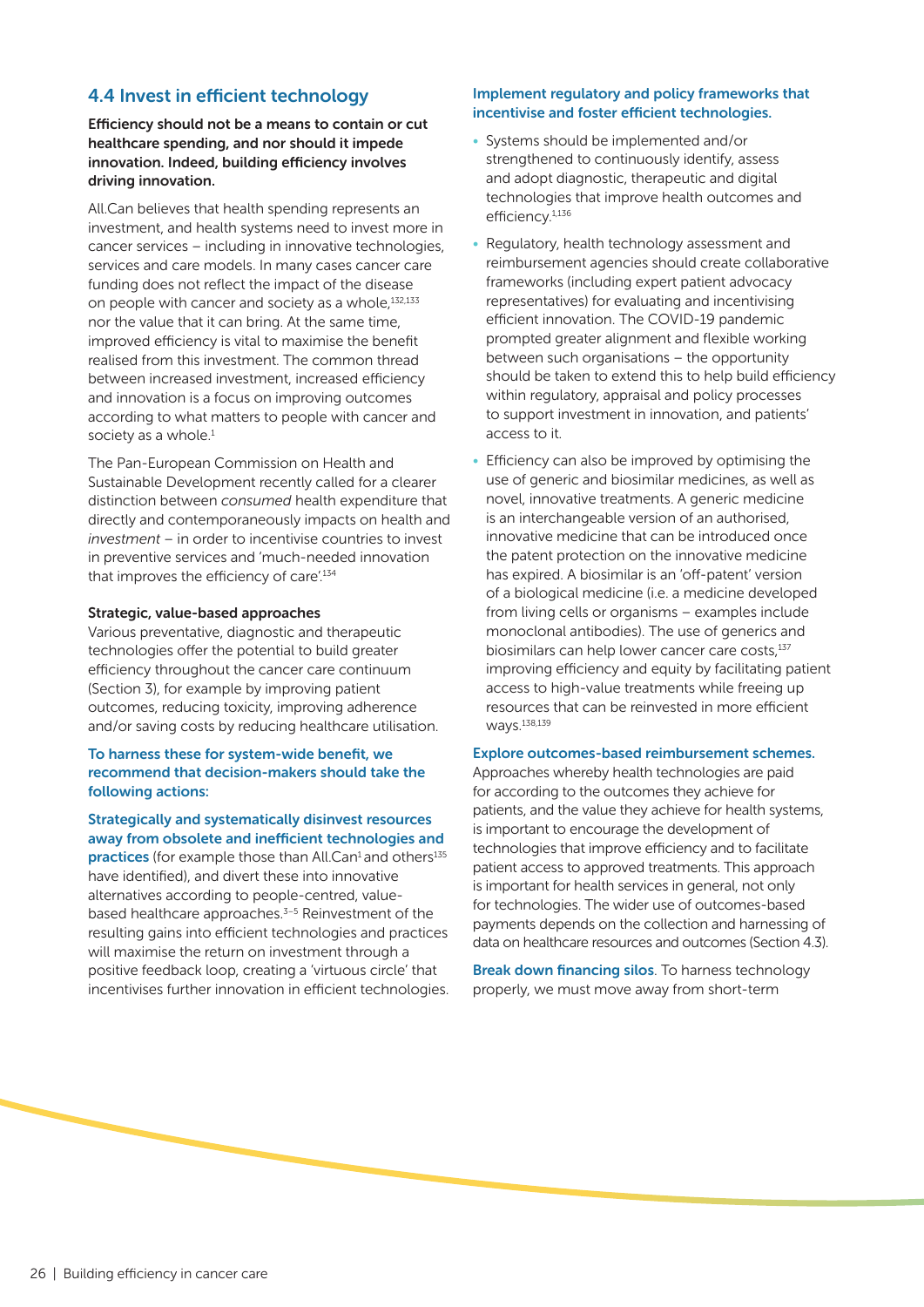investment decisions, siloed budgets and artificial segregations between different parts of the healthcare system. Instead, financing silos should be broken down to allow strategic investment into technologies and innovations that realise system-wide efficiency gains over the long-term, across the whole continuum, and across the health and social/welfare systems.

#### Implement measures to actively support technology adoption and equitable access in practice. For

example, depending on the situation, these may include: appropriate care pathways, clinical guidelines, specialist expert centres, data systems, biomarker testing systems, and workforce education and training.

Equitable patient access must be supported through the provision of patient information about innovative treatments and practices, and assistance to access expert centres. Patient organisations often play important roles here and should be supported in this regard.

#### Efficiency in action: supporting strategic value-based approaches

*Australia – The Metro North Hospital and Health Service in Queensland has produced a video explaining how value in healthcare helps deliver what matters to patients*

*Belgium and Netherlands – implementation of value-based healthcare for lung and breast cancer*

*Europe – European Alliance for Value-based Healthcare: Health systems after COVID-19 – Building resilience through a value-based approach*

*Spain – Departament de Salut, Catalunya: People-centred integrated healthcare, social and communities services*

*USA – Harnessing artificial intelligence (AI) enabled, integrated cloud-based tools to help oncology practices balance clinical and financial decision-making in value-based cancer care*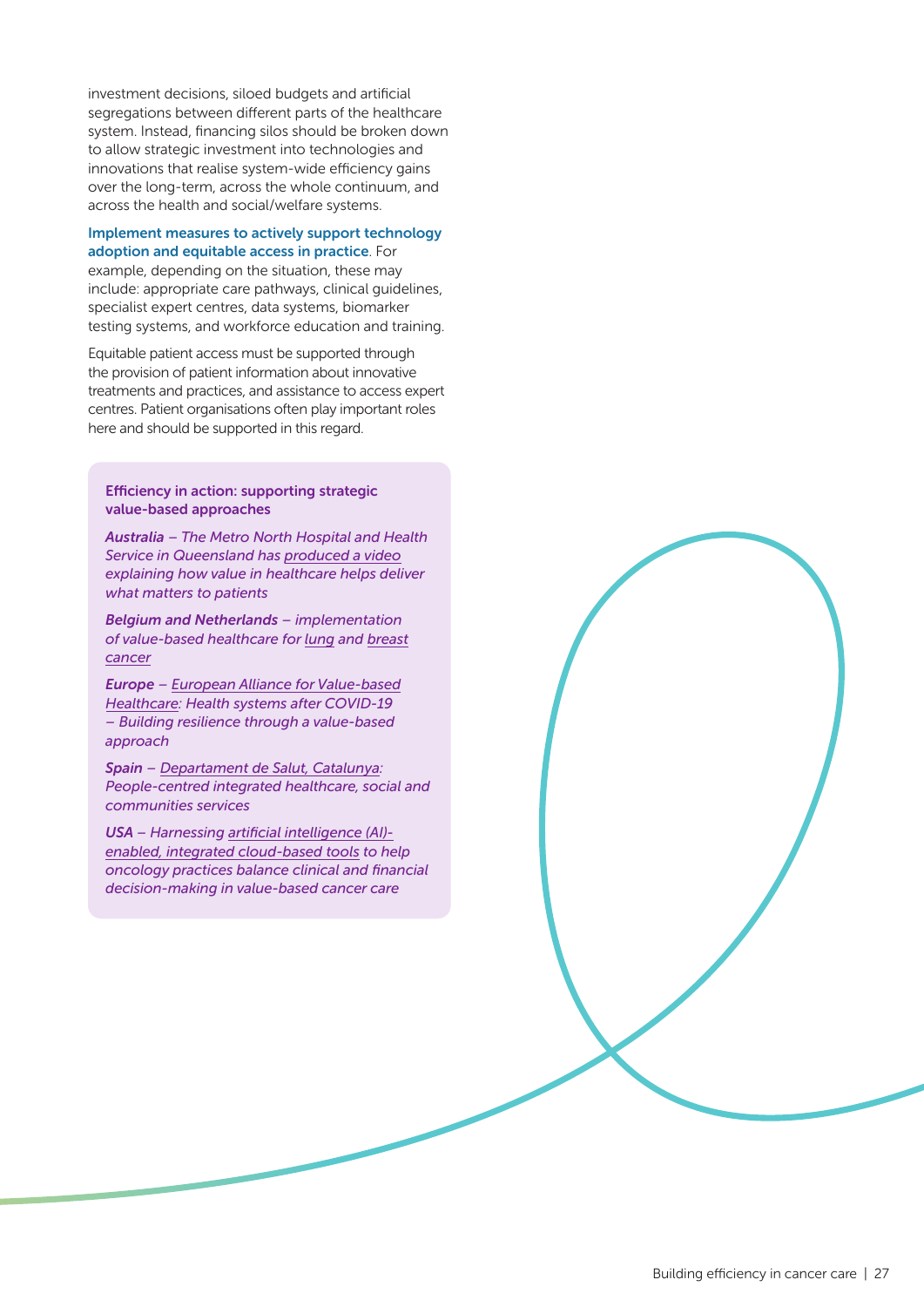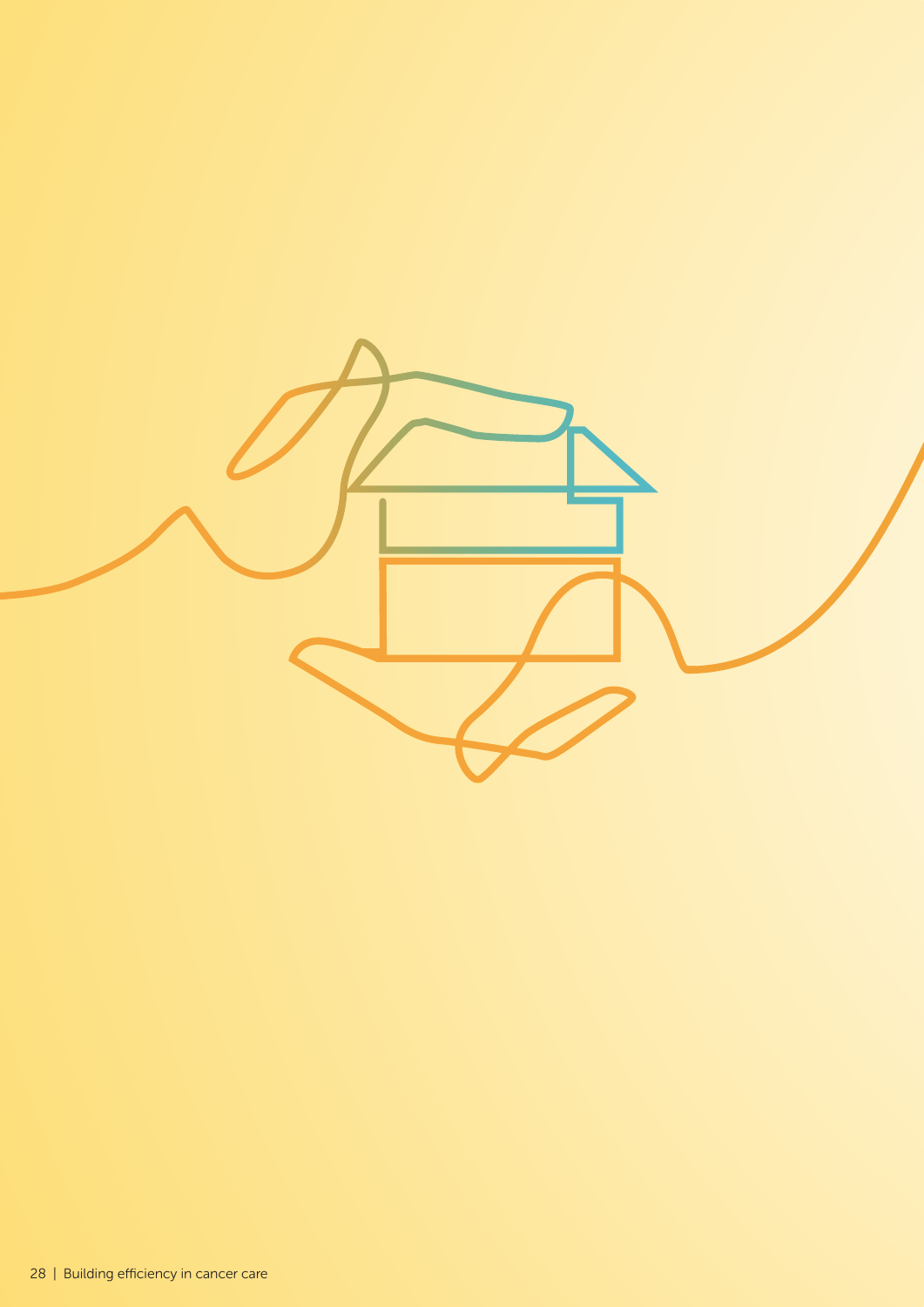# 5. Conclusions and call to action

We call on decision-makers to build efficiency in cancer care as a top priority. This is imperative to deliver outcomes that matters most to people with cancer while managing rising demands for healthcare and associated managing cost pressures, making healthcare systems more equitable, sustainable and resilient – and dealing with the collateral damage caused by the COVID-19 pandemic.

Focused and sustained political will at international, national and local levels is critical to implementing the system-wide changes necessary. Key milestones include:

- *Suitable consultation and collaboration with all stakeholders, including people with cancer and their carers, as outlined in this blueprint*
- *identification, adoption, sharing and scaling up of efficient cancer practices, technologies, data systems and other forms of innovation – disinvesting from inefficient and wasteful ones*
- *implementation of organisational frameworks, data systems, policies and incentives aligned towards efficient care for all people with cancer*
- *appropriate resourcing of actions to build efficiency, reflecting the impact of cancer on society.*

All.Can stands ready to further support policy initiatives to improve cancer care efficiency, by generating new evidence and facilitating the exchange of knowledge and best practices, enhancing cross-country collaboration, and building new partnerships around the world.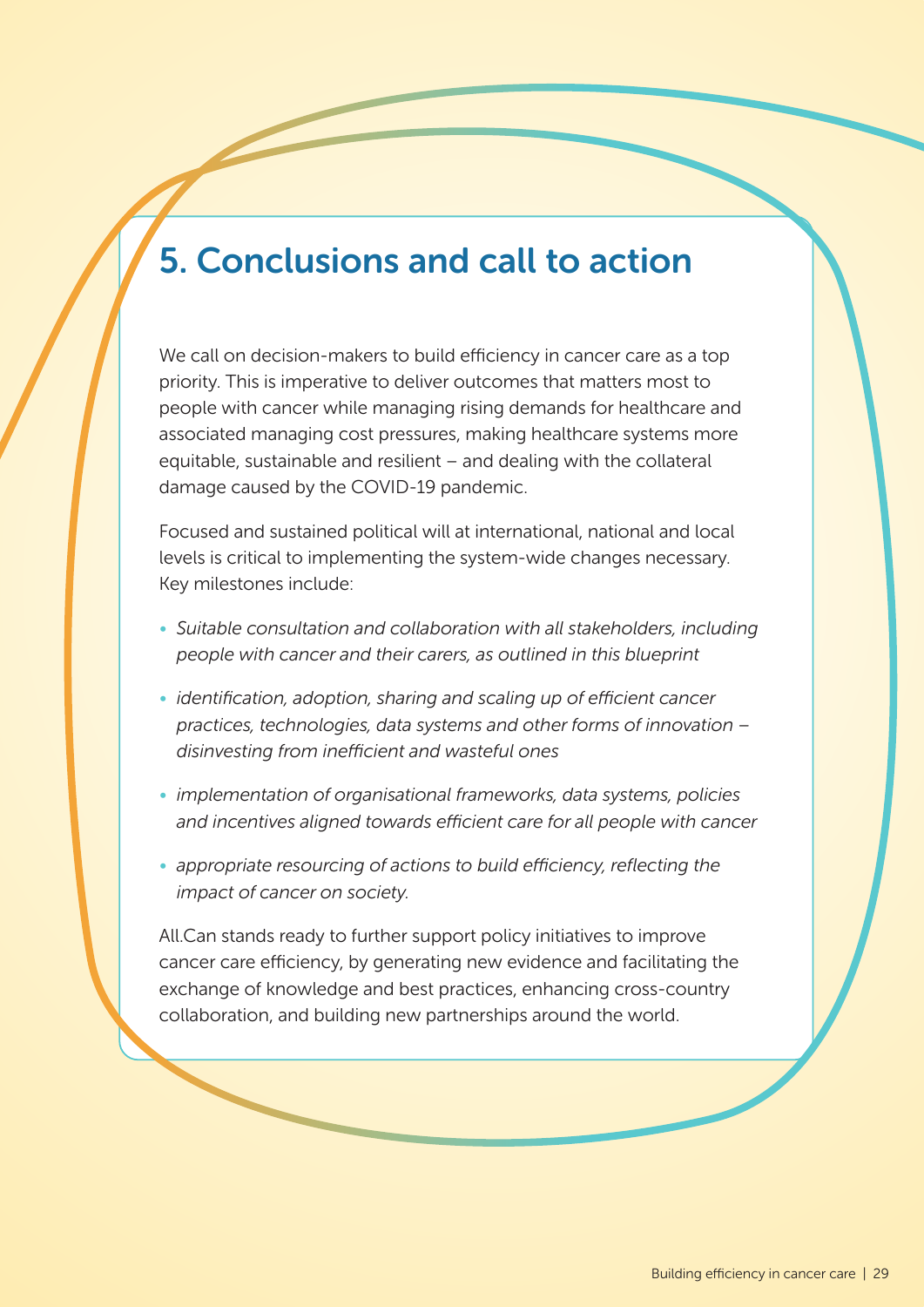# Appendix 1. All.Can members and national initiatives

All.Can International members *Active Citizenship Network Antwerp University Hospital Baxter Bristol Myers Squibb CareAcross Clinique de Genolier, Switzerland Digestive Cancers Europe European Cancer Organisation European Cancer Patient Coalition FOKUS Patient Goings-On GVG-Committee on Health Goals The Health Value Alliance Helpsy Illumina International Brain Tumour Alliance Johnson & Johnson Marivek Healthcare Consulting, UK MSD Pancreatic Cancer Europe Polish Cancer Patient Coalition Qatar Cancer Society Roche Save Your Skin Foundation Vital Options International World Bladder Cancer Patient Coalition* Individual Members

*Dr Susannah Morris, Breast Cancer Network, Australia Prof. Christobel Saunders, University of Melbourne Dr Thomas Szucs, University of Basel Prof. Tit Albrecht, International Institute of Public Health, Slovenia*

All.Can National Initiatives *All.Can Argentina All.Can Australia All.Can Austria All.Can Belgium All.Can Canada All.Can Colombia All.Can Denmark All.Can Germany All.Can Greece All.Can Israel All.Can Italy All.Can Korea All.Can Mexico All.Can Norway All.Can Poland All.Can Spain All.Can Sweden All.Can Switzerland All.Can UK*

Secretariat: Dentons Global Advisors Interel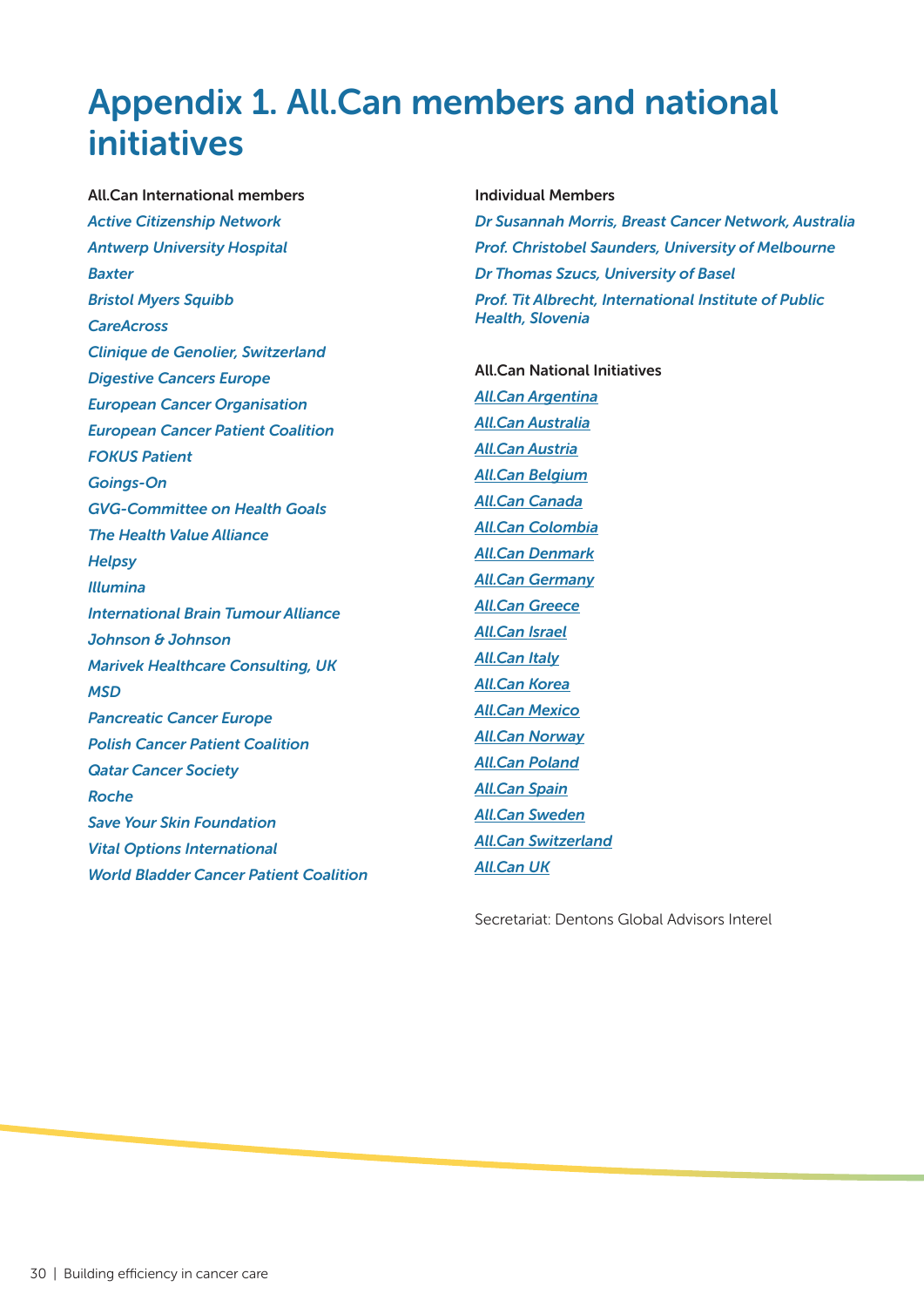# Appendix 2. Consultation responses

The following table summarises responses from All.Can National Initiatives and members with respect to efficiency challenges and barriers, and COVID-19 learnings, during a consultation exercise in August–September 2021.\*

| <b>Challenges and barriers to</b><br>efficiency in cancer care                                                                                                                                                                                                                                                                                                                                                                                                                                                                                                                                                                                                                                                                  | <b>COVID-19 learnings for efficiency</b>                                                                                                                                                                                                                                                                                                                                  |
|---------------------------------------------------------------------------------------------------------------------------------------------------------------------------------------------------------------------------------------------------------------------------------------------------------------------------------------------------------------------------------------------------------------------------------------------------------------------------------------------------------------------------------------------------------------------------------------------------------------------------------------------------------------------------------------------------------------------------------|---------------------------------------------------------------------------------------------------------------------------------------------------------------------------------------------------------------------------------------------------------------------------------------------------------------------------------------------------------------------------|
| • General underfunding across healthcare<br>system<br>• Insufficient prevention and screening<br>• Missed and delayed diagnosis in primary care<br>• Limited patient-centredness in cancer care -<br>including<br>- Fragmentation/poor coordination among<br>providers<br>- Poor communication and information<br>provision to patients<br>- Lack of navigation and logistical support<br>- Lack of supportive care access<br>• Data limitations, including registries and<br>real-world data<br>• Wasteful spending<br>• Variation in quality and access<br>(e.g. rural vs urban)<br>• Slow adoption or limited funding of<br>significant innovation/technology<br>• Lack of national cancer action plans in some<br>countries | • General lack of preparedness and resilience in<br>cancer care (e.g. including staff shortages)<br>• Insufficient consideration of cancer care<br>during lockdown and impact of reduced<br>screening/tests, clinic visits, etc.<br>• Optimised roles for:<br>- Telemedicine (including limitations) and<br>other digital health measures<br>- Primary care<br>- Homecare |

\*Input received from All.Can national initiatives and members in Argentina, Australia, Austria, Canada, Colombia, Germany, Greece, Italy, South Korea, Norway, Poland, Spain, Switzerland and UK.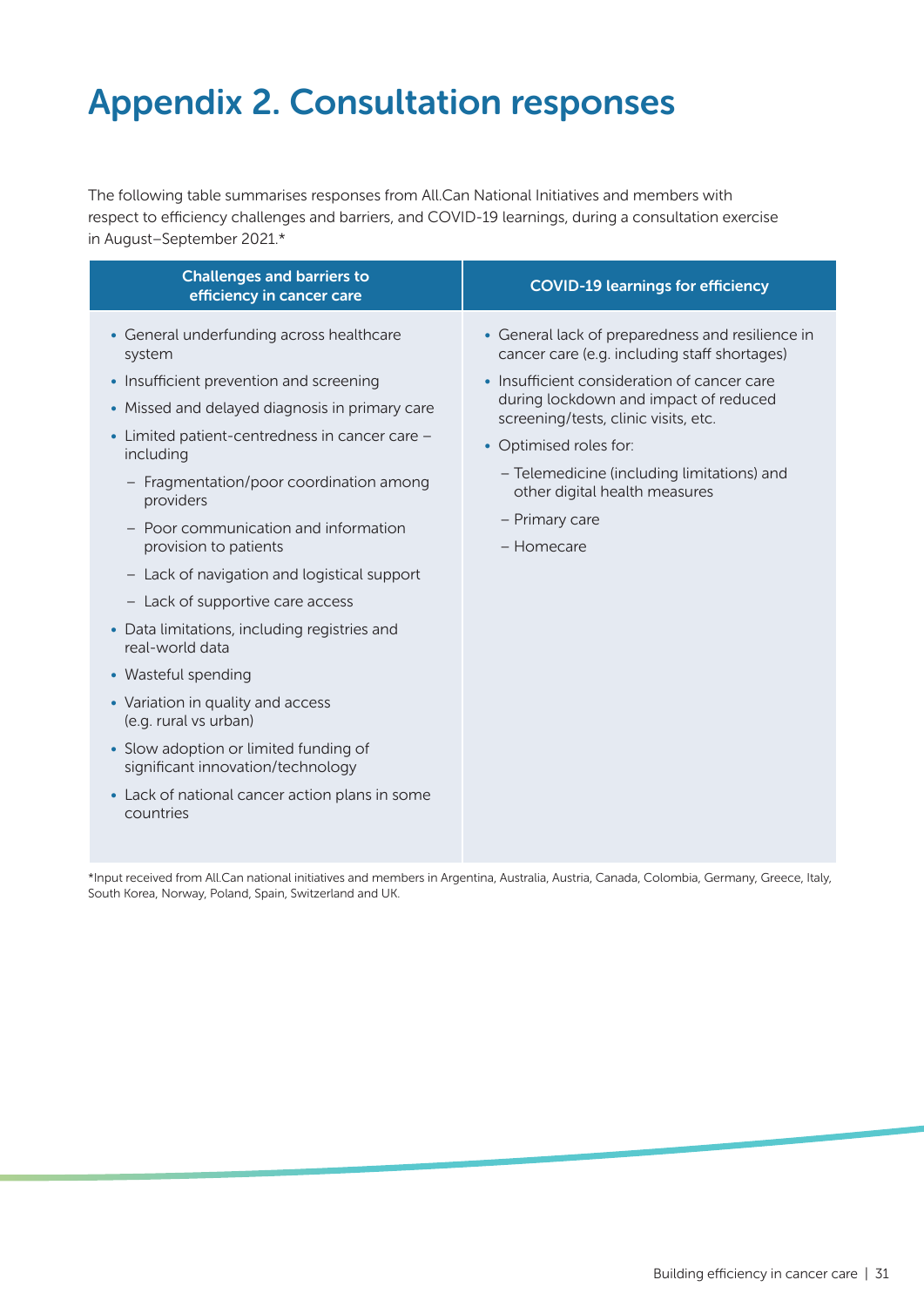# Glossary

The definitions of terms used in this report are either those widely adopted (referenced as appropriate) or All.Can's internal definitions.

Artificial intelligence (AI) The capability of a computer program to perform tasks or reasoning processes that we usually associate with intelligence in a human being. AI is used in healthcare to manage large data sets, gain insights and extract patterns from vast amounts of data.<sup>140,141</sup>

Big data In healthcare, big data describes large healthcare databases or networks of interconnected healthcare databases coming from multiple organisations.142

Digital health The field of knowledge and practice associated with the development and use of digital technologies to improve health. Digital health expands the concept of eHealth to include digital consumers, with a wider range of smart-devices and connected equipment. It also encompasses other uses of digital technologies for health such as the Internet of things, Al, big data and robotics.<sup>143</sup>

**Efficiency** For All.Can, efficient cancer care delivers the best possible health outcomes using the human, financial, infrastructural and technological resources available, with a focus on what really matters to people with cancer and society as a whole.

Equity The absence of unfair, avoidable or remediable differences among groups of people, whether those groups are defined socially, economically, demographically, or geographically or by other dimensions of inequality (e.g. sex, gender, ethnicity, disability, or sexual orientation).<sup>36</sup>

Health literacy The appropriate skills, knowledge, understanding and confidence people need to access, understand, evaluate, use and navigate healthcare information and services.<sup>111</sup>

Machine learning A branch of AI that focuses on the development of computer programmes and mathematical algorithms that can process data and use them to learn for themselves over time without being programmed to do so.141

Multidisciplinary Multidisciplinary teams are an alliance of all medical and healthcare professionals related to a specific tumour disease whose approach to cancer care is guided by their willingness to agree on evidence-based clinical decisions and to coordinate the delivery of care at all stages of the process, encouraging patients in turn to take an active role in their care.<sup>64</sup> Multidisciplinary cancer care should include medical oncology, surgery, radiation oncology, pathology, palliative care, psycho-oncology, oncology nursing, nutrition and rehabilitation, as appropriate.6

#### Patient-reported experience measures (PREMs)

Tools that measure a patient's view and experience while receiving care. They are designed to look at aspects of the care process and how it impacts the patient experience.144

Patient-reported outcome measures (PROMs)

Tools used to measure patient-reported outcomes. They collect information on how a patient sees their own health or the impact on their health of a given intervention.127,144

People-centred This blueprint recommends a peoplecentred approach whereby all aspects of cancer care are aligned to meet the needs of people affected by cancer (patients, carers and the public), in collaboration with these people.

Personalised medicine The characterisation of individuals' phenotypes (observable characteristics and traits) and genotypes (e.g. molecular profiling). It can be used to tailor a therapeutic strategy to the person, determine the person's predisposition to disease or deliver timely and targeted prevention.<sup>145</sup>

Precision oncology A cancer care model in which patient management is customised based on patientspecific analytics, including genomic mutations causing an individual's cancer.<sup>57</sup>

Shared decision-making An interactive process whereby patients, their families and carers, in collaboration with healthcare professionals, make choices about care based on an informed analysis of the options, and on their values and preferences.<sup>102</sup>

Survivorship Focuses on health and the physical, psychological, social and economic issues affecting people after their primary treatment for cancer is over.<sup>146</sup>

Telemedicine. The delivery of healthcare services by all healthcare professionals using information and communications technologies for the exchange of valid information for diagnosis, treatment and prevention of disease and injuries, research and evaluation, and the continuing education of healthcare workers, with the aim of advancing the health of  $individuals$  and communities  $^{143}$ 

Value Value in healthcare is defined in terms of the health outcomes achieved by the total cost incurred throughout the full cycle of care for the patient's medical condition $3$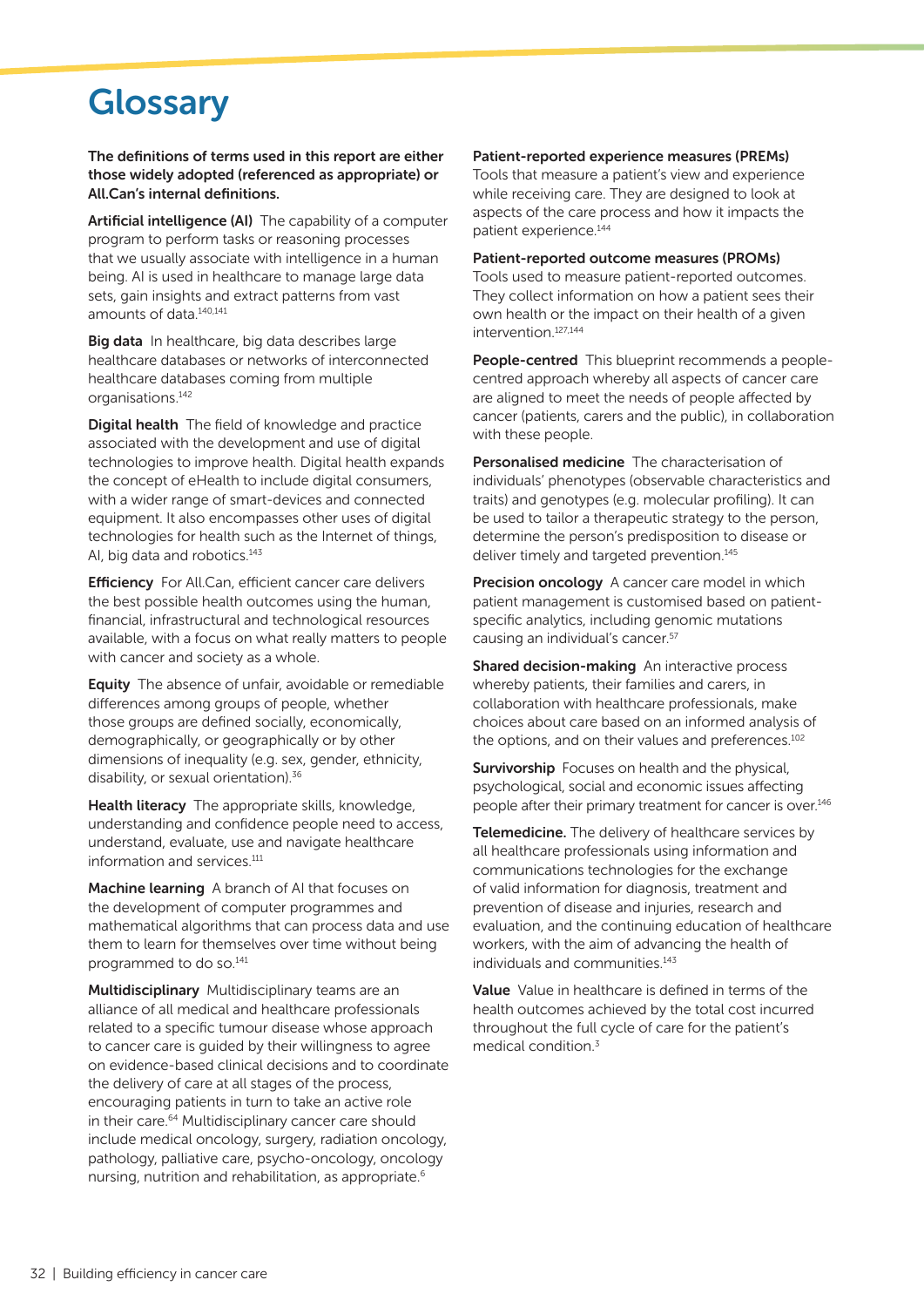# References

- 1. Wait S, et al. Towards sustainable cancer care: Reducing inefficiencies, improving outcomes—A policy report from the All.Can initiative. J Cancer Policy 2017;13:47–64
- 2. Ward ZJ, et al. Global costs, health benefits, and economic benefits of scaling up treatment and modalities for survival of 11 cancers: a simulation-based analysis. Lancet Oncol 2021;22:341–50
- 3. Porter ME. What is value in health care? N Engl J Med 2010;363:2477–81
- 4. European Alliance for Value in Health. Transforming towards value-based, sustainable, and people-centred health systems in Europe. 2020. Available at https://www.europeanallianceforvalueinhealth.eu/wp-content/uploads/2020/11/ EAVH-Transforming-European-Health-Systems-Feb-2021.pdf
- 5. PCVBHC Project Team. Person-centred value-based health care. Sprink, 2021. Available at https://sprink.co.uk/files/2021\_09\_21\_PCVBHC\_Report.pdf
- 6. World Health Organization. WHO Report on Cancer 2020: Setting priorities, investing wisely and providing care for all, 2020. Available at https://www.who. int/publications/i/item/who-report-on-cancer-setting-priorities-investing-wiselyand-providing-care-for-all
- 7. World Health Organization. The world health report: health systems financing: the path to universal coverage. 2010. Available at https://apps.who.int/iris/ handle/10665/44371
- 8. Organisation for Economic Co-operation and Development. Tackling wasteful spending on health. 2017. Available at https://www.oecd.org/health/tacklingwasteful-spending-on-health-9789264266414-en.htm
- 9. Medeiros J, Schwierz C. Efficiency estimates of healthcare systems. European Commission, 2015. Available at https://ec.europa.eu/economy\_finance/ publications/economic\_paper/2015/pdf/ecp549\_en.pdf
- 10. Cylus J, et al (eds). Health system efficiency: how to make measurement matter for policy and management. European Observatory for Health Systems and Policies, 2016. Available at https://www.euro.who.int/\_\_data/assets/pdf\_ file/0004/324283/Health-System-Efficiency-How-make-measurement-matterpolicy-management.pdf
- 11. Expert Group on Health System Performance Assessment. Tools and methodologies to assess the efficiency of health care services in Europe. European Commission, 2019. Available at https://op.europa.eu/en/publicationdetail/-/publication/27d2db38-76bc-11e9-9f05-01aa75ed71a1
- 12. Errea M, et al. Opportunities to increase efficiency in healthcare. Office of Health Economics, 2020. Available at https://www.ohe.org/publications/opportunitiesincrease-efficiency-healthcare
- 13. Global Burden of Disease Cancer Collaboration, et al. Global, regional, and national cancer incidence, mortality, years of life lost, years lived with disability, and disability-adjusted life-years for 29 cancer groups, 1990 to 2017: a systematic analysis for the global burden of disease study. JAMA Oncol 2019;5:1749–68
- 14. Sung H, et al. Global Cancer Statistics 2020: GLOBOCAN estimates of incidence and mortality worldwide for 36 cancers in 185 countries. CA Cancer J Clin 2021;71:209–49
- 15. Luengo-Fernandez R, et al. Economic burden of cancer across the European Union: a population-based cost analysis. Lancet Oncol 2013;14:1165–74
- 16. Hofmarcher T, et al. The cost of cancer in Europe 2018. Eur J Cancer 2020;129:41–9
- 17. ReFaey K, et al. Cancer Mortality rates increasing vs cardiovascular disease mortality decreasing in the world: future implications. Mayo Clin Proc Innov Qual Outcomes 2021;5:645–53
- 18. Jazieh AR, et al. Impact of the COVID-19 pandemic on cancer care: a global collaborative study. JCO Global Oncology 2020;6:1428–38
- 19. Moraliyage H, et al. Cancer in lockdown: impact of the COVID-19 pandemic on patients with cancer. Oncologist 2021;26:e342–e344
- 20. Martei YM, et al. Impact of COVID-19 on cancer care delivery in Africa: a crosssectional survey of oncology providers in Africa. JCO Glob Oncol 2021;7:368–7
- 21. Riera R, et al. Delays and disruptions in cancer health care due to COVID-19 pandemic: systematic review. JCO Glob Oncol 2021;7:311–23
- 22. Graetz D, et al. Global effect of the COVID-19 pandemic on paediatric cancer care: a cross-sectional study. Lancet Child Adolesc Health 2021;5:332–40
- 23. Vintura. Every day counts addendum: the impact of COVID-19 on patient access to cancer care in Europe. 2021. Available at https://www.efpia.eu/ media/602636/every-day-counts-covid19-addendum.pdf
- 24. COVIDSurg Collaborative. Effect of COVID-19 pandemic lockdowns on planned cancer surgery for 15 tumour types in 61 countries: an international, prospective, cohort study. Lancet Oncol 2021;22:1507–17
- 25. IQVIA Institute for Human Data Science. Cancer won't wait. Building resilience in cancer screening and diagnostics in Europe based on lessons from the pandemic. 2021. Available at https://www.iqvia.com/-/media/iqvia/pdfs/ institute-reports/cancer-wont-wait/cancer-wont-wait-web.pdf
- 26. European Parliament Special Committee on Beating Cancer. Public consultation Synopsis Report - The impact of the COVID-19 pandemic on cancer prevention, health services, cancer patients and research: lessons from a public health crisis. April 2021. Available at https://www.europarl.europa.eu/cmsdata/233010/ Synopsis%20report%20BECA%20COVID-19%20Consultation%201228560EN.pdf
- 27. European Cancer Organisation. Time To Act: European Cancer Organisation. calls for urgent action as one million cancer cases are undiagnosed in Europe due to Covid-19. 2021. Available at https://www.europeancancer.org/timetoact
- 28. Upadhaya S, et al. COVID-19 impact on oncology trials: a 1 -year analysis. Nat Rev Drug Discov 2021;20:415
- 29. Dhada S, et al. Cancer services during the COVID-19 pandemic: systematic review of patient's and caregiver's experiences. Cancer Manag Res 2021;13:5875–87
- 30. Pinato DJ, et al. Prevalence and impact of COVID-19 sequelae on treatment and survival of patients with cancer who recovered from SARS-CoV-2 infection: evidence from the OnCovid retrospective, multicentre registry study. Lancet Oncol 2021;22:1669–80
- 31. Lai AG, et al. Estimated impact of the COVID-19 pandemic on cancer services and excess 1-year mortality in people with cancer and multimorbidity: near realtime data on cancer care, cancer deaths and a population-based cohort study. BMJ Open 2020;10:e043828
- 32. Maringe C, et al. The impact of the COVID-19 pandemic on cancer deaths due to delays in diagnosis in England, UK: a national, population-based, modelling study. Lancet Oncol 2020;21:1023–34
- 33. Tarricone R, et al. Transformation of cancer care during and after the COVID pandemic, a point of no return. the experience of Italy. J Cancer Policy 2021;29:100297
- 34. Kardas P, et al. Disparities in European healthcare system approaches to maintaining continuity of medication for non-communicable diseases during the COVID-19 outbreak. Lancet Reg Health Eur 2021;4:10009
- 35. IQVIA. EFPIA Patients wait indicator survey. 2020. Available at https://www.efpia. eu/media/554526/patients-wait-indicator-2019.pdf
- 36. World Health Organization. Health equity website. Available at www.who.int/ health-topics/health-equity
- 37. All.Can International. Patient insights on cancer care: opportunities for improving efficiency. Findings from the international All.Can patient survey. 2019. Available at https://www.all-can.org/what-we-do/research/patient-survey/
- 38. All.Can International. Harnessing data for better cancer care. 2021. Available at https://www.all-can.org/wp-content/uploads/2021/05/Harnessing-data-forbetter-cancer-care\_Report-online.pdf
- 39. UHC2030. State of commitment to universal health coverage: synthesis 2021. 2021. Available at https://www.uhc2030.org/what-we-do/voices/accountability/ state-of-uhc-commitment/
- 40. World Health Organization. Everybody's business. Strengthening health systems to improve outcomes. 2007. Available at https://www.who.int/healthsystems/ strategy/everybodys\_business.pdf
- 41. Brown KF, et al. The fraction of cancer attributable to modifiable risk factors in England, Wales, Scotland, Northern Ireland, and the United Kingdom in 2015. Br J Cancer 2018;118:1130–114
- 42. Islami F, et al. Proportion and number of cancer cases and deaths attributable to potentially modifiable risk factors in the United States. CA Cancer J Clin 2018;68:31–54
- 43. Couespel N, et al. Strengthening Europe in the fight against cancer study for the Committee on Environment, Public Health and Food Safety, Policy Department for Economic, Scientific and Quality of Life Policies, European Parliament. 2020. Available at https://www.europarl.europa.eu/RegData/etudes/ STUD/2020/642388/IPOL\_STU(2020)642388\_EN.pdf
- 44. Cheatley J, et al. Tackling the cancer burden: the economic impact of primary prevention policies. Molec Oncol 2021;15:779–89
- 45. European Commission. Europe's Beating Cancer Plan (COM(2021) 44 final) 2021. Available at https://ec.europa.eu/health/sites/default/files/non\_communicable\_ diseases/docs/eu\_cancer-plan\_en.pdf
- 46. International Agency for Research on Cancer. European Code Against Cancer. 2016. Available at: https://cancer-code-europe.iarc.fr/index.php/en/
- 47. Ismael J, et al. Qualitative study on barriers to access from the perspective of patients and oncologists. International Journal of Innovative Science and Research Technology 2021;6:494–9
- 48. De La Fuente E. Early diagnosis in oncology, a key to a more efficient healthcare system. 2021. Available at https://www.all-can.org/news/blog/early-diagnosisin-oncology-a-key-to-a-more-efficient-healthcare-system/
- 49. All.Can Canada. Consolidated report on waste and inefficiency in Canadian cancer care: multi-stakeholder insights and recommendations. 2020. Available at https://saveyourskin.ca/wp-content/uploads/Consolidated-Report-of-Wasteand-Inefficiency-in-Canadian-Cancer-Care\_All.Can-Canada-Report.pdf
- 50. Laudicella M, et al. Cost of care for cancer patients in England: evidence from population-based patient-level data. Br J Cancer 2016;114:1286–92
- 51. World Health Organization. Guide to Cancer Early Diagnosis. 2018. Available at https://apps.who.int/iris/handle/10665/254500
- 52. Hanna T P, et al. Mortality due to cancer treatment delay: systematic review and meta-analysis. BMJ 2020;371:m4087
- 53. DeSantis CE, et al. The burden of rare cancers in the United States. CA Cancer J Clin 2017;67:261–72
- 54. Kauczor H-U, et al. ESR/ERS statement paper on lung cancer screening. Eur Respir J 2020;55:1900506
- 55. European Respiratory Society. Increasing the early diagnosis of lung cancer in Europe: an essential milestone to tackle the biggest cancer killer. Open letter, 14 July 2021. Available at https://www.lungcancereurope.eu/wp-content/ uploads/2021/07/Draft-open-letter\_ERS\_Final\_PDF.pdf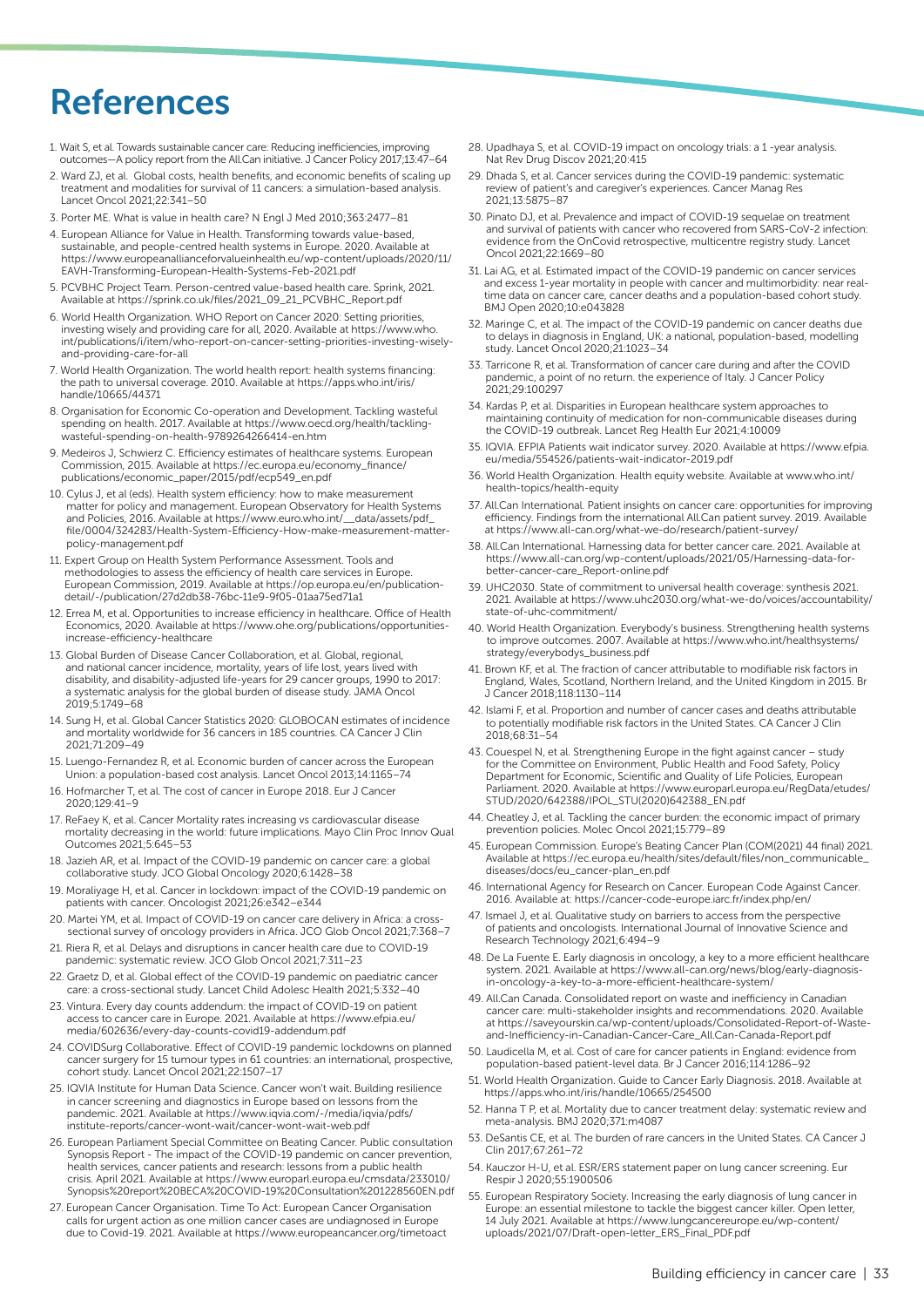- 56. National Cancer Control Plan (NCCP) 2020-2030 of the Republic of Croatia. 2020. https://www.nppr.hr/wp-content/uploads/2020/01/NPPR\_ENG\_final.pdf
- 57. Berger MF, Mardis ER. The emerging clinical relevance of genomics in cancer medicine. Nat Rev Clin Oncol 2018;15:353–65.
- 58. Brown NA, Elenitoba-Johnson KSJ. Enabling precision oncology through precision diagnostics. Ann Rev Pathol 2020;15:97
- 59. Dalal AA, et al. Economic analysis of BRAF gene mutation testing in real world practice using claims data: costs of single gene versus panel tests in patients with lung cancer. J Med Econ 2018;21:649–55
- 60. Pennell NA, et al. Biomarker testing for patients with advanced non-small cell lung cancer: real-world issues and tough choices. Am Soc Clin Oncol Educ Book 2019;39:531–42
- 61. Pennell NA, et al. Economic impact of next-generation sequencing versus single-gene testing to detect genomic alterations in metastatic non-small cell lung cancer using a decision analytic model. JCO Precis Oncol 2019:3:1–9
- 62. Mosele F, et al. Recommendations for the use of next-generation sequencing (NGS) for patients with metastatic cancers: a report from the ESMO Precision Medicine Working Group. Ann Oncol 2020;31:1491–1505
- 63. Bhinder B, et al. Artificial intelligence in cancer research and precision medicine. Cancer Discov 2021;11:900–15
- 64. European Partnership Action Against Cancer consensus group, et al. Policy statement on multidisciplinary cancer care. Eur J Cancer 2014;50:475–80
- 65. European Cancer Organisation. Essential Requirements for Quality Cancer Care. Available at https://www.europeancancer.org/2-content/8-erqcc
- 66. Yip W, Hafez R. Reforms for improving the efficiency of health systems: lessons for 10 country cases. WHO, 2015. Available at https://apps.who.int/iris/bitstream/ handle/10665/185989/WHO\_HIS\_HGF\_SR\_15.1\_eng.pdf
- 67. Loubière S, et al. Cost-effectiveness of KRAS, EGFR and ALK testing for decision making in advanced nonsmall cell lung carcinoma: the French IFCT-PREDICT. amm study. Eur Respir J 2018;51:1701467
- 68. Unim B, et al. Cost-Effectiveness of RAS genetic testing strategies in patients with metastatic colorectal cancer: a systematic review. Value Health 2020;23:114–26
- 69. Podder TK, et al. Advances in radiotherapy for prostate cancer treatment. Adv Exp Med Biol 2018;1096:31–47
- 70. Haussmann J, et al. Recent advances in radiotherapy of breast cancer. Radiat Oncol 2020;15:71
- 71. Vaidya JS, et al. Long term survival and local control outcomes from single dose targeted intraoperative radiotherapy during lumpectomy (TARGIT-IORT) for early breast cancer: TARGIT-A randomised clinical trial. BMJ 2020;370:m2836
- 72. Moghanaki D, et al. Advances in prostate cancer magnetic resonance imaging and positron emission tomography-computed tomography for staging and radiotherapy treatment planning. Semin Radiat Oncol 2017;27:21–33
- 73. Kaanders JHAM, et al. Advances in cancer imaging require renewed radiotherapy dose and target volume concepts. Radiother Oncol 2020;148:140–2
- 74. Bittner B, et al. Subcutaneous administration of biotherapeutics: an overview of current challenges and opportunities. BioDrugs 2018;32:425–40
- 75. Larsen FO, et al. Safety and feasibility of home-based chemotherapy. Dan Med J 2018;65:A5482
- 76. Burns V, et al. Systemic anti-cancer therapy delivery in the home: a service model. Br J Nurs 2020;29:S22–9
- 77. Bertucci F, et al. Outpatient cancer care delivery in the context of e-oncology: a French perspective on "Cancer outside the hospital walls". Cancers (Basel) 2019;11:219
- 78. Yip F, et al. Putting patients first: an inventive service delivering cancer treatment at home. J Comp Eff Res 2019;8:951–60
- 79. Maguire R, et al. Real time remote symptom monitoring during chemotherapy for cancer: European multicentre randomised controlled trial (eSMART). BMJ 2021;374:n1647
- 80. Fowler H, et al. Comorbidity prevalence among cancer patients: a population-based cohort study of four cancers. BMC Cancer 2020;20:2
- 81. Pan X, Sambamoorthi U. Health care expenditures associated with depression in adults with cancer. J Community Support Oncol 2015;13:240–7
- 82. Smith HR. Depression in cancer patients: Pathogenesis, implications and treatment (Review). Oncology Letters 2015;9;1509–14
- 83. Editorial. Lancet Oncology. Provision of mental health care for patients with cancer. Lancet Oncol 2021;22;P1199
- 84. Sharpe M, et al. Integrated collaborative care for comorbid major depression in patients with cancer (SMaRT Oncology-2): a multicentre randomised controlled effectiveness trial. Lancet 2014;384:1099–108
- 85. Travado L, et al. 2015 President's Plenary International Psycho-oncology Society: psychosocial care as a human rights issue—challenges and opportunities. Psycho-Oncology 2017;26:563–9
- 86. Grassi L, et al. Disparities in psychosocial cancer care: a report from the International Federation of Psycho-oncology Societies. Psycho-Oncology 2016;25:1127–36
- 87. Teenage Cancer Trust. #NotOK filling the gaps in mental health support for young people with cancer. 2021. Available at https://www.teenagecancertrust. org/sites/default/files/Not%20OK%20mental%20health%20report.pdf
- 88. All.Can UK. Placing the psychological wellbeing of people with cancer on equal footing to physical health. 2020. Available at https://www.all-can.org/news/ninews/all-can-uk-report-placing-the-psychological-wellbeing-of-people-withcancer-on-equal-footing-to-physical-health-2/
- 89. Caccialanza R, et al. Unmet needs in clinical nutrition in oncology: a multinational analysis of real-world evidence. Ther Adv Med Oncol 2020;12:1–10
- 90. Muscaritoli M, et al. From guidelines to clinical practice: a roadmap for oncologists for nutrition therapy for cancer patients. Ther Adv Med Oncol 2019: 11:1–14
- 91. Arends J, et al. ESPEN expert group recommendations for action against cancerrelated malnutrition. Clin Nutr 2017;36:1187–96
- 92. Sullivan ES, et al. A national survey of oncology survivors examining nutrition attitudes, problems and behaviours, and access to dietetic care throughout the cancer journey. Clin Nutr ESPEN 2021;41:331–9
- 93. Arends J, et al. Cancer cachexia in adult patients: ESMO Clinical Practice Guidelines. ESMO Open 2021;6:100092
- 94. World Health Organization. Palliative care website. 2020. Available at https:// www.who.int/news-room/fact-sheets/detail/palliative-care
- 95. World Health Organization. Quality health services and palliative care: practical approaches and resources to support policy, strategy and practice. 2021. Available at https://www.who.int/publications-detail-redirect/9789240035164
- 96. Kaasa S, et al. Integration of oncology and palliative care: a Lancet Oncology Commission. Lancet Oncol 2018;19:e588–653.
- 97. Bausewein C, et al. EAPC White Paper on outcome measurement in palliative care: Improving practice, attaining outcomes and delivering quality services - Recommendations from the European Association for Palliative Care (EAPC) Task Force on Outcome Measurement. Palliat Med 2016;30:6–22
- 98. Crawford GB, et al. Care of the adult cancer patient at the end of life: ESMO Clinical Practice Guidelines. ESMO Open 2021;6:100225
- 99. Patell R, et al. Patient perceptions of treatment benefit and toxicity in advanced cancer: a prospective cross-sectional study. JCO Oncol Pract 2021;17:e119–29
- 100. Veenstra CM, Hawley ST. Incorporating patient preferences into cancer care decisions: challenges and opportunities. Cancer 2020;126:3393–6
- 101. PDQ Supportive and Palliative Care Editorial Board. Communication in Cancer Care (PDQ®): Patient Version. 2021. Available at https://www.ncbi.nlm.nih.gov/ books/NBK65907/
- 102. Ferrer L. Engaging patients, carers and communities for the provision of coordinated/integrated health services: strategies and tools. WHO, 2015. Available at https://www.euro.who.int/\_\_data/assets/pdf\_file/0004/290443/ Engaging-patients-carers-communities-provision-coordinated-integratedhealth-services.pdf
- 103. European Cancer Organisation. European code of cancer practice. 2020. Available at https://www.europeancancer.org/2-standard/66-european-codeof-cancer-practice
- 104. Husson O, et al. The relation between information provision and health-related quality of life, anxiety and depression among cancer survivors: a systematic review. Ann Oncol 2011;22:761–72
- 105. Kashaf MS, McGill E. Does shared decision making in cancer treatment improve quality of life? A systematic literature review. Med Decis Making 2015;35:1037–48
- 106. Kehl KL, et al. Association of actual and preferred decision roles with patientreported quality of care: shared decision making in cancer care. JAMA Oncol 2015;1:50–8
- 107. Tokdemir G, Kav S. The effect of structured education to patients receiving oral agents for cancer treatment on medication adherence and self-efficacy. Asia Pac J Oncol Nurs 2017;4:290–98
- 108. Covvey JR, et al. Barriers and facilitators to shared decision-making in oncology: a systematic review of the literature. Support Care Cance 2019;27:1613–37
- 109. Josfeld L, et al. Cancer patients' perspective on shared decision-making and decision aids in oncology. J Cancer Res Clin Oncol 2021;147:1725–32
- 110. Nationale Dekade Gegen Krebs. Europe strengthens patient involvement in cancer research. 2020. Available at https://www.dekade-gegen-krebs.de/de/ europe-strengthens-patient-involvement-in-cancer-research-2677.html
- 111. Roberts J. Improving health literacy to reduce health inequities. Public Health England / UCL Institute of Health Equity, 2015. Available at https://assets. publishing.service.gov.uk/government/uploads/system/uploads/attachment\_ data/file/460709/4a\_Health\_Literacy-Full.pdf/
- 112. Sørensen K, et al. Health literacy in Europe: comparative results of the European health literacy survey (HLS-EU). Eur J Public Health 2015;25:1053–8
- 113. World Health Organization Regional Office for Europe. Draft WHO European Roadmap for implementation of health literacy initiatives through the life course. 2019 https://www.euro.who.int/\_\_data/assets/pdf\_ file/0003/409125/69wd14e\_Rev1\_RoadmapOnHealthLiteracy\_190323.pdf
- 114. Raphael MJ, et al. Medical oncology job satisfaction: Results of a global survey. Semin Oncol 2019;46:73–82
- 115. Gómez-Urquiza JL, et al. Prevalence, risk factors, and levels of burnout among oncology nurses: a systematic review. Oncol Nurs Forum 2016;43:E104–20
- 116. Banerjee S, et al. Professional burnout in European young oncologists: results of the European Society for Medical Oncology (ESMO) Young Oncologists Committee Burnout Survey. Ann Oncol 2017;28:1590–6
- 117. Cañadas-De la Fuente GA, et al. Prevalence of burnout syndrome in oncology nursing: a meta-analytic study. Psychooncology. 2018;27:1426–33
- 118. Banerjee S, et al. The impact of COVID-19 on oncology professionals: results of the ESMO Resilience Task Force survey collaboration. ESMO Open 2021;6:100058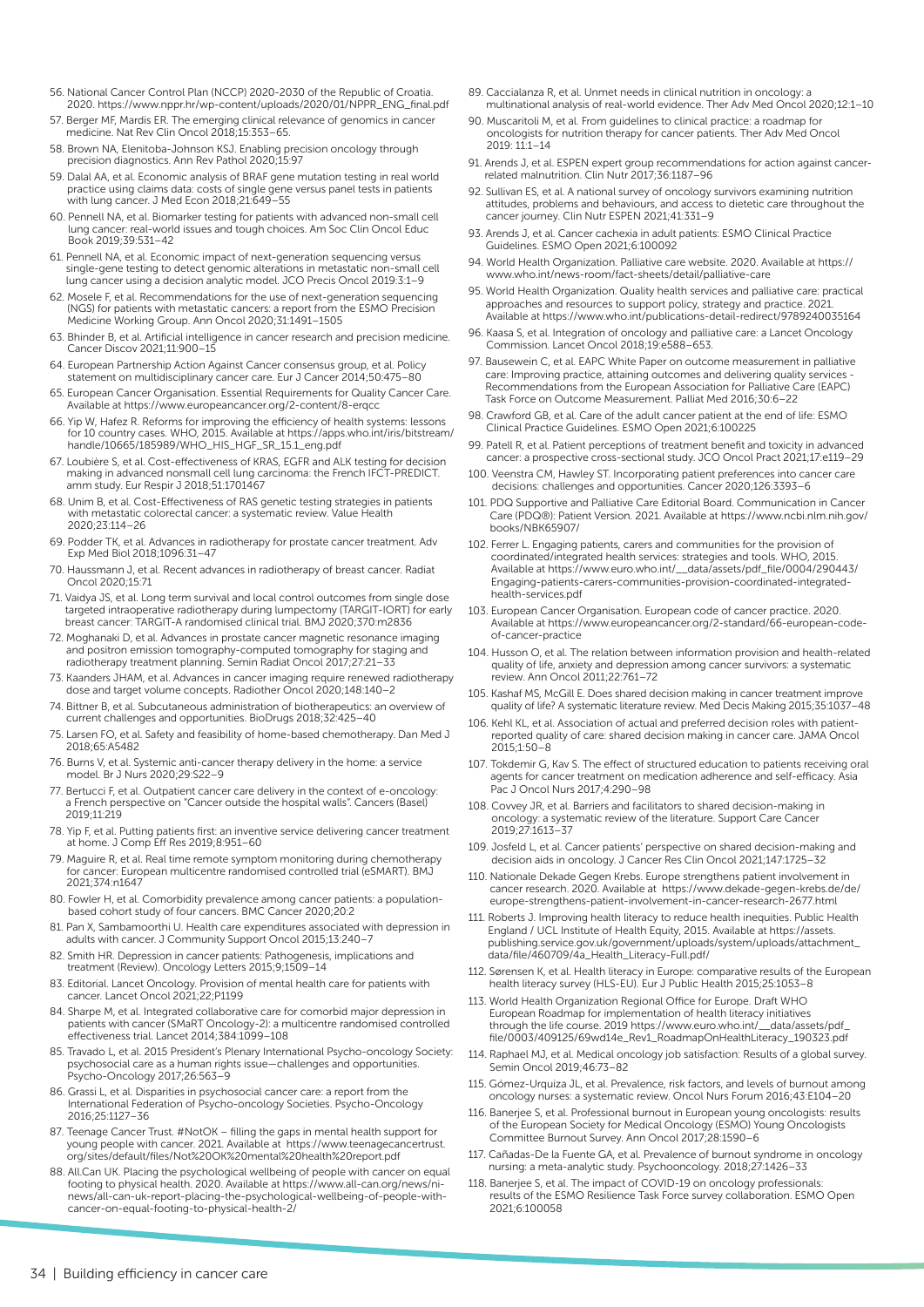- 119. Lim KHJ, et al. The concerns of oncology professionals during the COVID-19 pandemic: results from the ESMO Resilience Task Force survey II. ESMO Open 2021;6:100199
- 120. Charalambous A, et al. Working against cancer: giving professionals the right tools for the job. European Cancer Organisation, 2021. Available at https:// www.europeancancer.org/resources/194:working-against-cancer.html
- 121. Cancerworld website. Improving efficiency in cancer care: a multidisciplinary challenge. 2020. Available at https://cancerworld.net/improving-efficiency-incancer-care-a-multidisciplinary-challenge/
- 122. Bloodworth C, et al. Creating off-site nurse led treatment units for administering chemotherapy to people with lymphoma nearer their homes. Abstract BSH2018=OR-022. 58th Annual Scientific Meeting of the British Society for Haematology, April 16–18, 2018; Liverpool, United Kingdom. Available at https://onlinelibrary.wiley.com/doi/epdf/10.1111/bjh.15226
- 123. Burki TK. Burnout among cancer professionals during COVID-19. Lancet Oncol 2020;21:P1402
- 124. Burnel P. The introduction of electronic medical records in France: More progress during the second attempt. Health Policy 2018;122:937–40
- 125. Ediebah DE, et al. Does change in health-related quality of life score predict survival? Analysis of EORTC 08975 lung cancer trial. Br J Cancer 2014;110,:2427–33
- 126. Bouazza YB, et al. Patient-reported outcome measures (PROMs) in the management of lung cancer: a systematic review. Lung Cancer 2017;113:140–151
- 127. Kaiku Health. Patient-reported outcome measures in cancer care: a review of the scientific evidence. 2017. Available at https://kaikuhealth.com/wp-content/ uploads/2017/03/PROMs-in-Cancer-Care-Scientific-Review.pdf
- 128. Cook O, et al. Exploration of the use and impact of patient-reported experience measures (PREMs) in oncology settings: a systematic review. J Clin Oncol 2020;38 (29 suppl.):166
- 129. Nguyen H, et al. A review of the barriers to using Patient-Reported Outcomes (PROs) and Patient-Reported Outcomes Measures (PROMs) in routine cancer care. J Med Radiat Sci 2021;68:186–95
- 130. Amini M, et al. Facilitators and barriers for implementing patient-reported outcome measures in clinical care: An academic center's initial experience. Health Policy 2021;125:1247–55
- 131. Heriot N, et al. Developing an Australian multi-module clinical quality registry for gynaecological cancers: a protocol paper. BMJ Open 2020;10:e034579
- 132. Jönsson B, Hofmarcher T, Lindgren P, Wilking N. The cost and burden of cancer in the European Union 1995–2014. Eur J Cancer. 2016 Oct;66:162–70
- 133. Schlueter M, et al. The cost of cancer A comparative analysis of the direct medical costs of cancer and other major chronic diseases in Europe. PLoS ONE 2020;15:e0241354
- 134. Pan-European Commission on Health and Sustainable Development. Drawing light from the pandemic: a new strategy for health and sustainable development. World Health Organization Regional Office for Europe, 2021. Available at https://www.euro.who.int/en/health-topics/health-policy/ european-programme-of-work/pan-european-commission-on-health-andsustainable-development/publications/drawing-light-from-the-pandemic-anew-strategy-for-health-and-sustainable-development-2021
- 135. Grilli R, et al. Policy paper on enhancing the value of cancer care through a more appropriate use of healthcare interventions. CanCon 2017. Available at https://cancercontrol.eu/archived/uploads/PolicyPapers27032017/Policy\_ Paper\_3\_Enhancing.pdf
- 136. Wagstaff A. Five steps to putting innovation at the heart of cancer care. Cancerworld 2014;Jan-Feb;25–33
- 137. Cole A, et al. Improving efficiency and resource allocation in future cancer care. Office of Health Economics/Swedish Institute for Health Economics. 2016. Available at https://www.ohe.org/sites/default/files/839%20OHE-IHE%20 Full%20report%20final%20Sept%202016.pdf
- 138. EFPIA. Strengthening health systems through smart spending. 2020. Available at https://www.efpia.eu/media/554822/strengthening-health-systemsthrough-smart-spending.pdf
- 139. Medicines for Europe. Filling the gap. How off-patent medicines can improve the equity and quality of cancer care. 2021. Available at https://www. medicinesforeurope.com/docs/Filling-the-gap.pdf
- 140. EIT Health. Transforming healthcare with AI. 2020. Available at https://eithealth. eu/wp-content/uploads/2020/03/EIT-Health-and-McKinsey\_Transforming-Healthcare-with-AI.pdf
- 141. Londhe VY, Bhasin B. Artificial intelligence and its potential in oncology. Drug Discov Today 2019;24:228–32
- 142. Data Saves Lives. What is health data? 2020. Available at https:// datasaveslives. eu/what-is-health-data
- 143. World Health Organization. Global strategy on digital health 2020–2025. 2021. Available at https://www.who.int/docs/default-source/documents/ gs4dhdaa2a9f352b0445bafbc79ca799dce4d.pdf
- 144. Kingsley C, Patel S. Patient-reported outcome measures and patient-reported experience measures. BJA Educ 2017;17:137–44
- 145. European Union. Council conclusions on personalised medicine for patients. Official Journal of the European Union 2015 421/03
- 146. European Society for Medical Oncology. Patient Guide on Survivorship. 2017. Available at https://www.esmo.org/Patients/ Patient-Guides/Patient-Guide-on-Survivorship